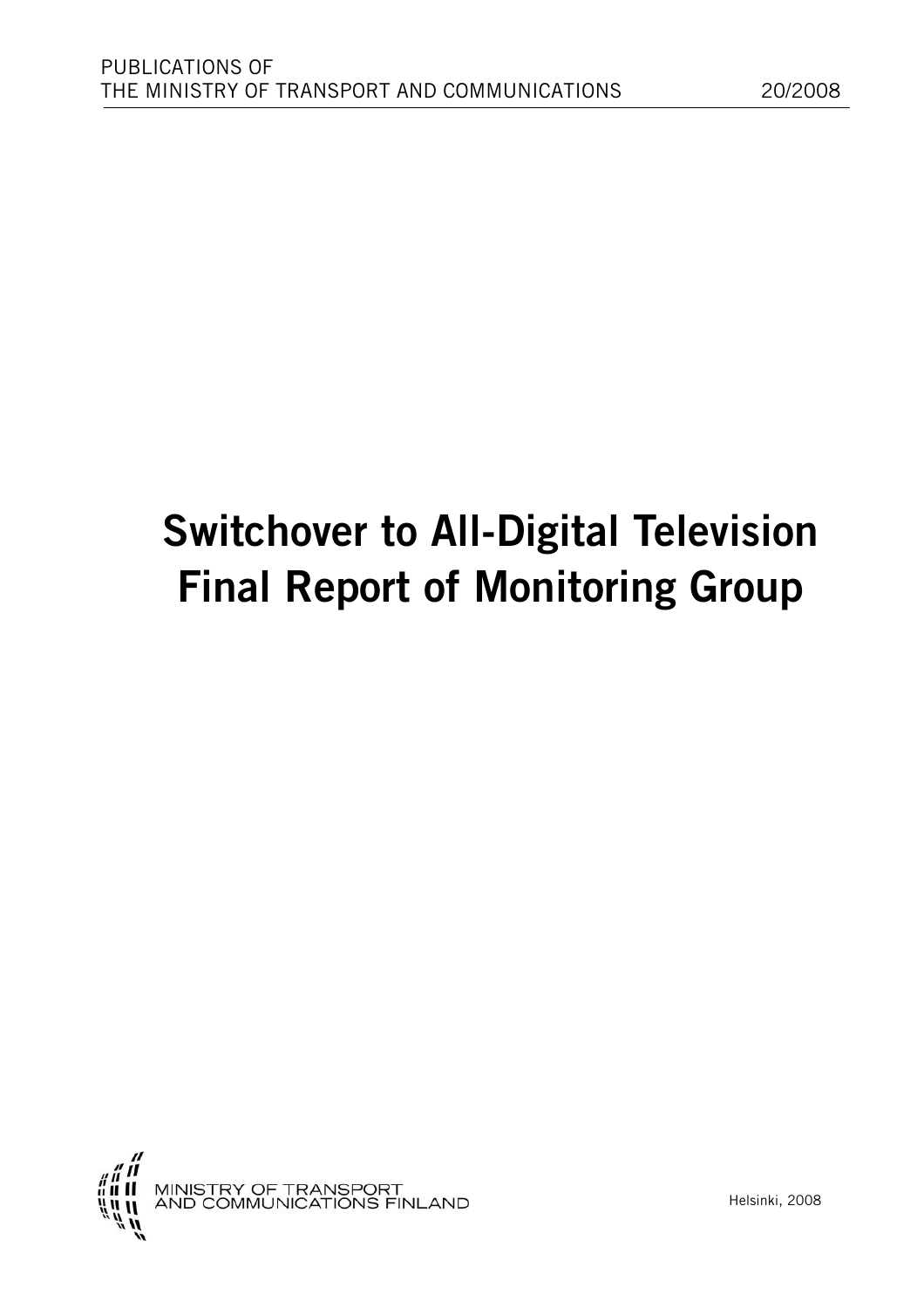

# MINISTRY OF TRANSPORT AND COMMUNICATIONS FINLAND

# **DESCRIPTION**

Date of publication 27 February 2008

| Authors (from body; name, chairman and secretary of the body) | Type of publication                      |
|---------------------------------------------------------------|------------------------------------------|
| Working group on monitoring and promoting                     | Working group                            |
|                                                               | Assigned by                              |
| digital television broadcasting,                              | Ministry of Transport and Communications |
|                                                               | Date when body appointed                 |
| chair: Liisa Ero, secretary: Maaret Suomi                     | 4 April 2005                             |
| Name of the publication                                       |                                          |
|                                                               |                                          |

Switch-over to all-digital television

Abstract

In accordance with Government resolution of 4 March 2004 Finland switched over to digital television broadcasting in terrestrial television networks when analogue transmissions were switched off on 1 September 2007 at 4.00 a.m. In cable television networks analogue transmissions continued until 29 February 2008.

The task of the working group was to monitor and promote digital television broadcasting until 31 August 2007 and to make any necessary proposals concerning the matter to the Ministry. At the request of the working group its term was continued until 29 February 2008.

An interim report of the working group was published in a series of the Ministry of Transport and Communications, 51/2006. This final report monitors the digitalisation process from October 2006 onwards.

The report describes, for example, the supply, coverage and availability of digital television services in 2008. It also includes a review of the switch-over process to digital television in some countries. Furthermore, it examines the measures the public sector and the players in the sector have taken to promote digital television.

A very important role in creating and implementing the practical measures of the digitalisation process was played by Mr Tauno Äijälä, Project Manager, and the TV2007 group under his leadership. The report includes the TV2007 group's summary of the lessons learnt from the practical work in the process.

Keywords

digital television broadcasting

**Miscellaneous** 

Contact person at the Ministry: Ms Maaret Suomi

This report is also published in Finnish *(Liikenne- ja viestintäministeriön julkaisuja 12/2008)*

| Serial name and number                   |          | <b>ISSN</b>                    | <b>ISBN</b>                            |  |
|------------------------------------------|----------|--------------------------------|----------------------------------------|--|
| Publications of the Ministry of          |          | 1457-7488 (printed version)    | 978-952-201-735-2 (printed version)    |  |
| Transport and Communications 20/2008     |          | 1795-4045 (electronic version) | 978-952-201-736-9 (electronic version) |  |
| Pages                                    | Language | Price                          | Confidence status                      |  |
| 74                                       | English  |                                | Public                                 |  |
| Distributed and published by             |          |                                |                                        |  |
| Ministry of Transport and Communications |          |                                |                                        |  |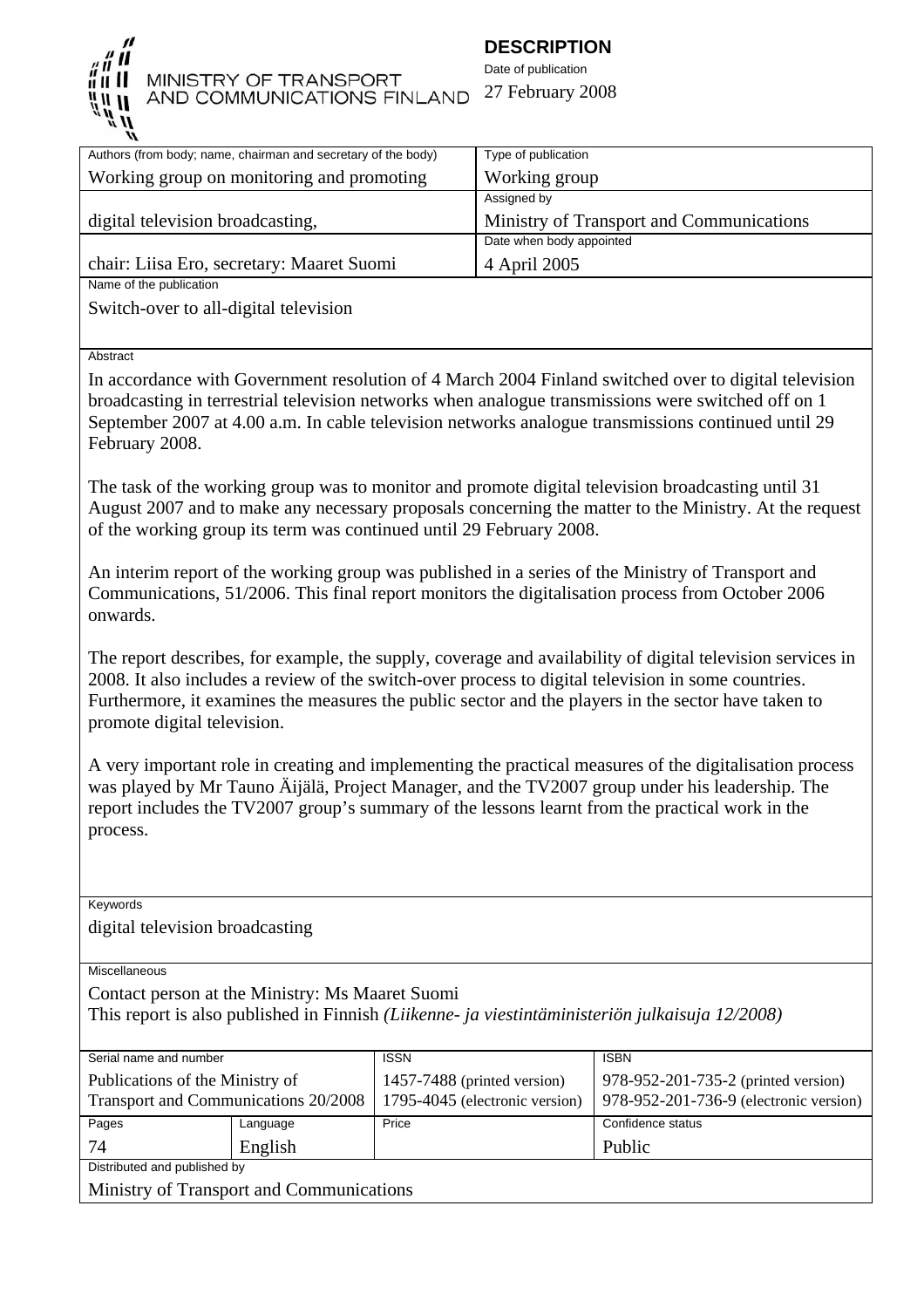# **TABLE OF CONTENTS**

| 1. INITIAL STAGES IN SWITCHOVER TO ALL-DIGITAL TELEVISION                        |  |
|----------------------------------------------------------------------------------|--|
|                                                                                  |  |
|                                                                                  |  |
|                                                                                  |  |
|                                                                                  |  |
|                                                                                  |  |
|                                                                                  |  |
|                                                                                  |  |
| 3. INTERIM REPORT OF DIGITAL TV MONITORING GROUP7                                |  |
| 4. REPORT OF TV2007 GROUP ON ACTIVITIES TO PROMOTE TV                            |  |
|                                                                                  |  |
|                                                                                  |  |
|                                                                                  |  |
|                                                                                  |  |
|                                                                                  |  |
|                                                                                  |  |
|                                                                                  |  |
| 7. SUPPLY, PENETRATION AND AVAILABILITY                                          |  |
|                                                                                  |  |
|                                                                                  |  |
|                                                                                  |  |
|                                                                                  |  |
|                                                                                  |  |
|                                                                                  |  |
|                                                                                  |  |
|                                                                                  |  |
| 9. ACTION BY THE PUBLIC SECTOR TO PROMOTE DIGITAL TELEVISION43                   |  |
|                                                                                  |  |
| 9.2. Finnish Communications Regulatory Authority (FICORA)47                      |  |
|                                                                                  |  |
|                                                                                  |  |
|                                                                                  |  |
|                                                                                  |  |
|                                                                                  |  |
|                                                                                  |  |
|                                                                                  |  |
|                                                                                  |  |
| 11.1. Particular challenges noted in the interim report and responses thereto 67 |  |
| 11.2. Lessons garnered from the digital switchover:                              |  |
|                                                                                  |  |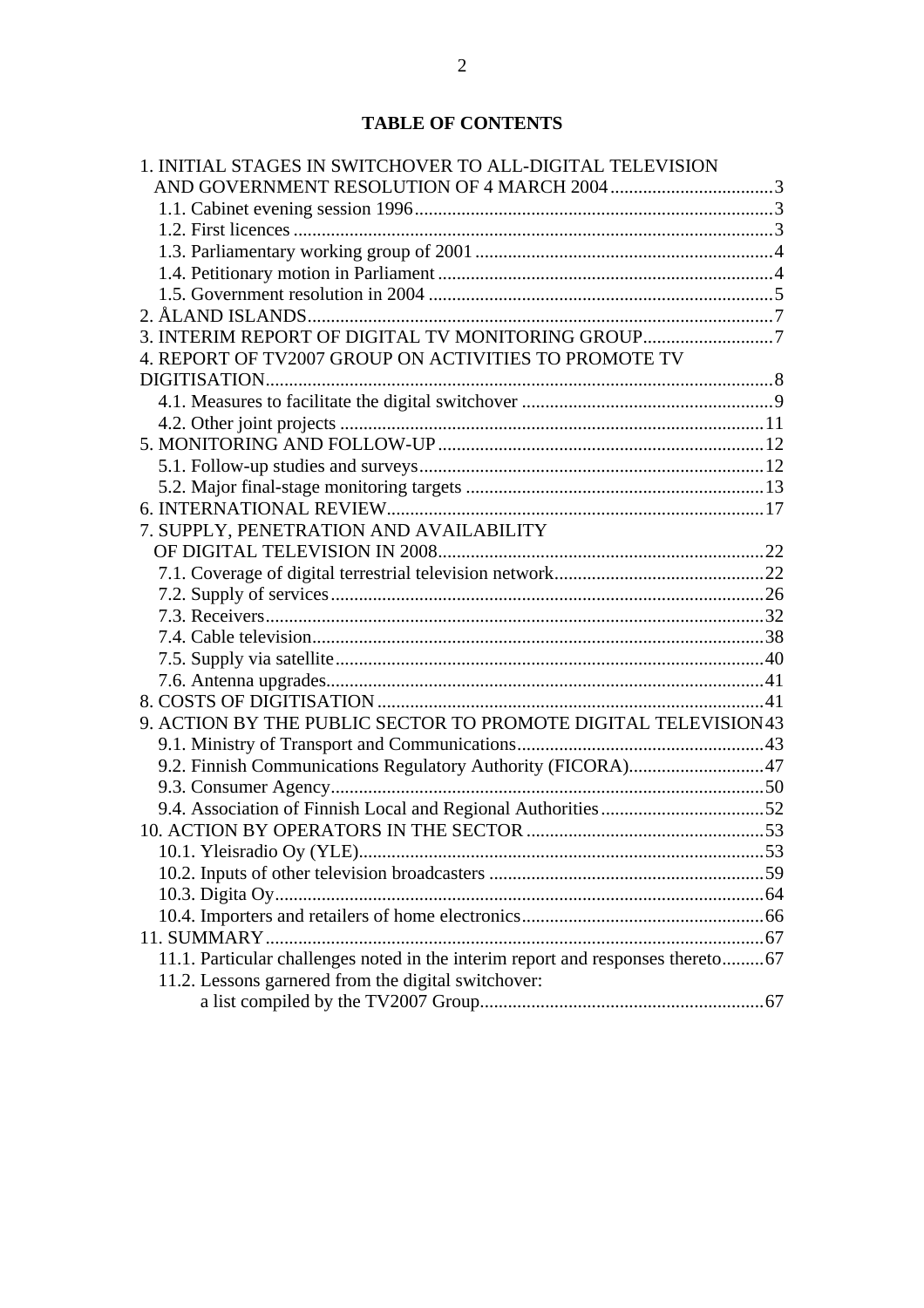# <span id="page-3-0"></span>**1. INITIAL STAGES IN SWITCHOVER TO ALL-DIGITAL TELEVISION AND GOVERNMENT RESOLUTION OF 4 MARCH 2004**

# **1.1. Cabinet evening session 1996**

The Government resolution on commencing digital television operations was taken on 8 May 1996 in an evening session of the Cabinet. Underlying the decision was a memorandum by the Ministry of Transport and Communications on developing public service broadcasting, which in essence stated that the digitisation of television was an imperative that would enable wider and more diverse service to the viewers, enhance the efficiency of limited resource of frequencies, improve both picture and sound quality in television, and allow new additional services to be transmitted to the public.

The guidelines included in the Government resolution recommended the following steps: the new commercial licences to broadcast national analogue radio and television should be declared open for application, at which time the relationship between these licences and the licence fee for commercial channels should be determined; the funds accruing from licences should be placed in a separate Radio Fund instead of being directed to Yleisradio Oy (Finnish Broadcasting Company, YLE); the transmission equipment of YLE should be incorporated into a separate entity; and the standing of Swedish-language programming in the various channels should be defined. The same decision also confirmed that Finnish television broadcasting also in future would be based on terrestrial television networks. Nearly half of all Finns receive television broadcasts over the terrestrial network, and there was not desire to change this status quo. Terrestrial transmissions are well suited for Finland's geographical location and also enable mobile reception.

# **1.2. First licences**

The first eight licences for digital television operations were granted on 23 June 1999 for a ten-year period (1 September 2000 – 31 August 2000). The recipients were MTV Oy, City-TV Oy Helsinki Oy, City-TV Oy Pirkanmaa, City-Tv Oy Suomi Oy and City-TV Oy Turku for regional programming, Suomen Urheilutelevisio Oy, Wellnet Oy, Oy Ruutunelonen Ab, Helsinki Media Company Oy, Werner Söderström and Deuterium Oy.

In the context of the decision, the Cabinet issued two statements. In respect of pay-TV, it was required that "if pay-TV services are provided, the operators shall in collaboration strive to commit to a single-card service solution and to consistent customer and subscriber administration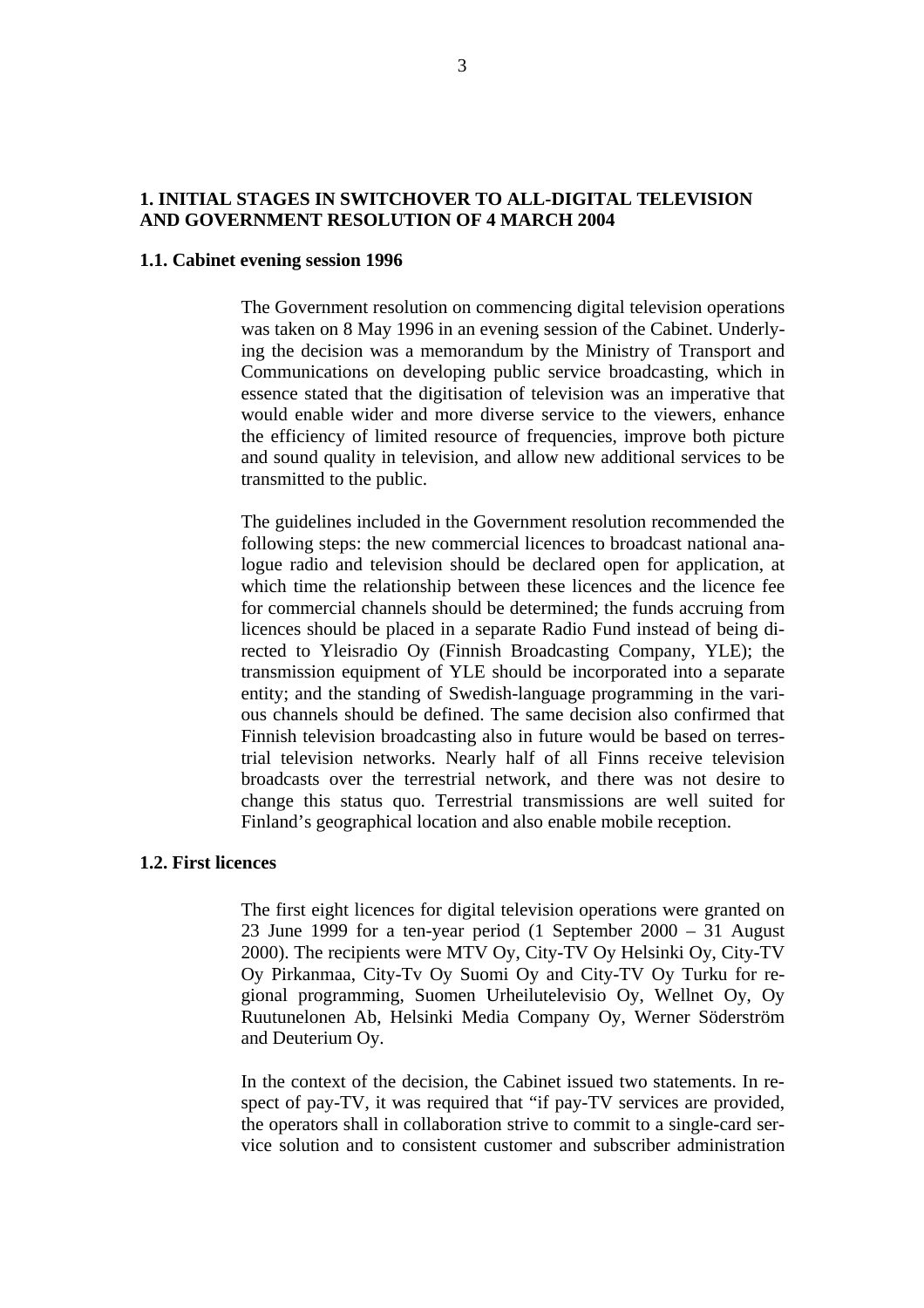<span id="page-4-0"></span>that best serves consumers". In addition, the Cabinet set the target of being able to discontinue analogue television services at the end of 2006.

Licence holders commenced digital broadcasts in three multiplexes on 27 August 2001. The number of set-top boxes at this time was still fairly low, which in part contributed to the decision on the part of certain licence holders not to commence the licensed operations or to the cancellation of the licence. New licences including local ones were granted on 13 March 2003 to replace the aforementioned.

# **1.3. Parliamentary working group of 2001**

The working group sitting in spring 2001 and chaired by Member of Parliament Jouni Backman submitted on 18 May 2001 its proposal, according to which:

- no licence fee would be charged for digital broadcasts during the first licence period ending on 31 August 2010;
- the licence fee for analogue broadcasting would be halved effective upon entry into force of the new Communications Market Act (393/2003) on 1 July 2007;
- commercials would no longer be shown in sports broadcasts on the channels of YLE;
- the television fee system would be revised so that effective from 2004, the fee is to be revised annually to increase by the rate of inflation plus one percent; and
- domestic programme production would be supported by increasing the share of programming acquired from independent production companies to fifteen percent instead of the ten percent required under the Television without Frontiers Directive.

The working group held that the funds becoming available from the removal of the licence fee should mainly be used on the development of digital broadcasting and content provision.

# **1.4. Petitionary motion in Parliament**

Upon adopting on 7 February 2003 the second-stage reform of the Communications Markets Act with the amendments proposed by the working group chaired by MP Jouni Backman, Parliament attached the following petitionary motion to the Bill: Parliament requires that in order to promote the provision of new services made possible by the development of the information society, the Government shall without delay determine the necessary further measures to expedite the switchover to digital television broadcasting.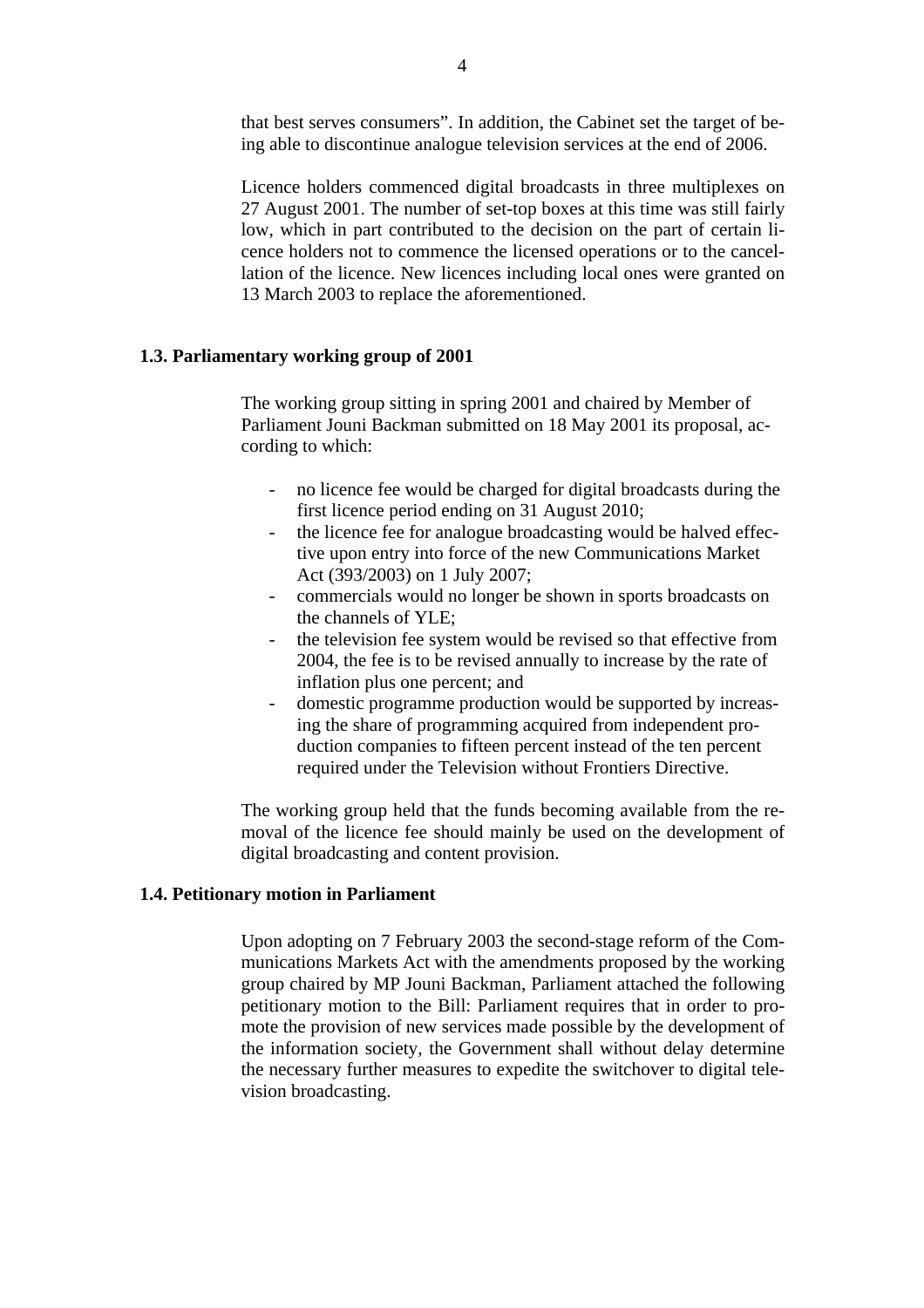# <span id="page-5-0"></span>**1.5. Government resolution in 2004**

In response to the motion of Parliament, the Ministry of Transport and Communications appointed in 2003 a parliamentary working group to draft a proposal for organising the funding, duties and administration of YLE, expediting the switchover to digital television broadcasting and its timetable, and for developing the must-carry obligation in cable television. Secretary General Seppo Niemelä was asked to chair the working group.

On 4 March 2004, the Government issued a resolution on the switchover to all-digital television broadcasting and related measures (Appendix 1). According to the decision, Finland was to switch over to all-digital television broadcasting on 31 August 2007. Pursuant to the decision, the licence terms of existing commercial and other analogue broadcasting licence holders were modified to expire on 31 August 2007. In addition, the Administrative Council of Yleisradio on 16 March 2004 resolved that the company would switch over to all-digital television broadcasting on that date.

The Government resolution was based on the unanimous proposal submitted by the aforementioned parliamentary working group chaired by Seppo Niemelä. In its proposal, the working group started out from the premise that all Finns, regardless of residence and income status, must well in advance of the switch-off of analogue television broadcasting have access to digital television services at a reasonable cost and little effort. Moreover, the digital network needed to cover the entire country well before analogue broadcasts were switched off. The working group underscored the importance of the country-wide transmission network being completed by autumn 2005.

On the basis of the working group's proposal and the comments received thereon, the Government deemed it reasonable to assume that all Finns, regardless of residence or income status, will well in advance of the switch-off of analogue television broadcasting have access to digital television services at a reasonable cost. People were deemed to have sufficient time to prepare, as the date of switching off analogue broadcasts was announced more than three years in advance of the event.

**Analogue terrestrial television broadcasts in antenna networks ended on 1 September 2007 at 04:00 in the manner agreed among the television companies. The timing was decided on the grounds that 4am is the time of the "change of the day" in television and also the time of the lowest possible viewing audience.**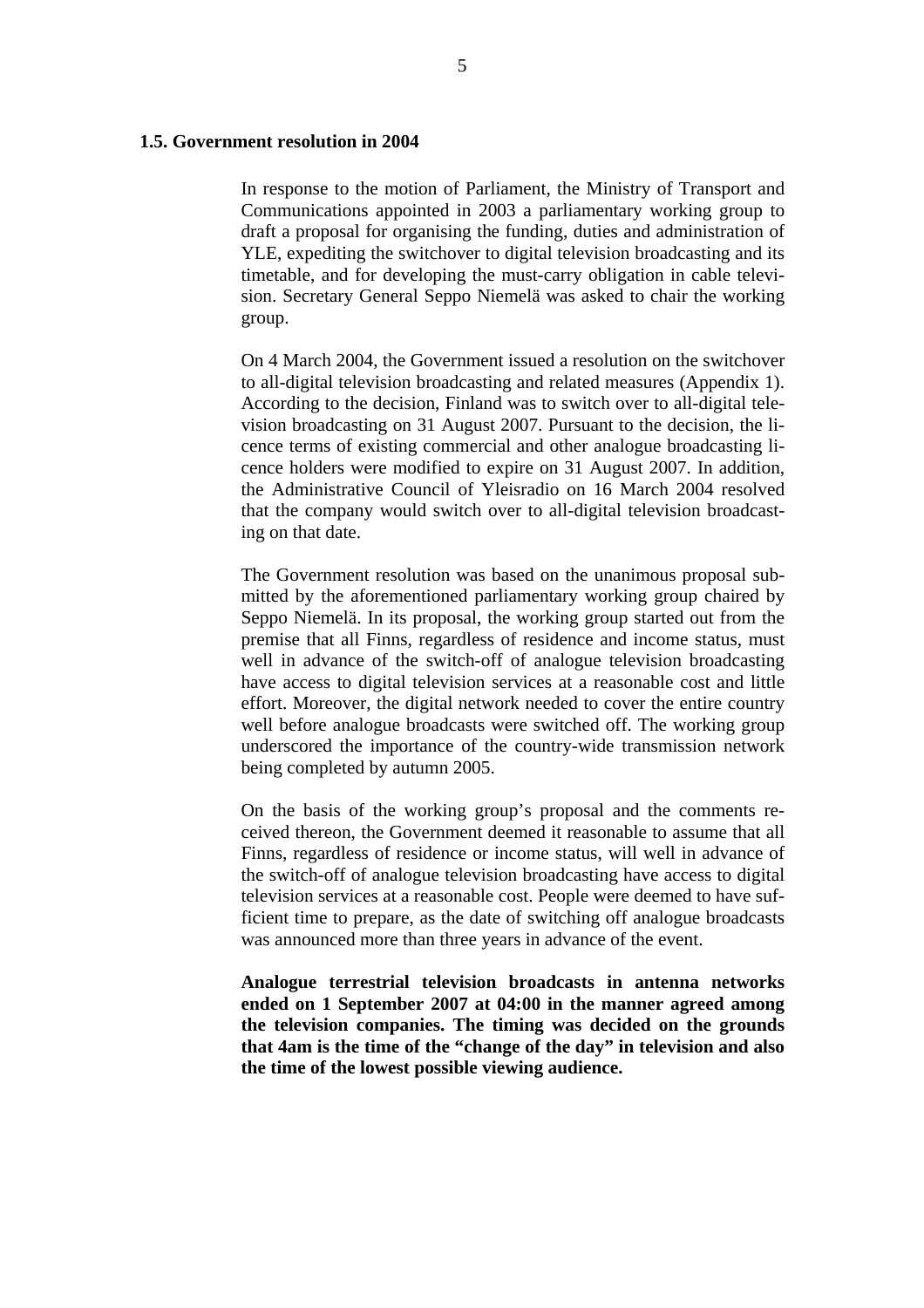# **The following table summarises the most important milestones on the path to digital television:**

| 18.5.1996            | Government resolution on the digitisation of television networks                                                                                                                                                                                                                                                                                                                                                                      |
|----------------------|---------------------------------------------------------------------------------------------------------------------------------------------------------------------------------------------------------------------------------------------------------------------------------------------------------------------------------------------------------------------------------------------------------------------------------------|
| 23.6.1999            | Licences granted for national digital television broadcasting in                                                                                                                                                                                                                                                                                                                                                                      |
|                      | two multiplexes                                                                                                                                                                                                                                                                                                                                                                                                                       |
| 27.8.2001            | Digital broadcasting commences                                                                                                                                                                                                                                                                                                                                                                                                        |
| 1.7.2002             | Licence fee in analogue broadcasting halved and digital broad-<br>casting exempted from licence fee until 31 August 2010 (Act on<br>the Television and Radio Fund 745/1998), programming and<br>network licences differentiated (Communications Market Act<br>393/2003)                                                                                                                                                               |
| 14.11.2002           | Network licence granted to Digita for provision of telecommuni-<br>cations network services in digital terrestrial television and radio<br>networks                                                                                                                                                                                                                                                                                   |
| 8.12.2003            | Interim report of parliamentary working group chaired by Nie-<br>melä, premised on digital television for all at reasonable cost and<br>little effort                                                                                                                                                                                                                                                                                 |
| 18.12.2003           | New local digital television licences and licences for radio<br>broadcasting in the digital television network granted                                                                                                                                                                                                                                                                                                                |
| 4.3.2004             | According to Government resolution, all television broadcasts in<br>Finland shall be digital as of 31 August 2007                                                                                                                                                                                                                                                                                                                     |
| 16.3.2004            | Administrative Council of YLE takes decision on transition to<br>all-digital television broadcasting                                                                                                                                                                                                                                                                                                                                  |
| 23.3.2006            | Network licence for mobile television granted to Digita                                                                                                                                                                                                                                                                                                                                                                               |
| 15.6.2006            | Network licence for fifth multiplex in terrestrial digital mass<br>communications network granted to Digita for television broad-<br>casting                                                                                                                                                                                                                                                                                          |
| 14.12.2006           | New digital licences operating on the principle of pay-TV                                                                                                                                                                                                                                                                                                                                                                             |
| 3.4.2007             | Announcement from YLE stating that housing companies may<br>convert digital signal into analogue if they also provide full digi-<br>tal television services. The conversion shall take place with a<br>central set-top box. Digital signal conversion cuts back on pro-<br>gramme supply and i.a. prevents access to services designed for<br>special interest groups.<br>However, the Ministry of Transport and Communications hopes |
|                      | that the transition to viewing digital broadcasts in the home<br>would primarily take place with digital receivers acquired for the<br>home, in line with the original design.                                                                                                                                                                                                                                                        |
| 20.6.2007            | If in August fewer than 85% of cable households own set-top<br>boxes, cable companies may convert the digital signal to ana-<br>logue until the end of February 2008. The Ministry of Transport<br>and Communications hopes that the television companies will<br>grant the cable companies permission for such signal conversion.                                                                                                    |
| 1.9.2007<br>klo 4.00 | Analogue broadcasts end in the terrestrial transmission network<br>in accordance with the Government resolution of<br>4 March 2004. The switch-off of analogue broadcasts is also                                                                                                                                                                                                                                                     |
|                      | stated in the Government programme (April 2007).                                                                                                                                                                                                                                                                                                                                                                                      |
| 1.9.2007             | Multiplex E comes online. The service area initially covers<br>southern and central Finland (60% of population) and later ex-<br>pands to other parts of the country (80% of population as of 1<br>October 2007).                                                                                                                                                                                                                     |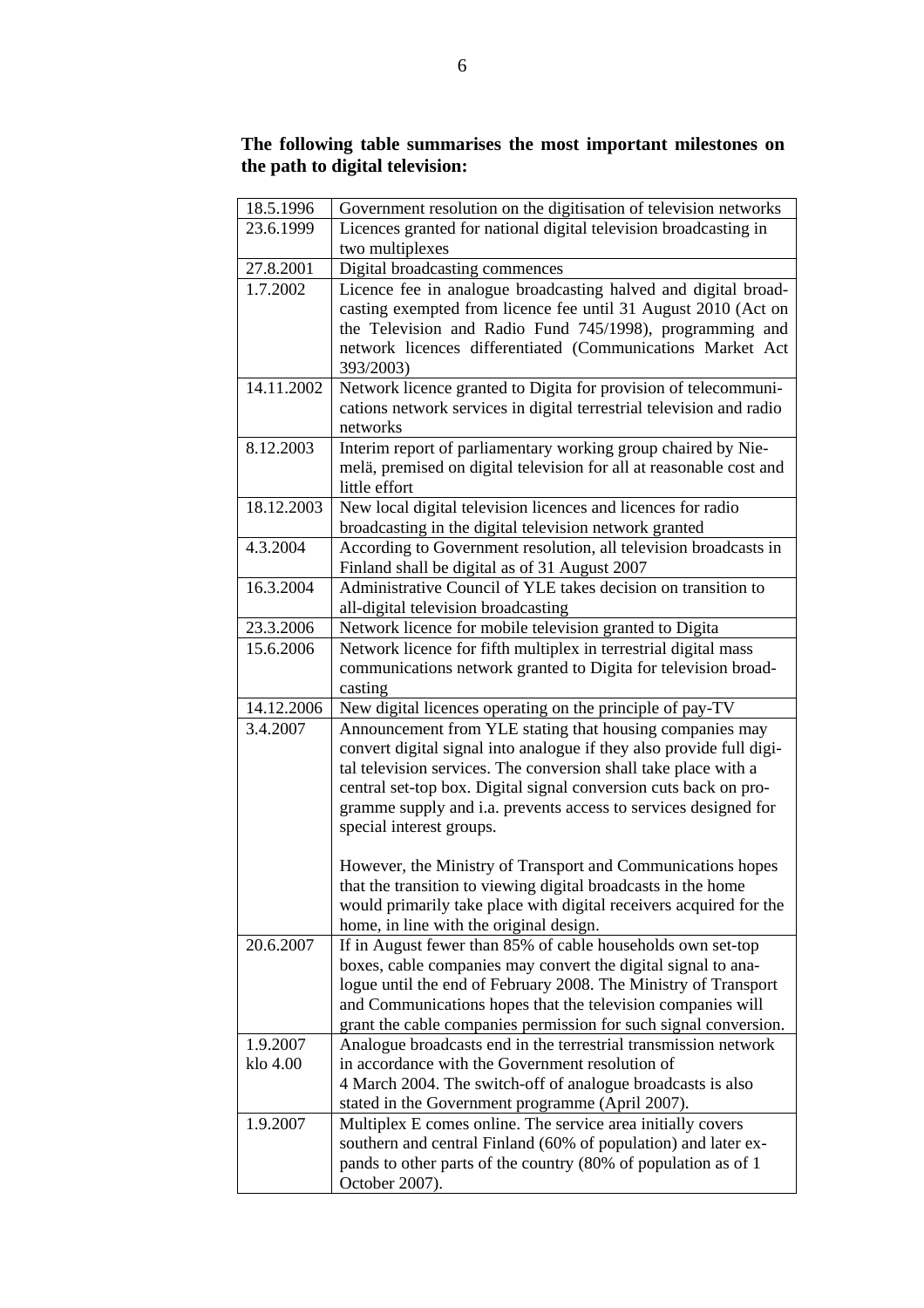# <span id="page-7-0"></span>**2. ÅLAND ISLANDS**

 $\overline{a}$ 

Digitisation in the Åland Islands progressed by degrees since 2003, when SVT commenced digital broadcasts. The complete switchover to digital broadcasts took place in spring 2006 when Ålands Radio och TV became the first Nordic public service broadcasting company to switch off analogue broadcasts. The Swedish digitisation timetable has been observed in the Åland Islands. The closest stations on the Swedish side of the border, Östhammar and Väddö, switched off analogue broadcasts in March 2006. No problems were experienced by the audience viewing broadcasts via the terrestrial transmission network, as most households had obtained the necessary set-top box well in advance due to the lengthy transition period.

Analogue Finnish broadcasts (YLE TV1 and TV2, MTV's MTV3) also ended in the Åland Islands cable network in March 2006. The fully digitised cable network comprises some 6,500 households, of which only one quarter owned set-top boxes at the time of switch-off.

# **3. INTERIM REPORT OF DIGITAL TV MONITORING GROUP**

The working group submitted in October 2006 to the Minister of Trans-port and Communications its interim report<sup>[1](#page-7-1)</sup> containing proposals for action to safeguard the period of transition to digital television. The supply, penetration and availability of digital television in 2006 were described in the report, which also presented a compendium of action taken by the public sector and operators to promote digital television. The working group stated that a particular challenge to the successful transition to digital television arose from digital television reception, the functioning of receivers, the success of information dissemination, and the slow rate of set-top box acquisition among cable households. In addition, the working group underscored the importance of supporting the switchover among persons over the age of 65 with measures clearly targeting the said demographic.

The working group stated that the preconditions to the switchover to alldigital television broadcasting, which included a transmission network covering the entire country, the availability, easy use and affordability of receivers, and digital television content beneficial to consumers, had largely been achieved. On the basis of its submission, the working group found it possible to come to the conclusion that the transition to digital television was progressing on schedule in respect of antenna reception, while additional action might be necessary in respect of cable reception.

<span id="page-7-1"></span><sup>&</sup>lt;sup>1</sup> Digital television, Intermediate Working Group report 2006, Publications of the Ministry of Transport and Communications 52/2006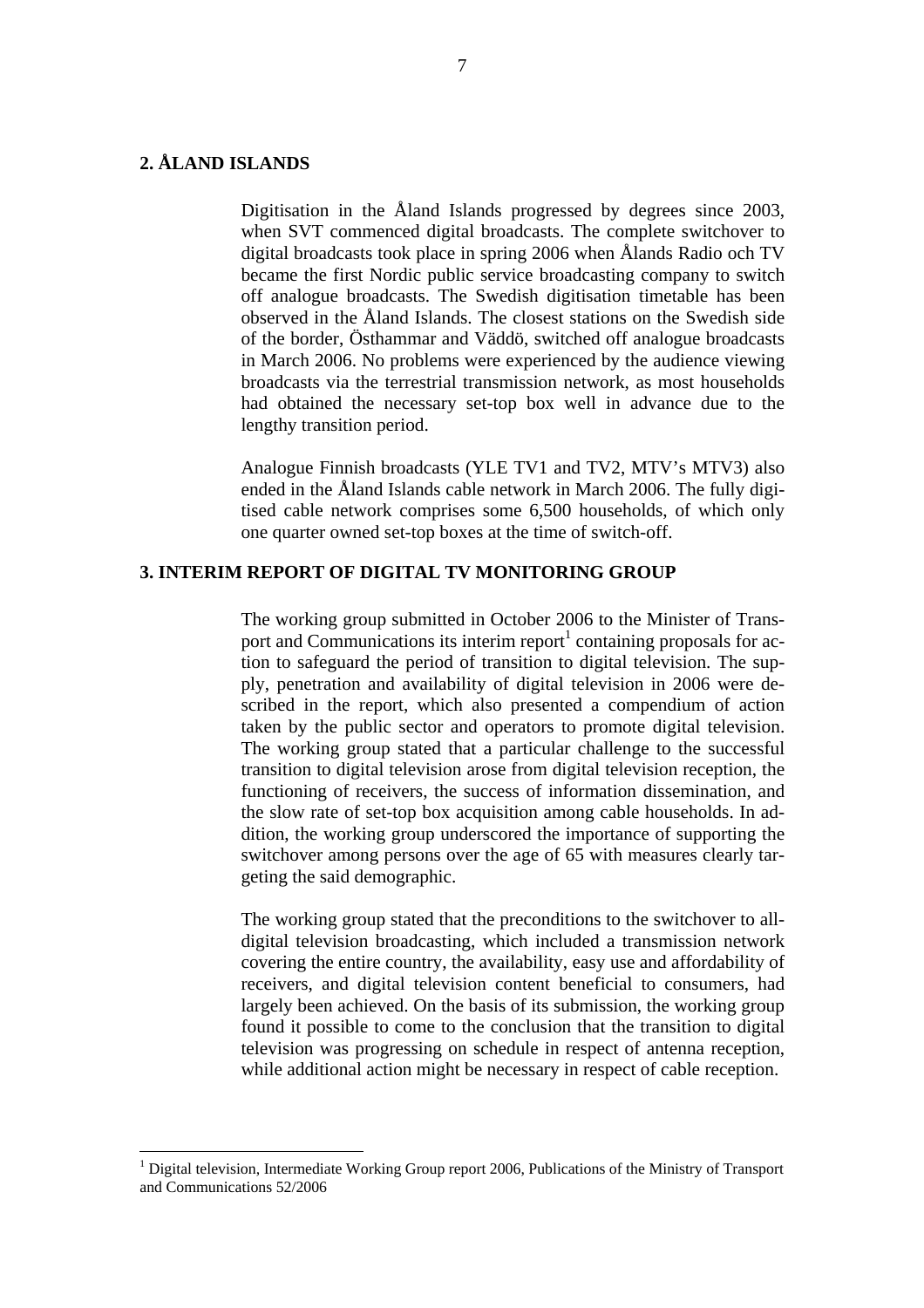This final report continues to monitor the digitisation process from the situation at October 2006 presented in the interim report.

# <span id="page-8-0"></span>**4. REPORT OF TV2007 GROUP ON ACTIVITIES TO PROMOTE TV DIG-ITISATION**

The key television broadcasters appealed to the Ministry of Transport and Communications in 2005 for the public sector to assume a more forceful role and responsibility for the switchover to digital broadcasting. They stated that this could be accomplished through the appointment of a special committee, as in Sweden (digital-tv-komissionen), to coordinate e.g. information campaigns and actions by the various operators and to address bottlenecks in digitisation.

In order to further bolster the role of government and to brainstorm and execute the practical measures needed in the implementation of digitisation, the Ministry appointed Mr Tauno Äijälä, MA (Pol. Sci.), project manager in digital television in February 2006. In addition to the above, his duties also comprised communication with the target demographics and stakeholders of the switchover, the organisation of any advisory and installation services to be provided, and the promotion of digital readiness in the public sector. The project manager was also tasked with attending to follow-up studies and surveys pertaining to digital television operations.

The project manager was assisted by the "TV2007 Group" on which served Jessi Frey (SWelcom, until September 2007), Riitta Kontula (Digita, until September 2007), Mika Ojamies (YLE, from September 2006 lähtien), Pirkko Rajala (MTV) and Mauri Vakkilainen (YLE, February–August 2006). Birgitta Selonen (Digita) and Outi Vitie (SWelcom/Welho) joined the Group in October 2007.

The working group's duties concerned the promotion of digitisation, which comprised i.a. the conceptualisation and execution of the necessary practical arrangements, the coordination of all operators' actions relating to digital television, communication with the target demographics and stakeholders of the switchover, the organisation of any advisory and installation services to be provided, and the coordination and generation of follow-up studies and surveys pertaining to digital television. Among other things, the working group organised a centralised instructor training programme, launched cooperation with various interested parties and participated in numerous advisory and training events.

The TV2007 Group drafted an interim report on its activities between 20 February 2006 and 19 October 2007. The Group remained active until 29 February 2008. The following is a summary of the Group's activities.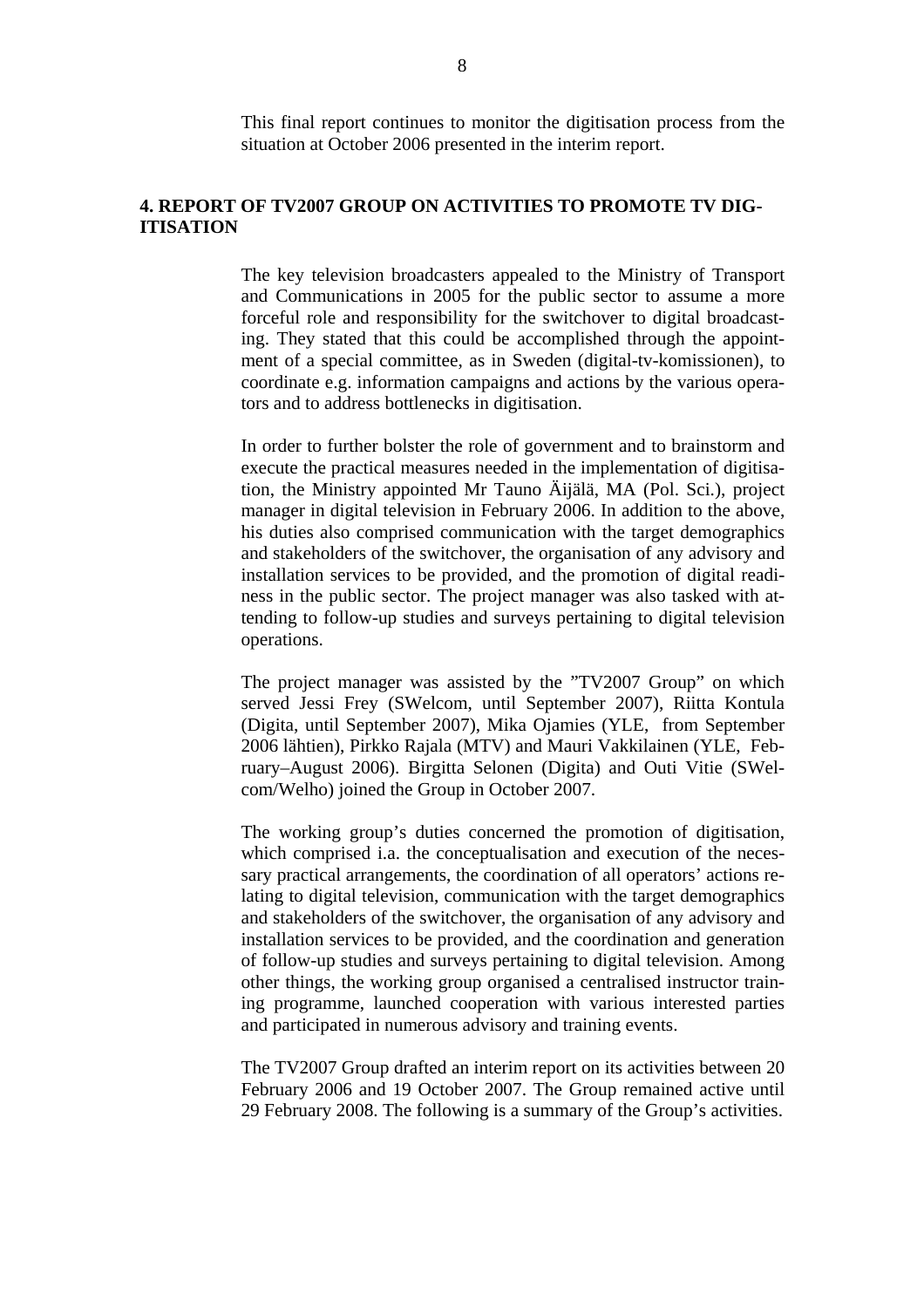#### <span id="page-9-0"></span>**4.1. Measures to facilitate the digital switchover**

The TV2007 Group launched its activities with a study of the status and action potential of digitisation in meetings with the authorities, the industry, volunteer organisations and the communications group. Some sixty different parties were consulted during this extensive round of meetings, which quite rapidly established the most significant target demographic for activities: persons over the age of 60 living alone in cities judged to require the most support in switching over to digital television.

Over a period of 18 months, the Group attended nearly two hundred events. Major civic events such as the DigiTV tours (2006) and Digipysäkki (2007) gave Group members access to thousands of people at once all over Finland.

Individual events worth mentioning include the Antenna Day of 30 May 2007 organised by Digita and Satellite and Antenna Association SANT together with the TV2007 Group. The aim of the day was to provide consumers with information on receiving antenna alignment and the importance of proper antenna systems in the reception of digital broadcasts. The topic was addressed in several stories in both print and electronic media.

In addition, the Digipysäkki event organised by the TV2007 Group together with the cable television companies during the Digital Week in August 2007 attracted thousands of people in seven towns to consult experts in the field. In addition to antenna reception, questions mainly concerned connecting other home appliances (VCR, DVD player) in the digital age.

The highest-visibility element of the Group's work was project manager Tauno Äijälä's media presence. Numerous radio and TV interviews as well as newspaper and magazine articles served to promote digitisation. The digitisation process needed someone to personify the entire undertaking. This helped the Group's message reach the wider public also on occasions when digitisation was subjected to criticism. Other Group members also spoke in the media on matters pertaining to digitisation.

# *Digital Weeks*

During its initial study, TV2007 observed that promotional events would be necessary to encourage the switchover to digital television. The active participation of television companies in the switchover created the opportunity for effectively reaching wide audiences. Television companies supported the Group's idea of organising a "Digital Week", of which two were ultimately arranged under the coordination of the TV2007 Group, the weeks of 12 February and 13 August in 2007.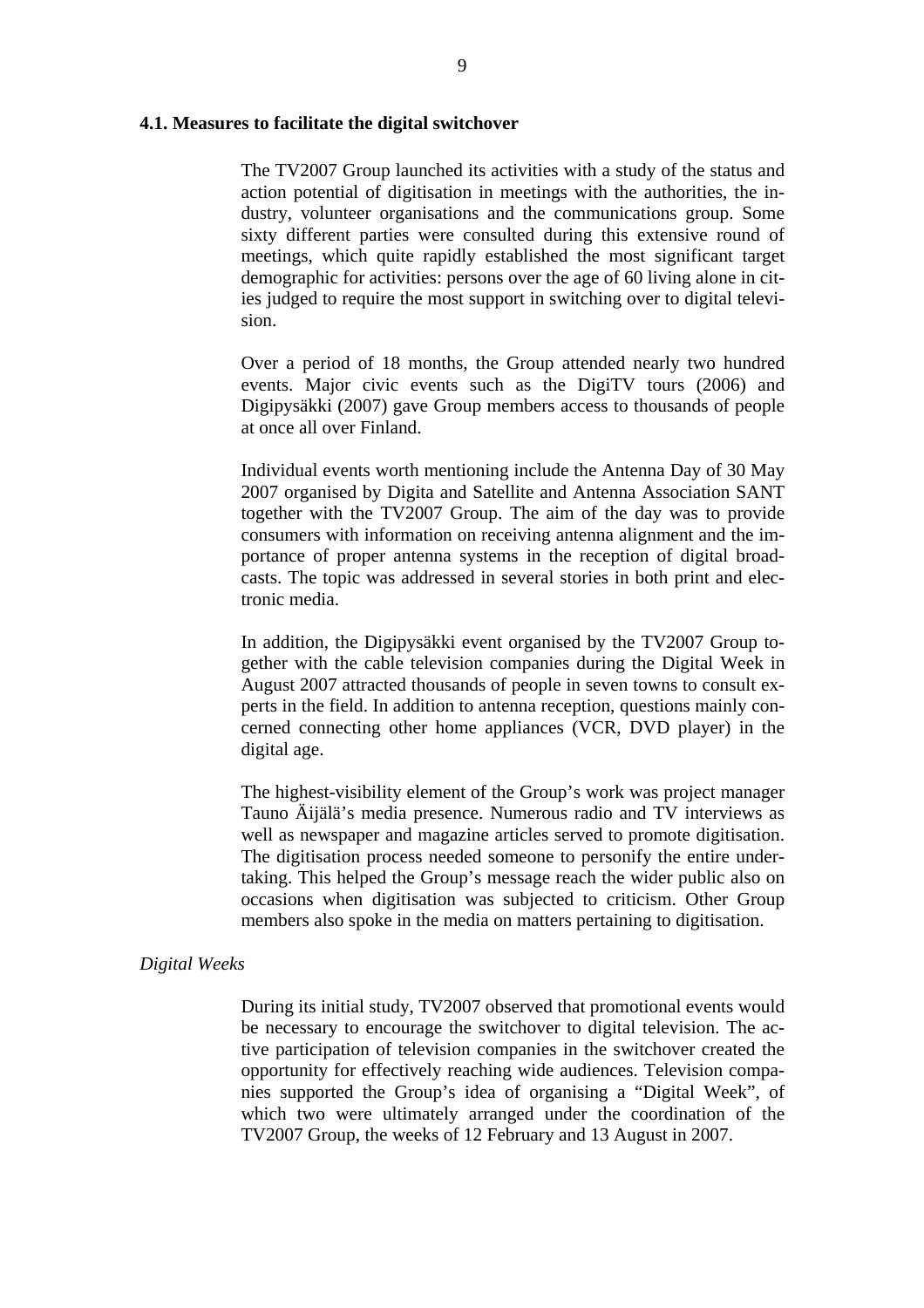During both Digital Weeks, digitalisation was addressed on TV in a very concrete manner, on the basis of questions coming in from the public. Critical voices were also given a hearing. Pay-TV operators were intensely involved, offering free viewing of their programming during the Digital Weeks for those who had already switched over to digital.

#### *Eläköön yhteys!*

Mostly executed through volunteer forces, the *Eläköön yhteys!* [Links for Life] project involved Lions Club members offering their services in installing set-top boxes nationwide. The social work services of the Tampere Evangelical Lutheran parishes attended to a national hotline while Helsinki Mission assumed responsibility for the hotline in the Helsinki Metropolitan Area and for a large number of installation projects.

A total of 34 training events nationwide were organised within the project in October 2006 and between January and March 2007, providing training to well over 1,500 Lions Club members and Helsinki Mission volunteers as well as over one hundred other volunteers in the installation of set-top boxes for the elderly. At the same time, 77 volunteer employees at service centres for the elderly were trained to schedule installations over the phone. Key partners in these training events in the provinces were the local cable TV operators, on whose premises and with whose assistance the majority of the events were held.

Television companies provided massive visibility for the campaign's TV spot with a cumulative audience of some 35 million. The campaign also had a significant indirect effect, as children were roused to attend to the set-top box needs of their parents and grandparents.

The campaign ran from 12 February to 9 March 2007 and resulted in well over 6,700 senior citizens having a set-top box installed and provided training in its use. A key factor to the project was the achievement of the security guaranteed to its beneficiaries. The indirect impact of the campaign in activating the middle-aged in particular to take better care of their ageing family and friends was also substantial.

The *Eläköön yhteys* project was followed by one implemented by the Association for Educational Activity, in which well over 300 assistants based in a total of 105 locations were trained during February and March 2007 in fifteen events organised by the TV2007 Group. Their work continued until 30 September 2007 and in all, they assisted some 500 persons on the basis of roughly one thousand requests.

In August/September 2007, Helsinki Mission and the Lions Clubs organised their own assistance projects in the Helsinki Metropolitan Area that helped hundreds of senior citizens switch over to digital.

Before the end of analogue broadcasts in the cable network as well, the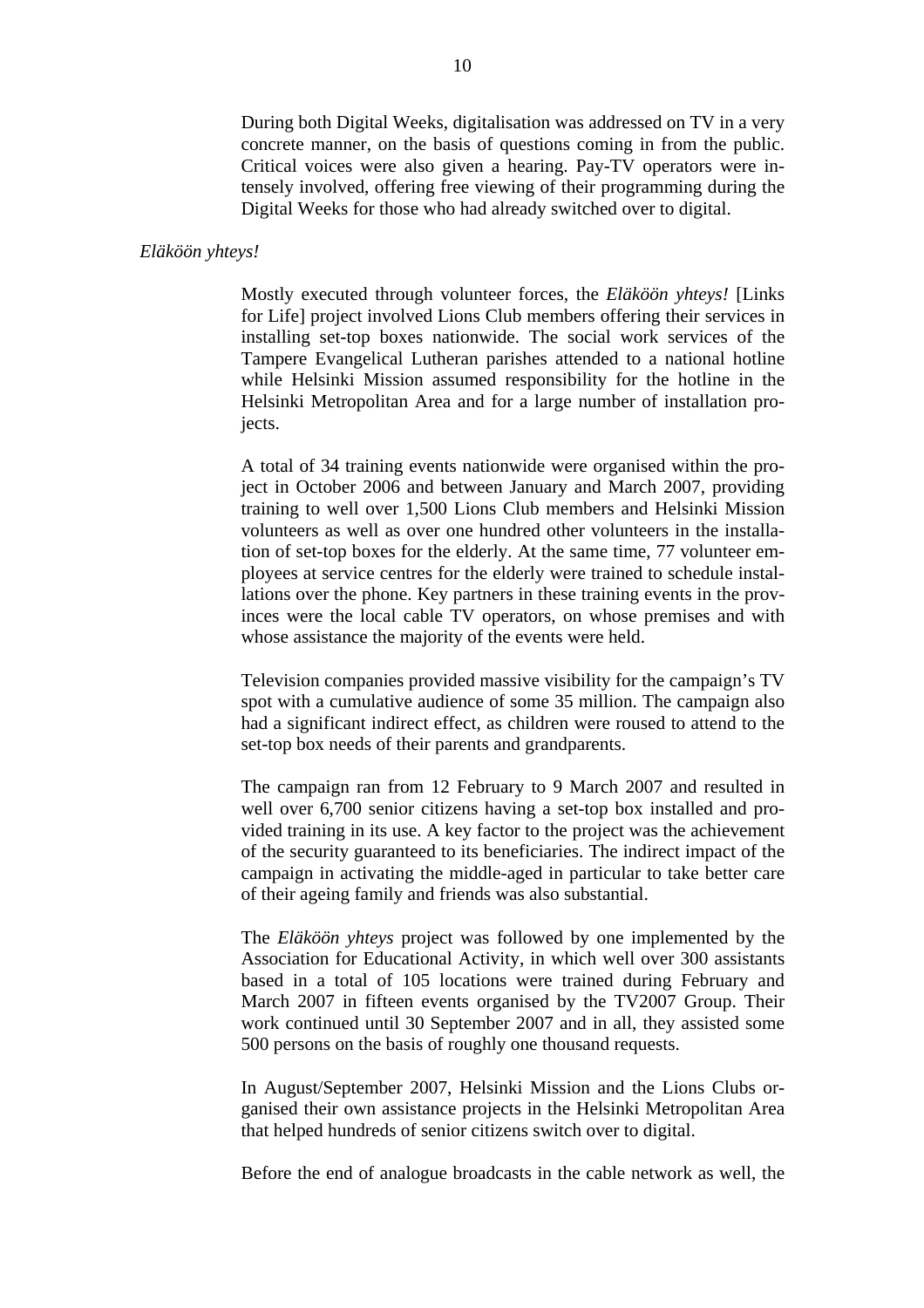<span id="page-11-0"></span>TV2007 Group together with volunteers from the Association of Finnish Lions Clubs implemented an *Eläköön yhteys 2008* campaign between 18 February and 7 March 2008 to help the elderly population of the campaign locations in the installation of set-top boxes and to provide instruction in their use. Senior citizens living alone in the Helsinki Metropolitan Area were also provided similar assistance in cooperation with Helsinki Mission.

# **4.2. Other joint projects**

Libraries also undertook a significant project to promote the switchover to digital television. Together with the TV2007 Group and with funding from the Ministry of Education, a library project team organised a series of events across the country at 24 provincial and other larger libraries to disseminate information about the switchover and digital devices. Libraries in the Helsinki Metropolitan Area undertook further distinct projects in spring 2007 (libraries in Vantaa) and in August together with Lions Club volunteers. During the Digital Week of 13–19 August 2007, instruction in the use of digital devices was available in the libraries of Helsinki, Espoo and Vantaa. Advisory services were also provided in some libraries in December 2007. Libraries in the Helsinki Metropolitan Area furthermore loaned out set-top boxes so that people might learn about them in their homes. Cable company Welho partnered with the libraries in this undertaking. Advisory service provision was continued in collaboration with Helsinki City Library in the week of 25 February in 2008.

Another example of joint projects is the three-language digital television vocabulary compiled by the Finnish Terminology Centre TSK. The vocabulary is available on the internet at [http://www.tsk.fi/fi/info/digi-tv](http://www.tsk.fi/fi/info/digi-tv-sanasto.pdf)[sanasto.pdf.](http://www.tsk.fi/fi/info/digi-tv-sanasto.pdf) In Tampere, the eTupa online information service widely distributed advice, while the social services of the Tampere Evangelical Lutheran parishes had been providing assistance in the digital switchover already long before the *Eläköön yhteys* project.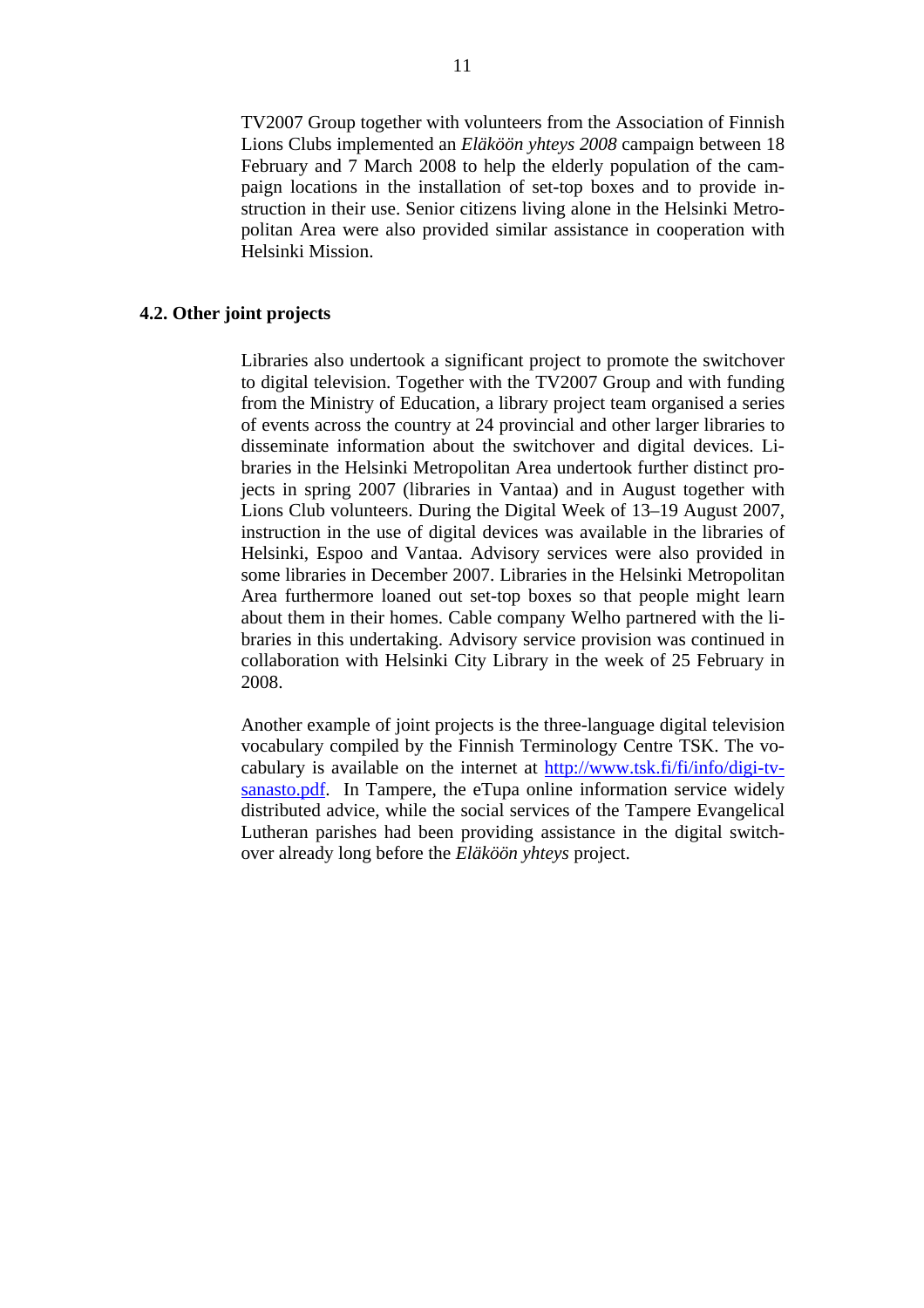# <span id="page-12-0"></span>**5. MONITORING AND FOLLOW-UP**

The digital television monitoring group has monitored the progress of the switchover to digital television through the parties represented on the working group, distinct studies and extensive cooperation with the various stakeholders. The working group has also had at its disposal the reports of the TV2007 Group on progress in digital television in other European countries. The international review in this report is based on the information provided by the TV2007 Group.

# **5.1. Follow-up studies and surveys**

# *Finnpanel survey "TV Households in Finland"*

The Ministry of Transport and Communications together with the Finnish Communications Regulatory Authority (FICORA) commissioned from market survey company Finnpanel a set-top box penetration report published quarterly in connection with the *TV Households in Finland* survey. The most recent results can be viewed (in Finnish only) at [www.finnpanel.fi](http://www.finnpanel.fi/) and are also summarised in this report. The reporting method was modified upon publication of the report on the period of February–March 2006 to present the take-up of set-top boxes proportionate to the number of households with television. In 2007, in addition to the basic reports Finnpanel also conducted "intermediate surveys" on which only the penetration rate of set-top boxes was reported. Six intermediate survey reports were published in 2007 while the wider results for November–December 2007 and the results for January 2008 were published in January 2008.

# *FICORA surveys*

 $\overline{a}$ 

In addition to the surveys it conducted in 2005 and 2006, FICORA commissioned in 2007 two consumer surveys on the usability of digital tele-vision from TNS Gallup.<sup>[2](#page-12-1)</sup> Both surveys comprised interviews of 1,000 persons who were the best versed in television matters in their household (excluding matters relating to content only).

The surveys indicated that households overall were satisfied with the usability of digital television: in January 2007, digital television was given an overall rating of 3.62 (on a scale of 1–5) while in October, the rating was 3.54. According to the survey, households had mostly encountered no problems with the introduction of digital receivers.

Despite high usability ratings, most digital households at the time of the survey experienced problems with viewing and using digital television. The most common problems mentioned had to do with subtitling and

<span id="page-12-1"></span> $2^2$  Further information on the survey (in Finnish only) on the FICORA website: <http://www.ficora.fi/index/tutkimukset/tvjaradiotoiminta/digitv.html>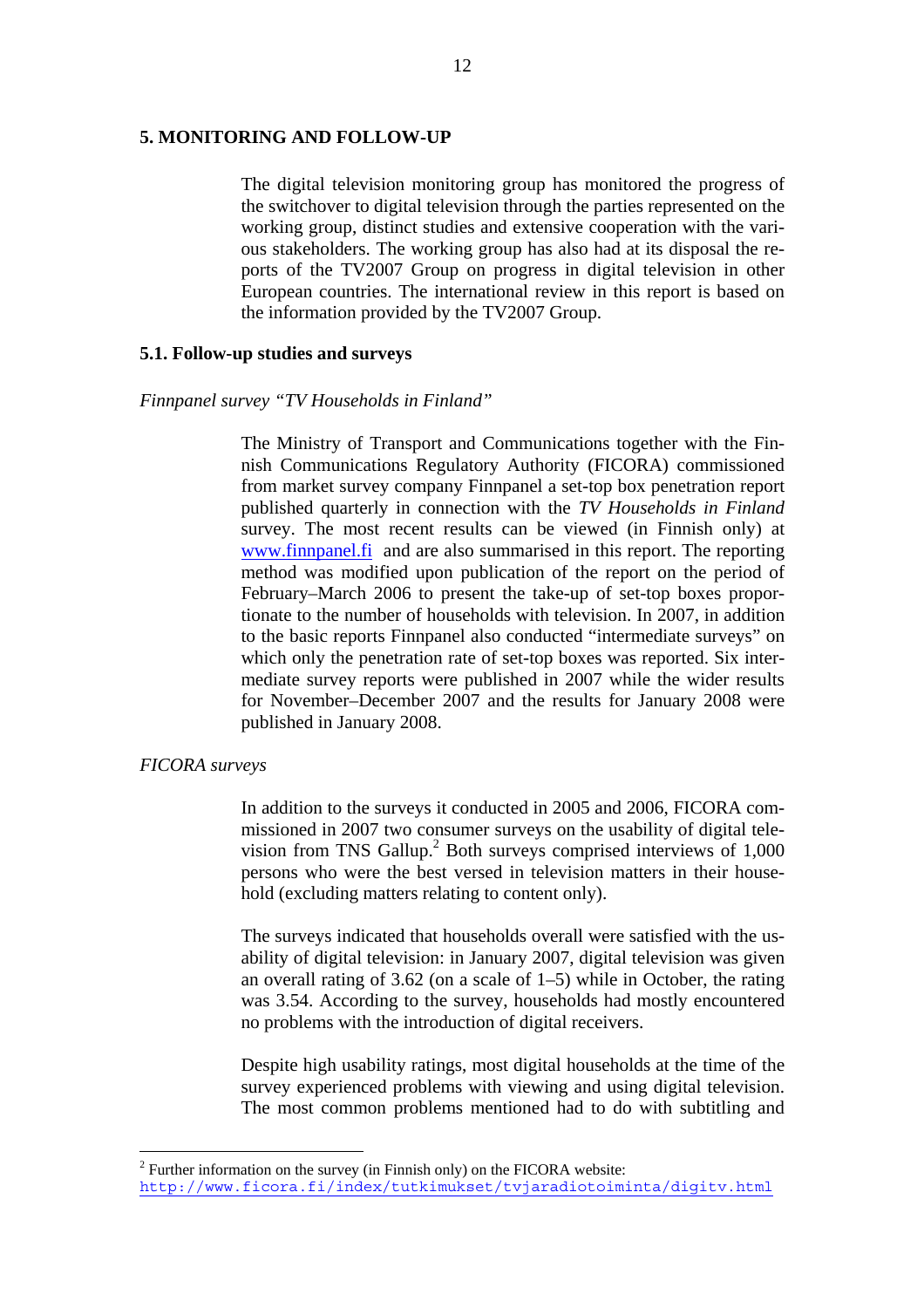picture quality as well as the receiver "seizing up". Loss of channels and problems with sound or teletext were also mentioned among issues hampering viewing or use.

# <span id="page-13-0"></span>*Attitudes towards digital television / Audience survey by YLE*

The attitudes of Finns towards digital television were studied in YLE's Audience Survey initially commissioned by the digital television communications group, which was later replaced by the TV2007 Group as partner in the survey. The first telephone survey (1,001 interviewees) was conducted in March 2005, followed by a survey in summer 2005 with 1,624 responses. According to the survey in spring 2006 (1,000 respondents), 58% of Finns could pinpoint the digital switchover date. Awareness of the exact date was higher among the older than the younger respondents. The switchover itself and better sound quality were considered the most important reasons for purchasing a digital television. Non-digital households were in no rush to buy set-top boxes but were rather content to continue waiting for special offers and improvements in the functioning of the devices. The highest interest in additional channels was found among those who had already purchased a digital television.

The next attitude surveys were conducted in November 2006, March 2007 and September/October 2007, by which time 64% of households who had already switched over to digital television were at least quite satisfied with the entire switchover. The causes of the most dissatisfaction were the time of the switchover and the functioning of receivers.

According to the last survey conducted in 2007, satisfaction with the switchover to digital television is linked to better picture and sound quality, an interesting selection of channels and the option of recording, while dissatisfaction had to do with the switchover schedule and the functioning of the devices. The survey indicated that supply and the functioning of devices also partly divided digital households into those whose devices functioned or did not function well, and also into those quite interested in new supply, e.g. pay-TV channels, and those with little interest. Personal contacts were valued the highest as sources of information and advice. The most advice in the digital switchover was found from family and friends, stores and sales clerks, and also newspapers and magazines. Respondents felt more information should be forthcoming especially from home appliance stores, newspapers and magazines, and operators in the television sector.

# **5.2. Major final-stage monitoring targets**

# *Switchover to digital television in hospitals and facilities*

A working group of the Association of Finnish Local and Regional Authorities in December 2005 proposed to the Ministry of Transport and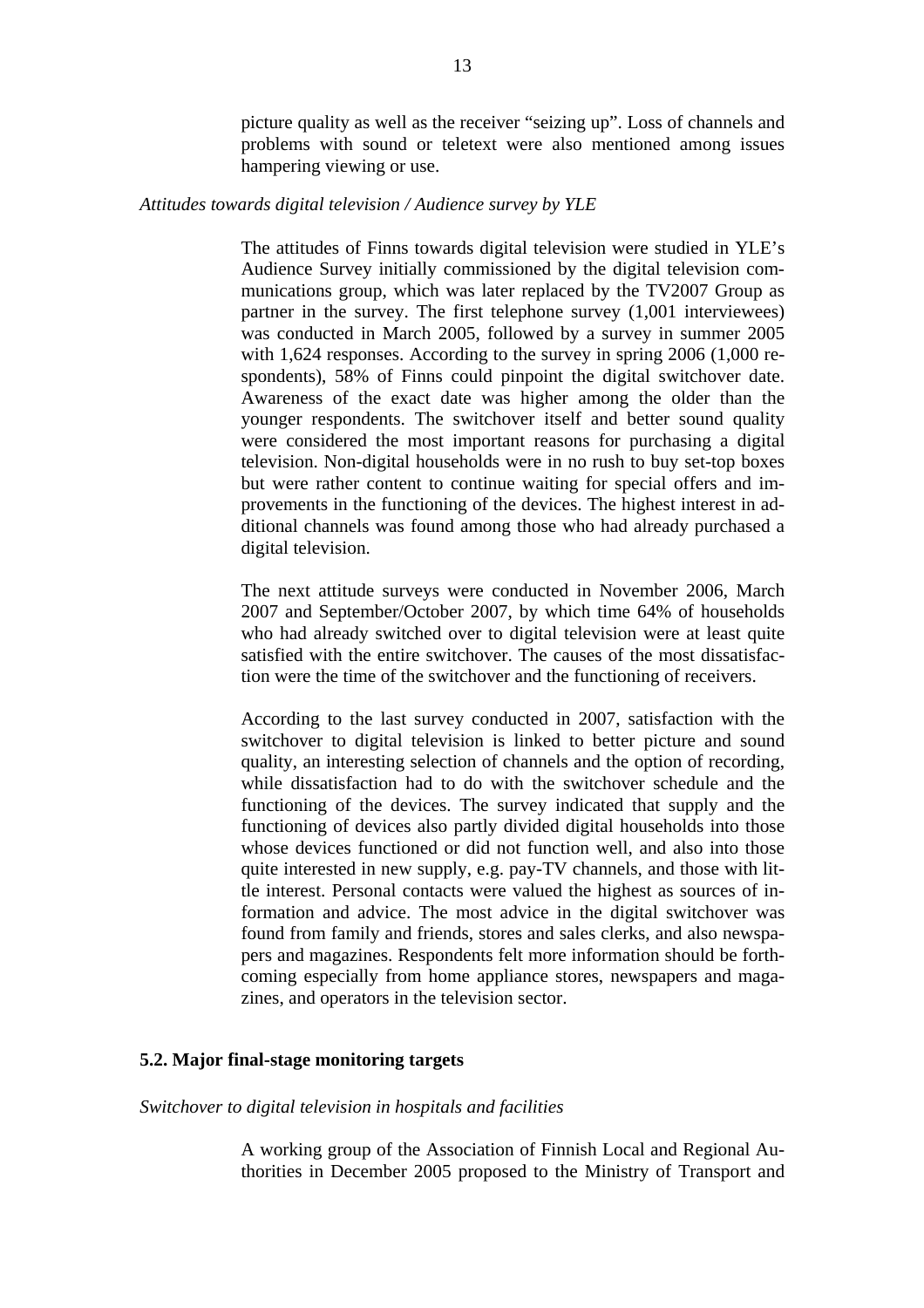Communications and YLE that it be possible for a period of no more than five years starting in autumn 2007 to convert the digital signal to analogue in the common antenna network of municipal facilities (mostly hospitals) in cases where a fully digital environment cannot be accomplished by the deadline.

The matter was discussed among the Association, YLE and the Ministry on several occasions during 2006 and the following solution was arrived at on 30 November 2006:

- 1. The antenna systems of hospitals and other facilities will be upgraded to receive digital signal.
- 2. Effective 1 September 2007, the patients and other persons treated at hospitals and facilities shall have access to television sets on public premises transmitting the digital signal inclusive of all additional services.
- 3. The digitisation of all television sets will be accomplished in hospitals and facilities by 31 August 2010 at the latest.
- 4. In respect of those television sets hat are not digital-ready on 31 August 2007, remodulation can be performed, meaning the centralised conversion of digital service to analogue (PAL system). Remodulation shall be a temporary and supplementary remedy to be implemented as part of the digital upgrade. Remodulation allows the viewing of certain channels selected by the relevant facility and permitted by the television companies with the existing analogue television sets in hospitals. The upgraded digital antenna system also allows the introduction of new digital receivers as the hospitals replace their old analogue television sets with these.
- 5. The procedure described above shall be restricted only to hospitals, wards of a hospital nature and facilities providing round-the-clock care where the facility is responsible for television sets.

The Administrative Council of YLE approved the above solution on 12 December 2006. It was also agreed that the Association of Finnish Local and Regional Authorities provide to YLE and the Ministry of Transport and Communications a report on the development of digital readiness in hospitals and facilities on 31 August 2008, 31 August 2009 and 31 August 2010.

MTV, SW Television, Suomen Urheilutelevisio, SubTV, TV5 Finland and C More Entertainment also signed on to the above.

# *Conversion of digital television signal to analogue: YLE's decision*

The premise for the switchover to all-digital television broadcasts was to secure equal opportunity for all to view the full-service television programming of YLE inclusive of related auxiliary and additional services.

On 3 April 2007, YLE announced that it would not intervene in the efforts of housing companies to convert digital television signal to ana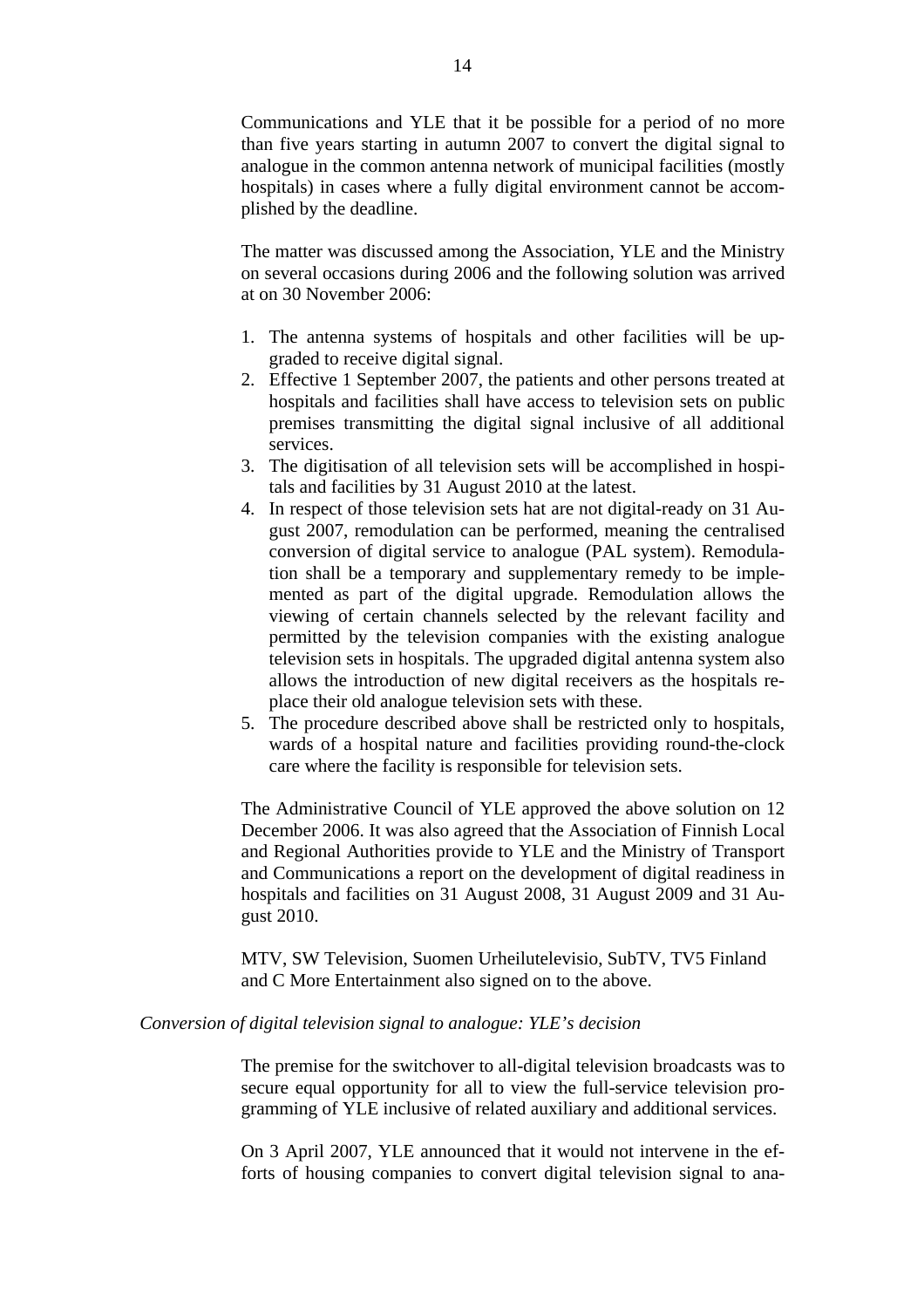logue provided that the digital signal is simultaneously guaranteed and transmitted to all households in the housing company. The announcement impacted on the sales of set-top boxes in April and May, but ultimately only few "central set-top boxes" of this kind were obtained by housing companies.

# *Continuation of analogue broadcasts in the cable television networks*

In a meeting organised under the leadership of Ms Suvi Lindén, Minister of Communications, on 20 June 2007, the operators in the television sector and the cable television companies agreed that cable television companies would continue until 29 February 2008 the analogue broadcasts of the basic channels and, in Swedish-speaking locales also FST5, broadcast in analogue at the time. Underlying this decision was the low rate of set-top box penetration among cable households, which at the time stood at 56 percent. In this context, however, the television companies stressed that 29 February 2008 was the absolute deadline.

# *Shadow areas in the terrestrial digital television transmission network and satellite reception*

The actual service area of the terrestrial digital distribution network usually includes certain areas where reception is difficult due to terrain. In order to cover these shadow areas, the transmission network was supplemented in 2006 and 2007 with gapfillers in several dozen locations.

Even after the completion of the gapfillers, certain shadow areas and blind spots remained within the service areas, mostly due to terrain. Shadow areas have been discovered all over Finland and the areas have usually been very small in size.

In a decision issued on 29 May 2007, FICORA held that the reception quality of the digital television broadcasts of MTV, Subtv and SW Television did not meet the terms of the companies' licences and issued the companies a reprimand in accordance with the Act on Television and Radio Operations.

In order to eliminate shadow areas in digital television, the commercial television broadcasters and YLE announced in spring 2007 the construction of an additional 48 gapfillers in 26 locations. Two additional gapfillers were also agreed on. Subsequent to the installation of all gapfillers, the population coverage of the multiplexes A and B would stand at 99.96 percent.

The last decisions concerning population coverage were taken at a fairly late stage and the majority of the gapfillers could not be installed until 2007. This forced the stop-gap measure of the television companies subsidising viewers in temporary shadow areas in acquiring satellite receivers.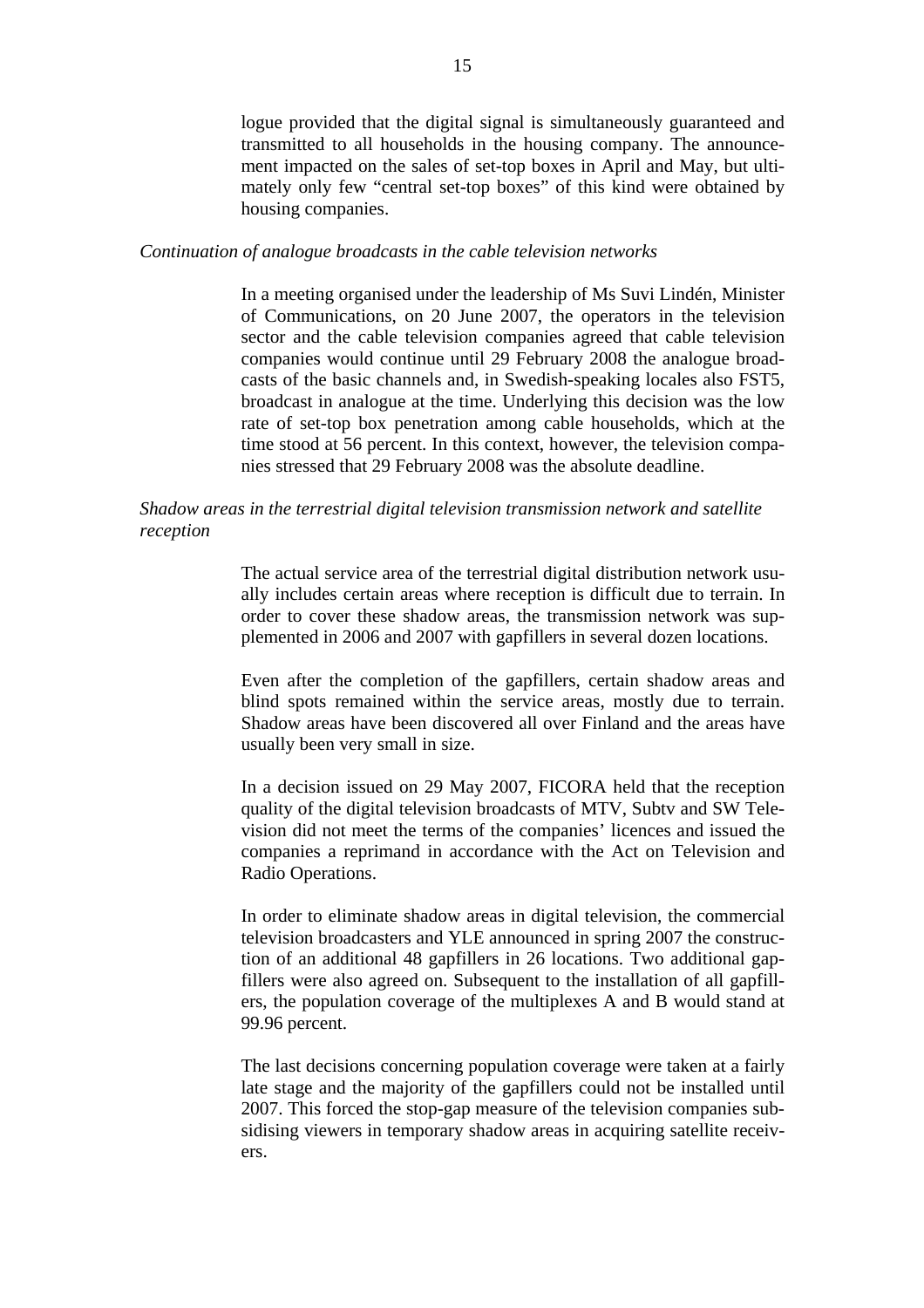MTV, Subtv and SW Television submitted on 1 June 2007 to the Government an application for licence modification to supplement the terrestrial transmission network with satellite transmission. After the licence holders had committed to the coverage of shadow areas as required by FICORA in its decision of 28 May 2007, the Government by virtue of its decision of 28 June 2007 added to the licences of the aforementioned licence holders a provision to the effect that the licence holders, in exceptional shadow areas in difficult reception conditions, could replace terrestrial television broadcast transmission with alternative means of transmission in order to fulfil the must-carry obligation covering the entire country.

At present, YLE, MTV and SW Television have agreed on an arrangement that allows households outside the service areas of digital television to view television channels through satellite reception, which requires the households to purchase a viewing package costing  $\epsilon$ 50. The equipment and satellite card required for reception are provided by the customer services of Canal Digital, to whom the customer shall supply a certificate issued by a TV antenna company or Digita stating that the customer's residence is located in an area where terrestrial digital television reception is impossible. The card is free of charge for those residing in permanent shadow areas. The package comprises the following channels: YLE TV1, YLE TV2, YLE Teema; YLE FST5, YLE Extra, (Extra replaced by YLE TV1+ on 1 January 2008), MTV3, Sub, Nelonen and JIM.

All reception quality questions are directed to DigiTV Info, which forwards any questions it is unable to answer to Digita. Digita uses coverage maps to determine whether the shadow area in which the reception locale is situated is permanent or temporary. Notification from Digita or a TV antenna company to Canal Digital entitles a household to receive the subsidised reception package, a satellite dish and combo box and a conditional access card.

As part of its shadow area survey, Digita conducted visits to and took measurements in locations with problematic reception and provided recommendations on how best to address the coverage issue. Over the course of twelve months, more than 600 residences were called upon.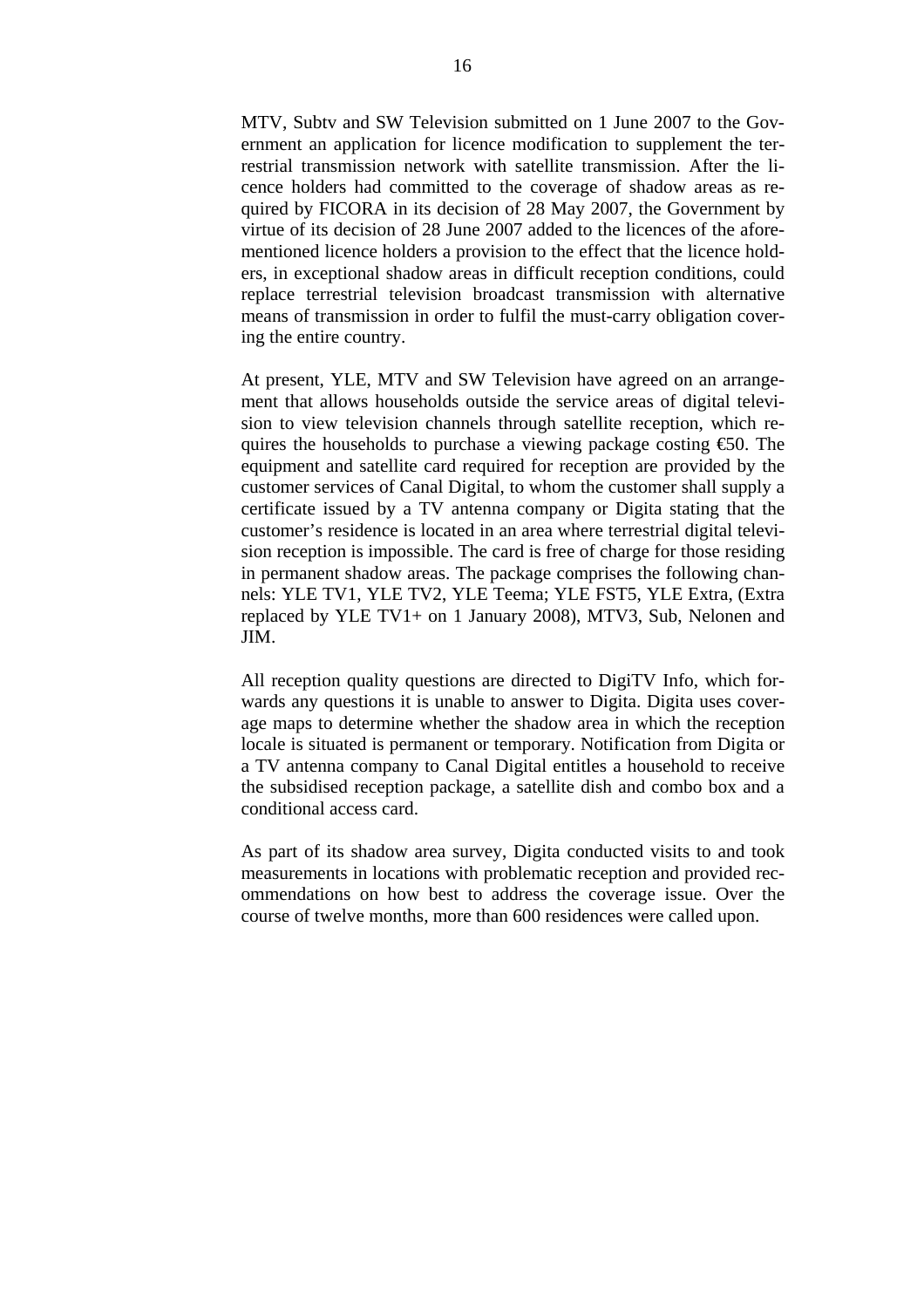# <span id="page-17-0"></span>**6. INTERNATIONAL REVIEW**

Now that analogue broadcasts have been switched off in both the terrestrial and cable networks, Finland is the first country in Europe to switch over to all-digital television broadcasts. Terrestrial analogue broadcasts were switched off before Finland in the Netherlands and Luxembourg, closely followed by Sweden on 15 October 2007. However, the cable networks in these countries continue to transmit both analogue and digital broadcasts.

# *Sweden*

Sweden switched over to all-digital terrestrial broadcasting on 15 October 2007 when the last analogue broadcasts were switched off in the Skåne and Blekinge regions. Now some 65 percent of Swedes only receive digital television broadcasts. Analogue broadcasting continues in the cable network, where the digital penetration rate is slightly over 30 percent at present. Roughly 20 percent of Swedes have satellite reception, which is all-digital. IPTV has also grown in popularity; in late summer 2007, TeliaSonera reported it had 200,000 subscribers, double the number from May of the same year.

After Finland, the Netherlands and Luxembourg, Sweden is the fourth State to completely switch off analogue terrestrial broadcasts. Much useful research data on consumer behaviour has been obtained from Sweden.

An interesting phenomenon in Sweden is the clear increase in television fees, which increased in 2007 by 30,000 from the previous year. According to Radiotjänst CEO Anna Pettersson, the increase is due to both digitisation and the immense popularity of flat-screen televisions.

The final report of the Swedish Digitalkommissionen (Digital Commission) will be released in March 2008.

#### *Norway*

Digitisation in Norway has progressed slowly despite the first test broadcasts starting already in 2000, since which 25–30 percent of Norwegians have had access to digital broadcasts.

Norway will kick off terrestrial digital broadcasts with the MPEG-4 standard straight away. Test transmissions of both standard and HDTV broadcasts started in January 2007. Commercial service commenced in September 2007 in the Rogaland region, soon followed by Oslo. By mid-November 2007, seventy percent of households in Norway had access to digital broadcasts, and the coverage will be expanded to all of Norway by the end of 2008.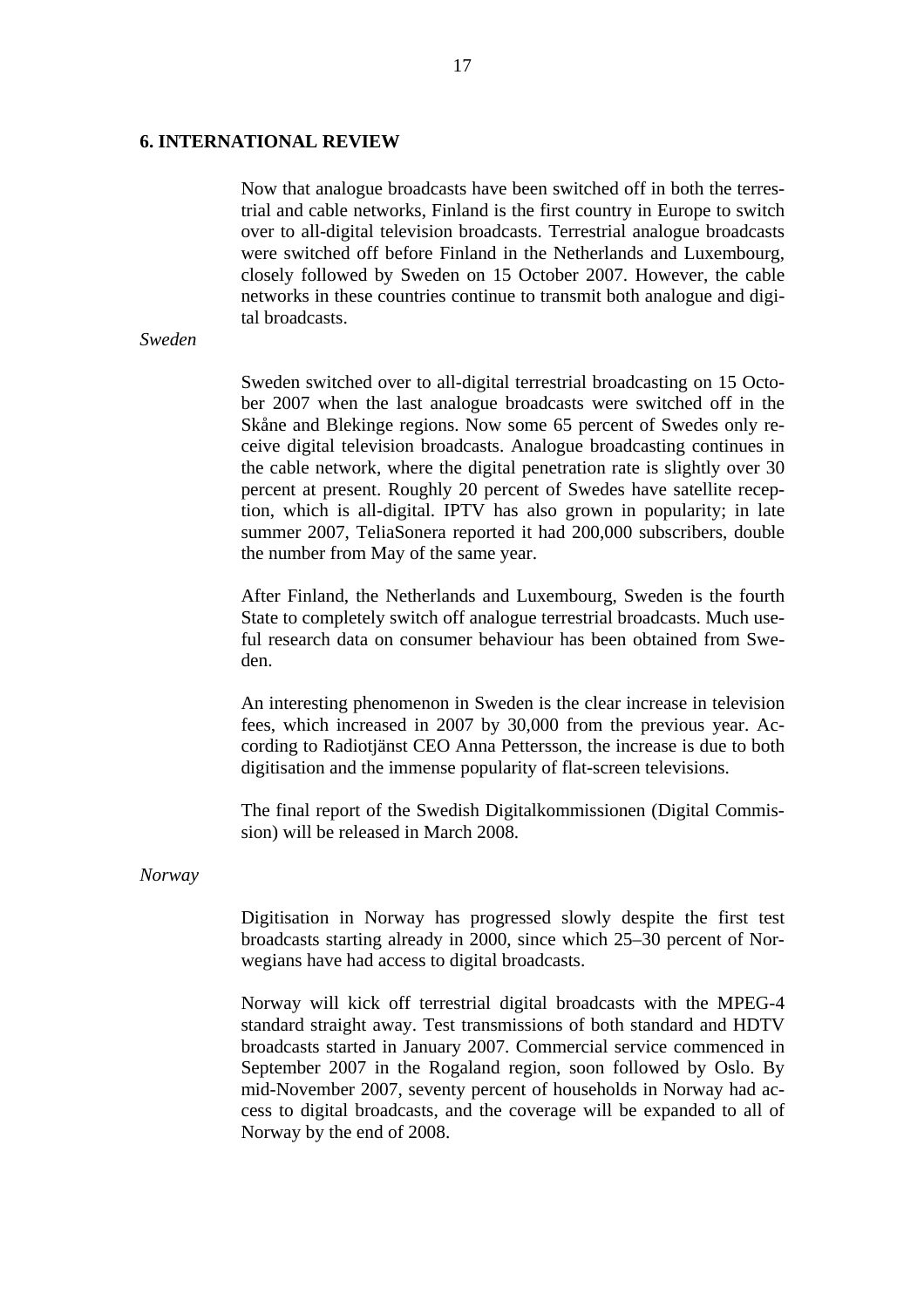Analogue signals will be switched off in each region within six months of the commencement of digital broadcasts. The Rogaland region comes first here as well: analogue broadcasts will switch off there on 4 March 2008 at 11:30, at which time it is estimated that 98% of the region's 30,000 residents will own a digital receiver. The last analogue broadcasts to switch off will be in the Finnmark region in November 2009.

Digital television offers both free channels and pay-TV services. The number of free channels is five, and pay-TV operator RiksTV offers access to fifteen channels. A second pay-TV operator will be licensed to start operations no later than upon switch-off of analogue broadcasts in 2010.

Of the 1.8 million households in Norway, 650,000 or 36% depend on terrestrial transmissions. Satellite penetration also stands at 36% and satellite transmissions are all-digital. Roughly one third of cable viewers receive their broadcasts digitally.

# *United Kingdom*

The United Kingdom has the highest number of households with digital television in Europe. Of the slightly under 25 million households in the UK, 85 percent receive digital broadcasts. Not only digital penetration but also the number of digital receivers is high, as second and third televisions in homes have been digitised at a rapid pace. Communications authority Ofcom reported in August 2007 that 50 percent of households had acquired a set-top box for every television in the home.

Digital terrestrial broadcasts commenced in 1998 as a pay-TV service operated by OnDigital. However, the pay service failed to capture a sufficient audience against competition from aggressively expanding satellite TV company BskyB, and OnDigital folded in May 2002.

The free Freeview launched in October 2002 has enjoyed excellent success. Freeview boxes are acquired for second and third television sets in cable and satellite households as well due to their affordable price. Ofcom estimates one third of these  $-$  i.e. some 12 million out of 35 million – have been digitised. In September 2007, supermarket giant Tesco started marketing Freeview boxes at a price of only £10 (roughly  $\in$ 15).

Freeview's popularity exceeded that of satellite operator BskyB in April 2007. The news is momentous, as the UK is traditionally a satelliteviewing stronghold. Freeview is the primary choice for second and third television sets in particular. Since their launch in May 2002, more than 20 million Freeview boxes have been sold. Terrestrial broadcasts are the primary mode of reception in 9.3 million households while the number of satellite households is 9.1 million.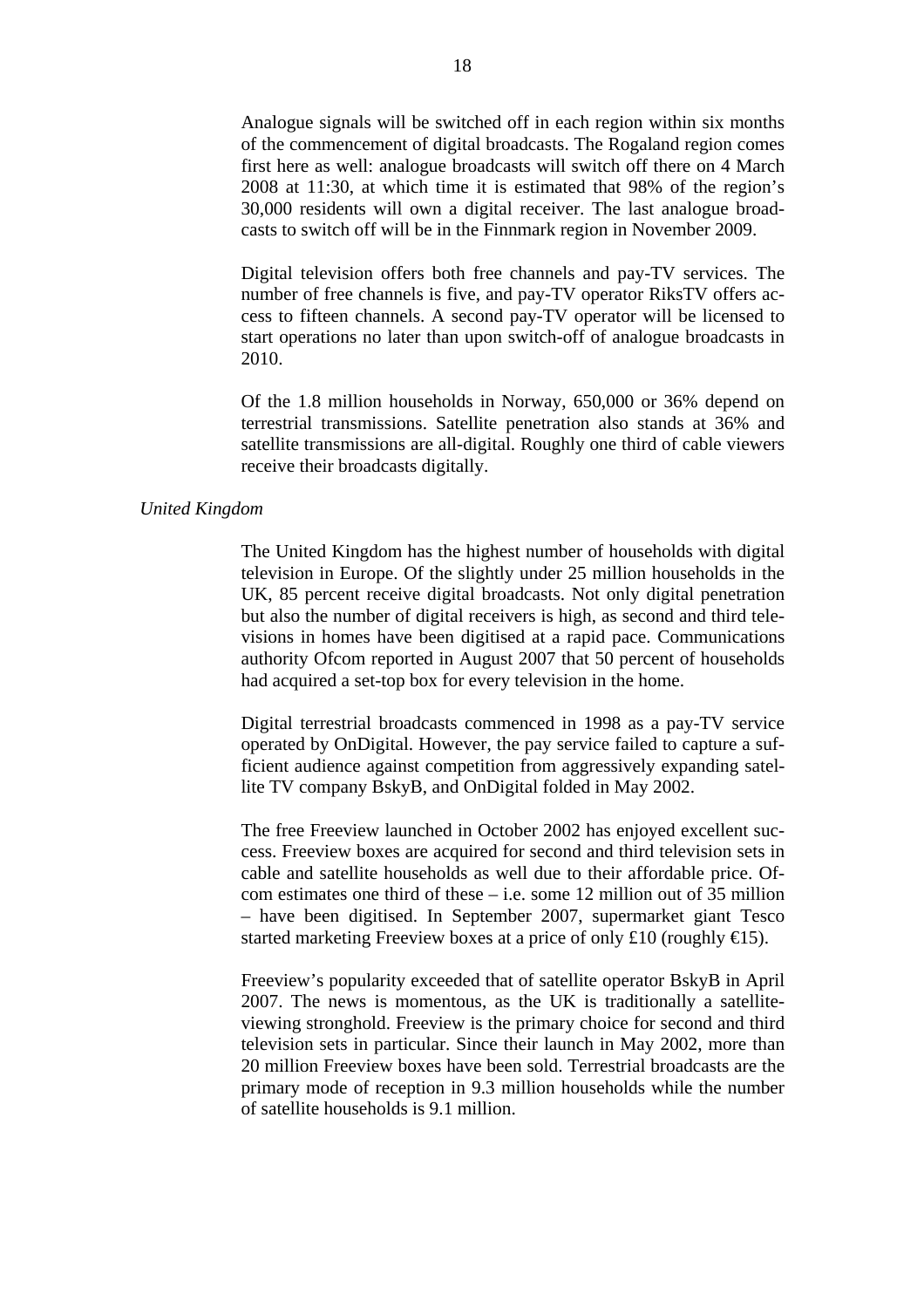Digitisation is also forging ahead among cable households. At present, 93 percent of the 3.3 million cable subscriptions in the UK are digital. In summer 2007, the figure stood at 80 percent.

Analogue broadcast switch-off is being carried out one region at a time in the UK between 2008 and 2012. The strategy is to start with smaller towns and have the London area be the last to switch off analogue broadcasts. The first transmitter to switch off, on 17 October 2007, served Copeland and Whitehaven. Areas in southern Scotland will come next in November 2008 and summer 2009.

The switch-off of analogue broadcasts has generated little opposition in the UK, and 91 percent of the population state they will purchase a digital receiver well before the switch-over. Opponents were only a small minority in Whitehaven, the first district to switch over. Surveys indicate only 0.2 percent of the population threatened to stop watching television because of the switchover to digital. Residents were surprised at the affordability of set-top boxes and digital receivers.

# *Germany*

Germany intends to switch over to digital terrestrial broadcasting on a rapid schedule and one region at a time. This is made possible by less than 10 percent of German households being served only by terrestrial transmissions. In Germany, the strategy is to start with the larger cities. Digital broadcasts were started in October 2002 in Berlin, which was the first in Europe to switch off analogue broadcasts, only nine months later.

In Germany, 51% of households are served by cable and 40% by satellite. Ten percent of cable households and 50% of satellite households are digital. When the analogue terrestrial broadcasts were switched off in Berlin, only 160,000 households out of 1.8 million did not receive cable or satellite transmissions. The State subsidised set-top boxes for lowincome families, yet only 6,000 households took advantage of the subsidy.

The switchover to digital broadcasts has already taken place in several regions including Cologne, Hamburg, Munich, Frankfurt and Hannover. The transition period in Germany is short, in most cases only 2–3 months. During 2007, a total of 78 gapfillers were constructed in 26 areas. The coverage of digital broadcasts currently stands at 85 percent in Germany, and it will be increased to 90% during 2008. The last analogue terrestrial broadcasts will be switched off in 2010.

Surprisingly, digitisation has heightened interest in terrestrial digital reception. Over the past year, the share of households served by terrestrial reception has increased from 9.2 percent to 11.5 percent. The rise has been the greatest in areas where both commercial and national services are available in the terrestrial network. Sales of receivers suited for ter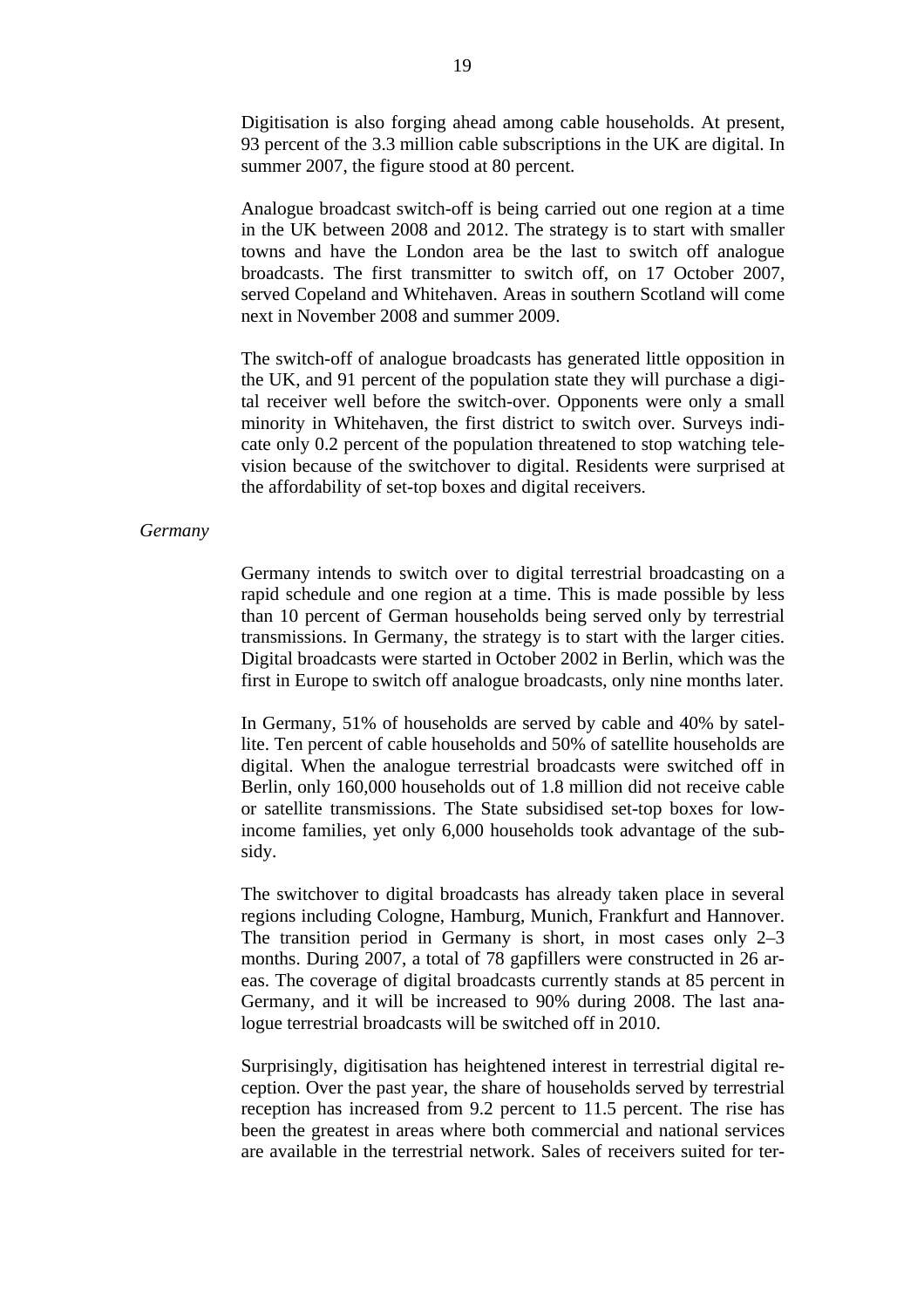restrial broadcasts have been brisk, and it was estimated that 86% of terrestrial households had gone digital by September 2007.

In December 2007, German electronics retailers announced that households already owned a total of 18 million digital receivers, of which 11 million were suited for satellite reception, 5.5 million for terrestrial reception and 1.5 million for cable reception.

# *The Netherlands*

Digital terrestrial broadcasts commenced in the Netherlands in 2003 and analogue broadcasts were switched off completely on 11 December 2006, a world first. The switchover went without a hitch. Prior to the switch-off of analogue broadcasts, the number of digital terrestrial households was estimated at 160,000. Only 77,000 household were wholly dependent on analogue terrestrial broadcasts, and these mostly consisted of holiday homes.

There are 6.7 million television households in the Netherlands and 6.2 million of these are connected to the cable network. Among these, some 14 percent view television digitally.

The number of satellite households in the Netherlands is roughly 500,000, all of which are digital. IPTV services are also growing in popularity. Tele2 stated the number of its subscribers at year-end 2007 to stand at 225,000. Rival KPN announced its subscriber base was increasing by 1,000 new subscribers each week but has yet to make public its overall subscriber figures.

# *Spain*

Spain was also initially faced with a challenging situation. Of the 12.9 million households in Spain, 9.3 million are served by terrestrial transmission only. Nonetheless, the switchover to digital broadcasts has been encouraged by bringing forward the switch-off date for analogue broadcasts by two years from the original date. Analogue broadcasts will be switched off region by region during the years 2008–2010.

Spain's Quiero TV commenced digital terrestrial broadcasts in 2000 as a pay-TV service. This was soon overrun by the powerful satellite pay-TV channels, however, and discontinued in 2002. Digital terrestrial broadcasts were started again in November 2005 with an offering of 20 free channels.

The re-launch was successful and the rate of digital penetration is rising rapidly. In 2006, the rate increased from 7.7% to 16.3% between June and December. Some eight million terrestrial digital television devices were sold in 2007 and the rate of penetration has climbed to 26 percent.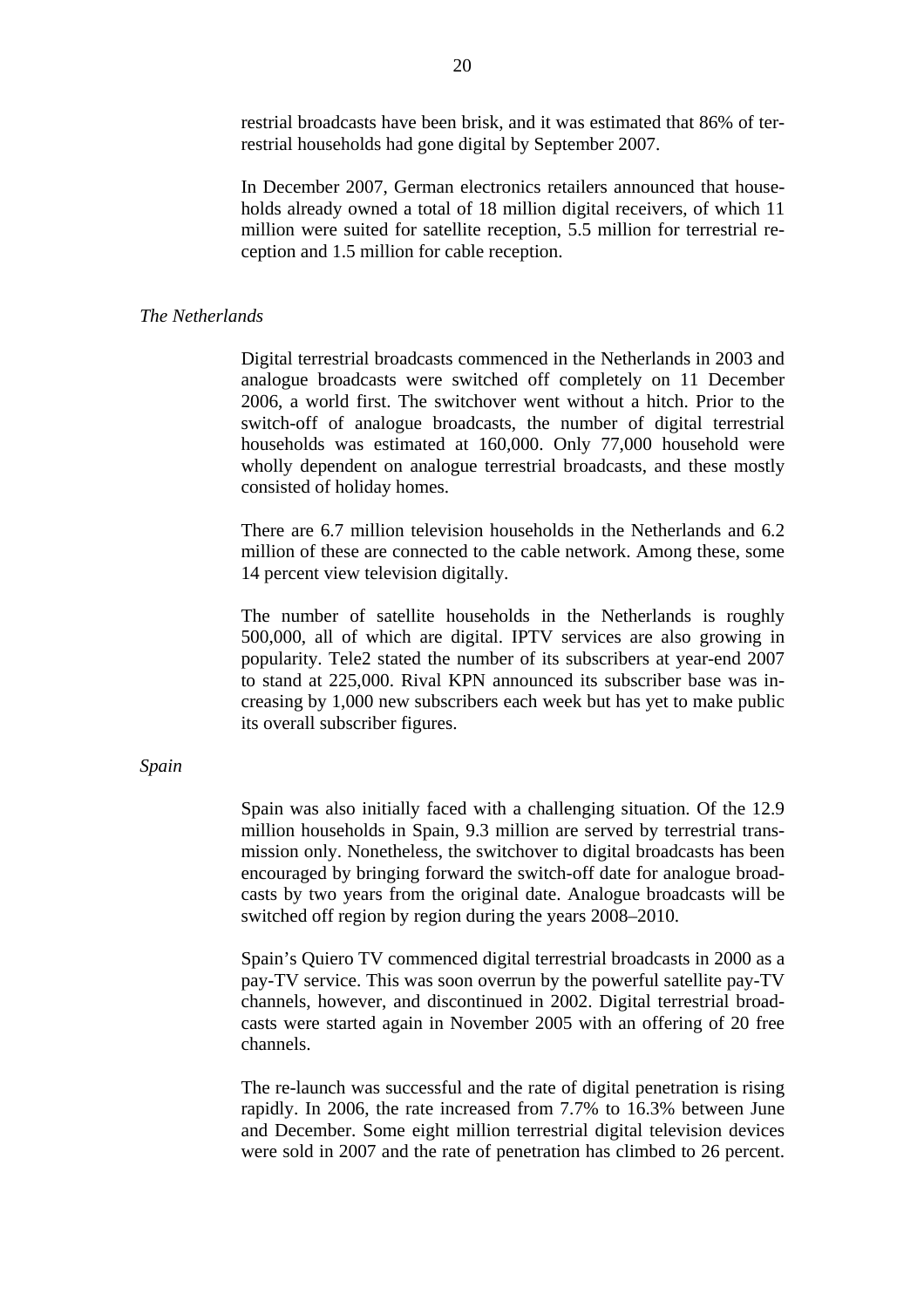Nine percent of the receivers suited for terrestrial reception in Spain support the MHP standard.

The pick-up in device sales has heightened interest in the development of digital television services as well. Test broadcasts on the first HDstandard terrestrial digital channel started in Madrid. The State has allocated nearly €20 million to promoting digital television in 2008.

Cable television distribution was not deregulated until 1998. The rate of cable penetration in Spain stands at 13 percent, yet the network is 89 percent digital. The network is rapidly expanding and the cable penetration rate is constantly rising.

Satellite penetration in Spain is some 20 percent and the service is alldigital.

Spain is also perceived as a forerunner in IPTV distribution. The broadband network has triple the coverage of the cable network.

# *Italy*

.

Fourteen million of the 25 million households in Italy are served by terrestrial transmission only. The cable penetration rate in Italy is just one percent. Satellite penetration is at 26 percent and the service is alldigital. Italy launched digital terrestrial broadcasts in January 2004.

The State has intensively supported set-top box sales and subsidised MHP converters to ensure hardware advanced beyond mere basic boxes. Sales of set-top boxes have indeed been brisk: in November 2007, 6.67 million Italian households were already estimated to own one. At present, 82.3 percent of digital television devices in Italy are set-top boxes and the remainder is made up of integrated television sets.

MHP is supported by 95% of all digital devices in Italy, as the State subsidised MHP converters for quite some time before the intervention of the European Commission requiring that State support be technologyindependent. Funds are now being recovered from companies which received subsidies. At present, 57.8 percent of all devices are nonsubsidised.

The switch-off of analogue broadcasts was originally planned for 2006 but the transition period was extended to 2008. At present, the end of the last analogue broadcasts is envisaged for 2012. As of 2008, all television sets on the market shall have an integral digital tuner. The switchover to digital will begin on 1 March 2008 when Cagliari, the capital of Sardinia, becomes the first location in Italy for analogue broadcasts to go dark.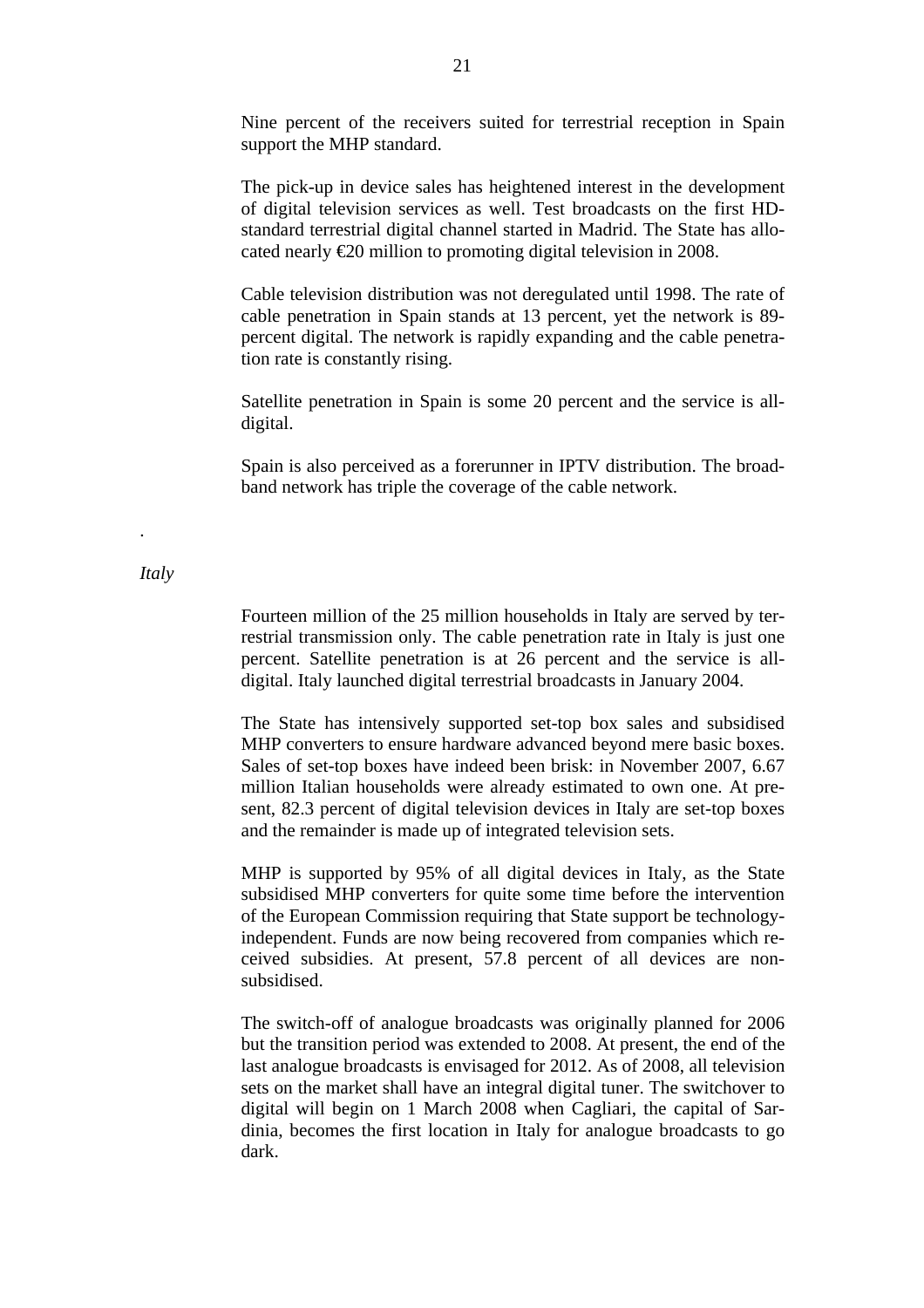<span id="page-22-0"></span>IPTV broadcasts were started in 2001 by Fastweb, which gained a good market standing due to the weak cable network. At the end of September 2007, Fastweb had 1.25 million household subscribers. The market has been entered in the past year by several new IPTV providers such as Telecom Italia and Wind Italy.

# **7. SUPPLY, PENETRATION AND AVAILABILITY OF DIGITAL TELEVI-SION IN 2008**

# **7.1. Coverage of digital terrestrial television network**

The following maps describe the coverage of digital television in 2003 and 2004. The presentation is not broken down by multiplex. More specific map details are available as necessary from Digita.



Digital TV coverage in 2003 Digital TV coverage in 2004

At year-end 2005, the digital terrestrial television network covered a calculated 99.9% of the population in mainland Finland. The digital broadcasts of YLE supplied in multiplex A have been available for viewing across Finland as of 1 August 2005. Multiplex B, i.e. MTV3, MTV3+, the then SubTV, Nelonen and Nelonen Plus started broadcasting from stations in northern Finland on 1 September 2005. The broadcasts in multiplex B were of the nature of technical test transmissions until the end of 2005.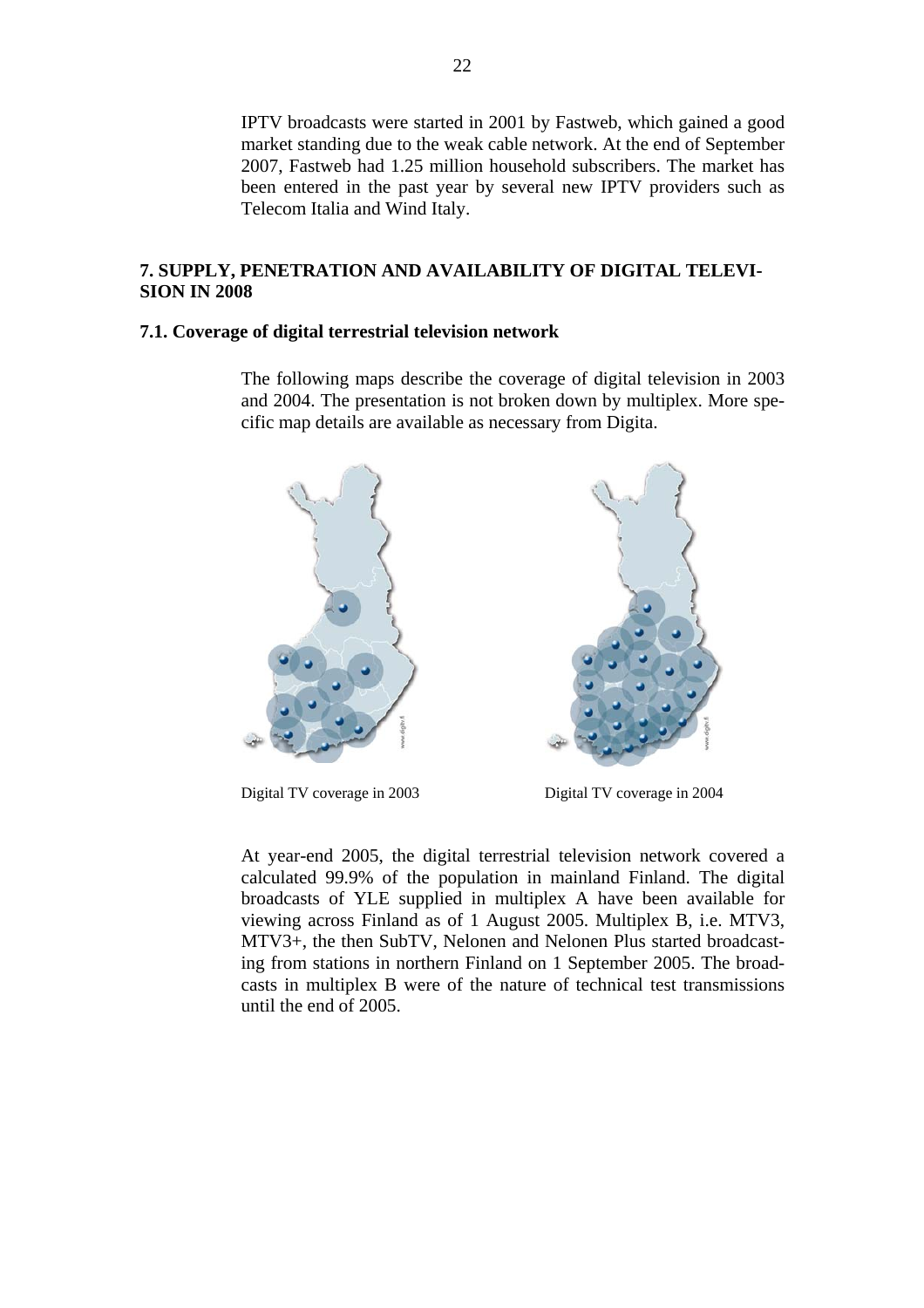

Digital TV coverage in 2006 multiplexes A and B

During 2005 and 2006, Digita installed 51 gapfillers for multiplex A and five for multiplex B. The remaining 46 gapfillers for multiplex B were installed during autumn 2006 so that technical test transmissions from the gapfillers could commence in mid-December. Actual broadcasts were started on 1 January 2007.

In addition, during 2006 Digita negotiated with the television broadcasters belonging to multiplex C on starting broadcasts from ten gapfiller stations in early 2007.

Multiplex C now has a population coverage of 78–90.4 percent depending on channel. Multiplex C expanded well beyond the service area of the original network during 2006 and now its highest-coverage channel, sports channel Urheilukanava, has a population coverage of ca. 90.4 percent.

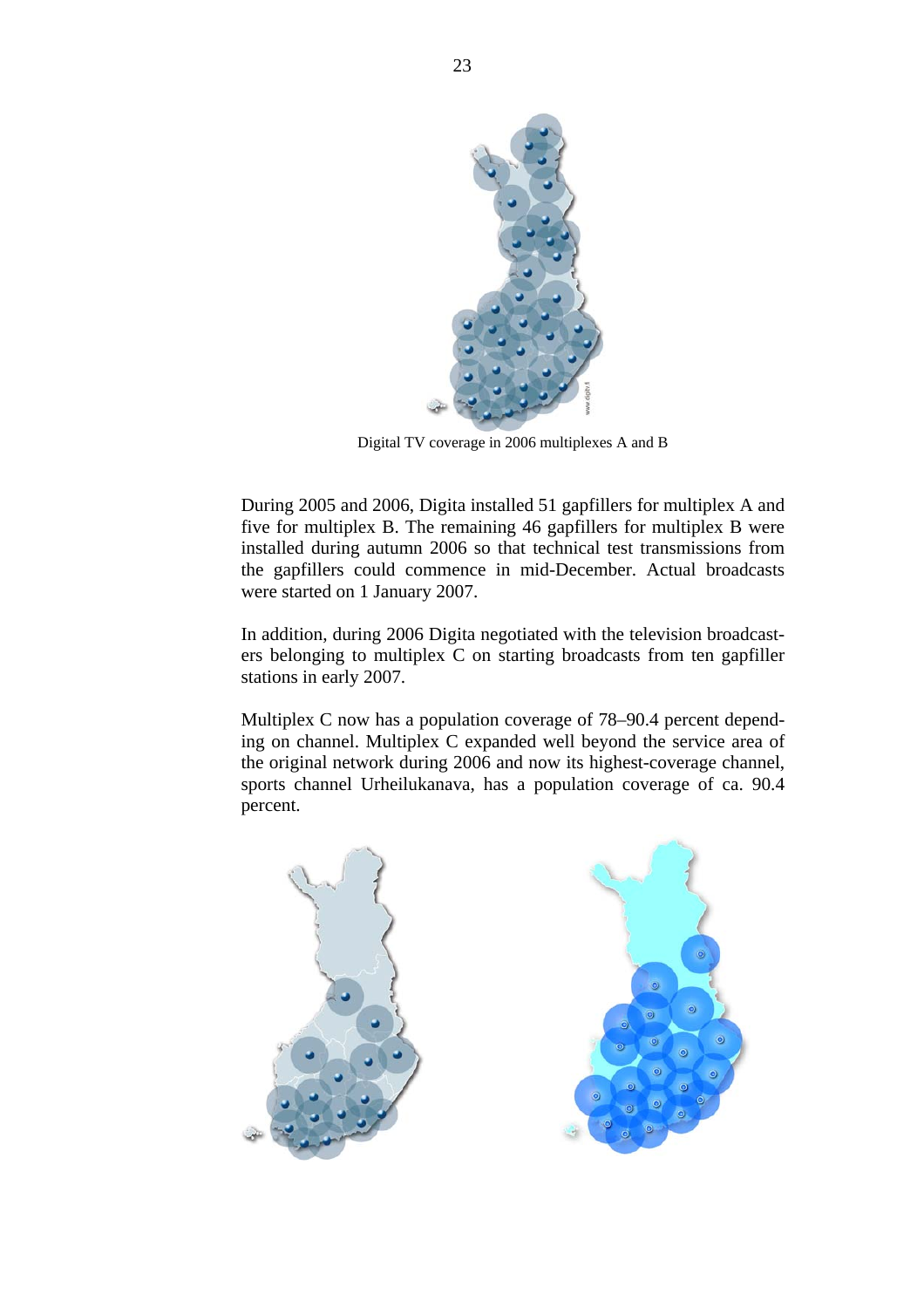Digital TV coverage in 2006 multiplex C Digital TV coverage, multiplex C

at 1 Feb 2008. Main stations included, gapfillers excluded.

During 2006, Digita continued to survey the shadow areas in the digital television network on the basis of calculatory projections, field measurements and consumer feedback. The information thus obtained formed the basis for negotiations between Digita and the television companies on supplementing the service areas with gapfiller stations. Multiplexes A and B were supplemented with 36 gapfillers in 32 locations at the beginning of May 2007.

As stated above, the commercial television broadcasters and YLE announced in spring 2007 the construction of another 48 gapfillers in 26 locations and two additional gapfillers, bringing the number of gapfillers added to fifty. This procedure allowed the coverage of the terrestrial transmission network for multiplexes A and B to reach 99.96 percent.



Digital TV coverage multiplexes A and B at 1 Feb 2008. Besides main stations, the map also shows four gapfillers in Lapland to clarify coverage in Lapland.

Seven gapfillers still awaited installation at mid-February 2008. Frequency coordination with Sweden and Russia remained pending in respect of six gapfillers while the installation of one was delayed due to challenging conditions.

Digita's survey of shadow areas to improve the coverage of digital television has been an ongoing effort. Homeowners have been able to report possible shadow areas e.g. via the company's website.

The fourth multiplex (D) is reserved for mobile television programming and services implemented with the DVB-H standard. Digita was granted the network licence by the Government on 23 March 2006 and is responsible for the transmission network and the administration of the channels in the network in its capacity as network operator. At the first stage, the network covered the cities in the Helsinki Metropolitan Area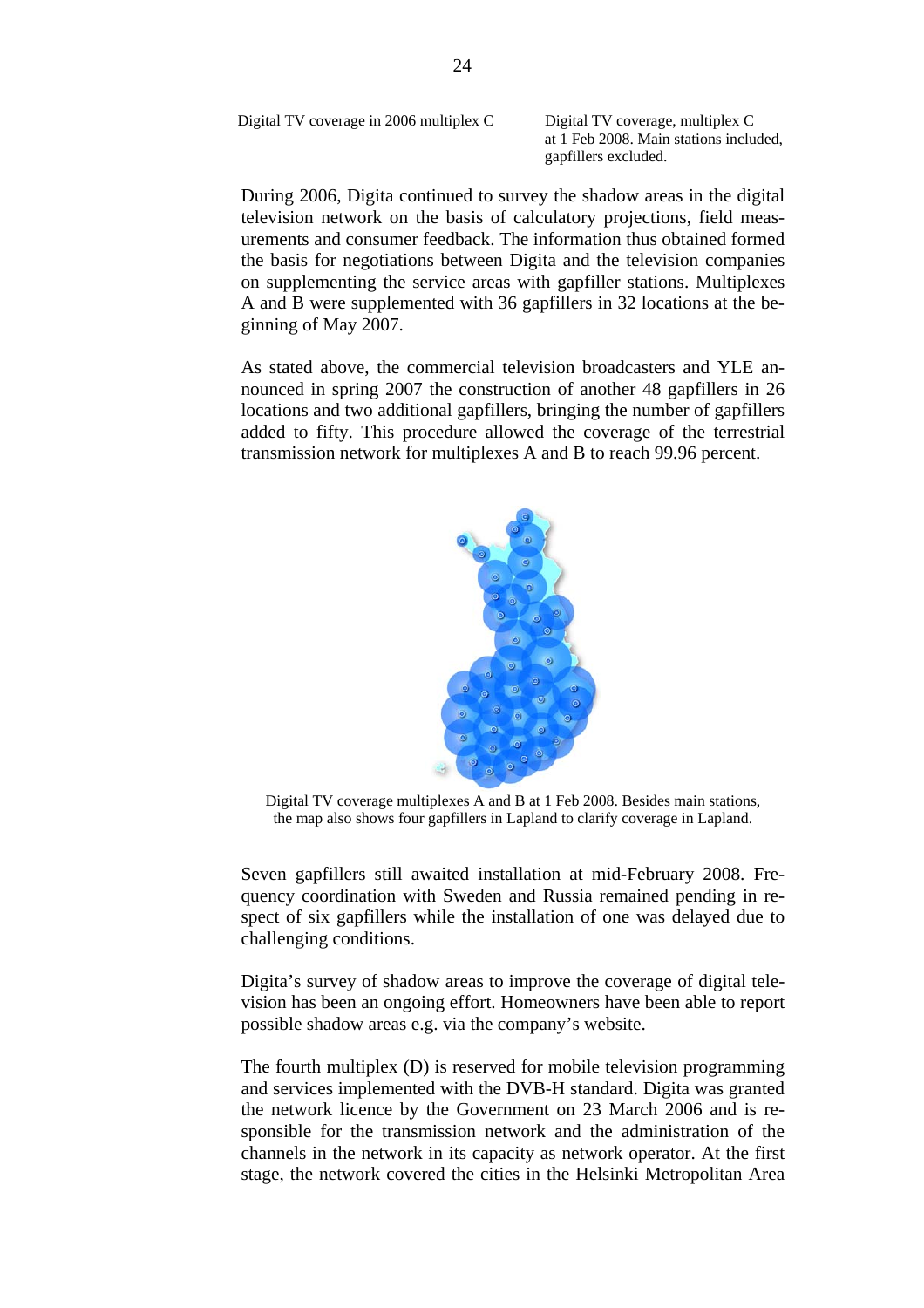inside the Kehä III ring road and the cities of Turku, Tampere and Oulu. Subsequent to the construction of DVB-T gapfillers prioritised for late 2007, Digita will bring the network's coverage to 40 percent.

On 15 June 2006, the Government granted Digita the network licence for a fifth digital mass communications network (E), which came online on 1 September 2007. The network will initially cover southern and central Finland and gradually expand to the rest of Finland as well. Multiplex E has a population coverage of 80 percent at present and in spring 2008 will cover 95 percent of the population.



Digital TV coverage, multiplex E at 1 Feb 2008. Main stations included, gapfillers excluded.

On 18 January 2007, the Government granted Vaasan Läänin Puhelin a network licence for a regional multiplex in terrestrial broadcasting. Under the terms of the licence, the holder shall ensure subsequent to the switch-off of analogue broadcasts the uninterrupted transmission of the programming on two channels of the Swedish public service broadcasting company SVT (SVT1 and SVT2) as well as local television programming broadcast in analogue in a manner that as efficiently as possible serves the Swedish-speaking and bilingual population of Finland in the licence area. The terms furthermore stipulate that the licence holder is obliged to build a network spanning the geographical licence area so that the broadcasting of the two SVT channels could commence in the network as of 1 September 2007 in the service area of SVT's analogue transmissions. The terms of the licence required that SVT Europa be made available for digital viewing as of 1 September 2007 in a region with a population of at least 59% of all Finnish residents. The service area was to expand to 80% by the beginning of December 2007. A conditional access card is needed to receive these broadcasts.

On 11 May 2005, VTT Technical Research Centre of Finland was granted a regional licence (Tampere and the Otaniemi district of Espoo)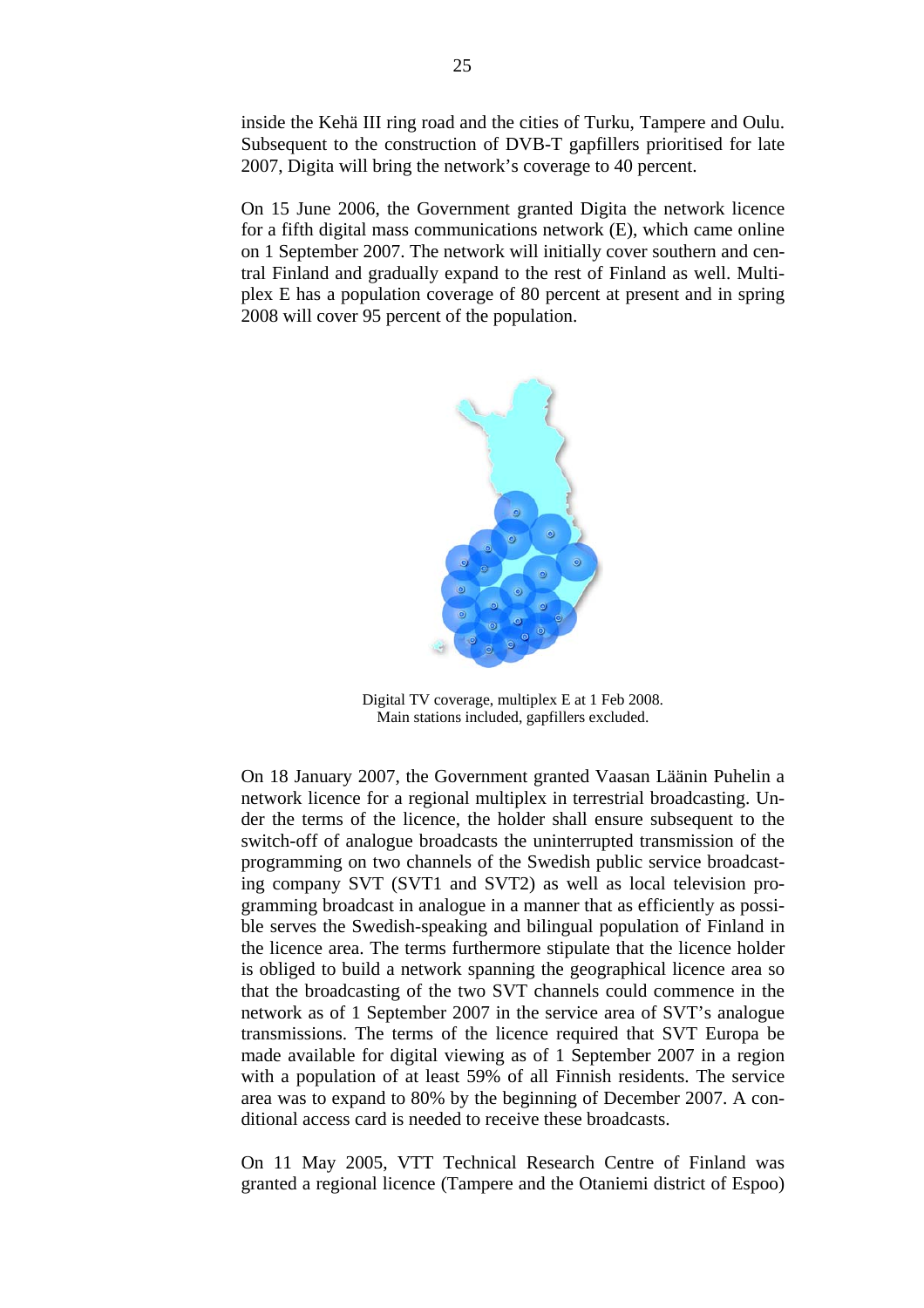<span id="page-26-0"></span>for network service provision in the digital mass communications network, DVB-T and DVB-H broadcasts in accordance with the standard EN 300 744. The licence remains in force until 2010 and it was granted for the purpose of experimental and educational use of the digital mass communications network. The licence holder is also entitled to engage in commercial general broadcasting of a trial nature to the extent required for research.

# **7.2. Supply of services**

#### *Free-to-air channels*

Prior to digitisation, Finland had four national analogue television channels, i.e. TV1 and TV2 broadcast by YLE and MTV3 and Nelonen broadcast by commercial operators. In addition, YLE broadcast programs from Sweden's television in Finland, making SVT Europa available for viewing in southern Finland and SVT1 and SVT2 in Ostrobothnia, in the area served by the Kruunupyy and Pyhävuori stations.

There has been little local television broadcasting in Finland. The most important operators are the cable-transmitted Turku TV in Turku, which later also commenced terrestrial transmission, and the terrestrial and cable-transmitted TTV Tampere (Tampere TV) in Tampere, which closed down in 2006.

The Government granted the licences for national digital television broadcasting in June 1999. When digital television broadcasts started in August 2001, the supply consisted of YLE's TV1 and TV2 plus new digital channels YLE Teema, Yle 24 (subsequently Yle Extra, which was closed down at the beginning of 2008) and FST (FST5) in multiplex A. Multiplex B carried the channels MTV3 and Subtv, created on the foundation of City-TV and TVTV, plus sports channel Urheilukanava programming and the channel logo of Wellnet, which never broadcast any actual programming. Nelonen took over multiplex C, which had also been allocated to two channels that never got operations off the ground: SWelcom's movie channel and WSOY's educational channel. Four new licences (Janton, Canal+ Finland, Turun Kaapelitelevisio, Vizor) were issued by the Government on 13 March 2003.

The multiplexes were reorganised on 1 April 2004, at which time Nelonen transferred to multiplex B, which was to be built to cover the entire nation.

The supply carried in multiplex C is the responsibility of Canal+ and Urheilukanava along with The Voice, initially named Viisi until acquired by SBS, and Digiviihde, broadcasting under a short-term licence. The channels IskelmäTV Harju & Pöntinen and the regional TurkuTV are also transmitted in this multiplex. In summer 2007, the pay-TV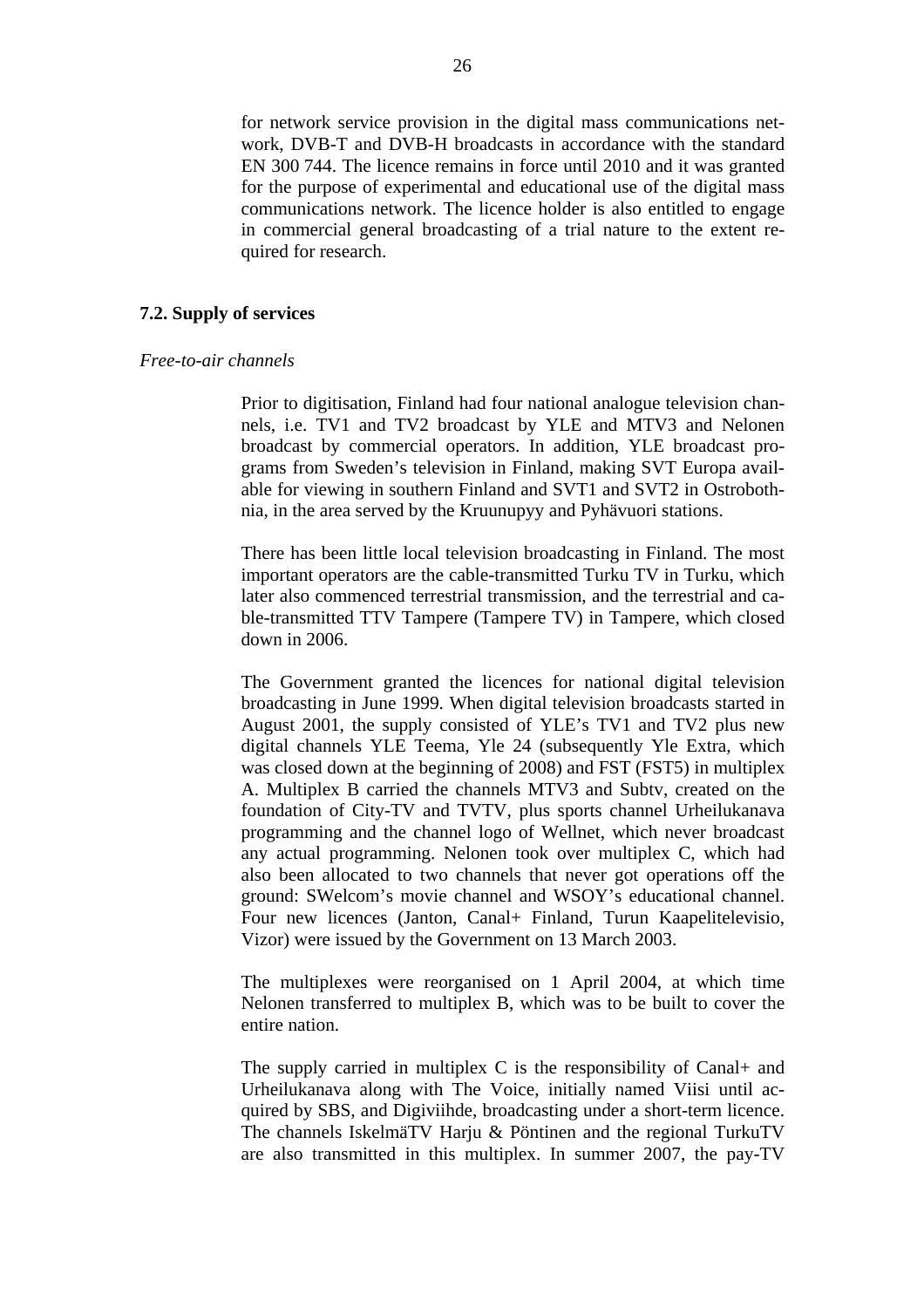channel Urheilu+Kanava was added to the multiplex, where it shares a frequency with the Disney Channel.

Nelonen introduced a new channel entitled JIM in multiplex B in winter 2007.

Multiplex E carries the channels SVT Europa, Discovery Channel, Eurosport, KinoTV, MTV3 Fakta, Music Television MTV and Nickelodeon. However, the channel offering will continue to vary by region also in future.

In addition to these channels, FICORA may grant a licence for television or radio broadcasting operations in a digital terrestrial mass communications network if the operations do not last more than three months, or weekly operations do not last more than four hours. The licence may also be granted if the operations are carried out in a digital terrestrial mass communications network that has been set aside for television or radio broadcasting operations or the provision of other services with the DVB-H standard or a comparable standard.

| <b>Licence holder</b>          | Channel(s)                          |
|--------------------------------|-------------------------------------|
|                                | $(p) = pay-TV$                      |
|                                |                                     |
| Yleisradio (YLE)               | YLE TV1, YLE TV2, FST5, TV1+        |
|                                | YLE Teema, SVT Europa               |
| MTV Oy                         | MTV3, MTV MAX (p) and MTV Fakta     |
|                                | (p)                                 |
| SW Television Oy               | Nelonen, JIM                        |
|                                |                                     |
| SubTv Oy                       | Sub, Sub Juniori (p), Sub Leffa (p) |
|                                |                                     |
| Suomen Urheilutelevisio Oy     | Urheilukanava                       |
|                                | Urheilukanava $+$                   |
| C More Entertainment           | Canal+ channel package /            |
| Finland Oy                     | four channels (p)                   |
| TV5 Finland Oy                 | The Voice TV                        |
|                                |                                     |
| Turun Kaapelitelevisio Oy      | Turku-TV                            |
|                                |                                     |
| Discovery Communications Euro- | Discovery Channel (p)               |
| pe                             |                                     |
| <b>Eurosport SA</b>            | Eurosport (p)                       |
|                                |                                     |
| Swelcom Oy                     | KinoTV (p)                          |
|                                |                                     |
| <b>MTV Networks Europe</b>     | MTV Nordic (p)                      |
|                                |                                     |
| Nickelodeon International Ltd  | Nickelodeon (p)                     |
|                                |                                     |
| Walt Disney Company Ltd        | Disney Channel (p)                  |
|                                |                                     |

# **Channel supply subject to licence**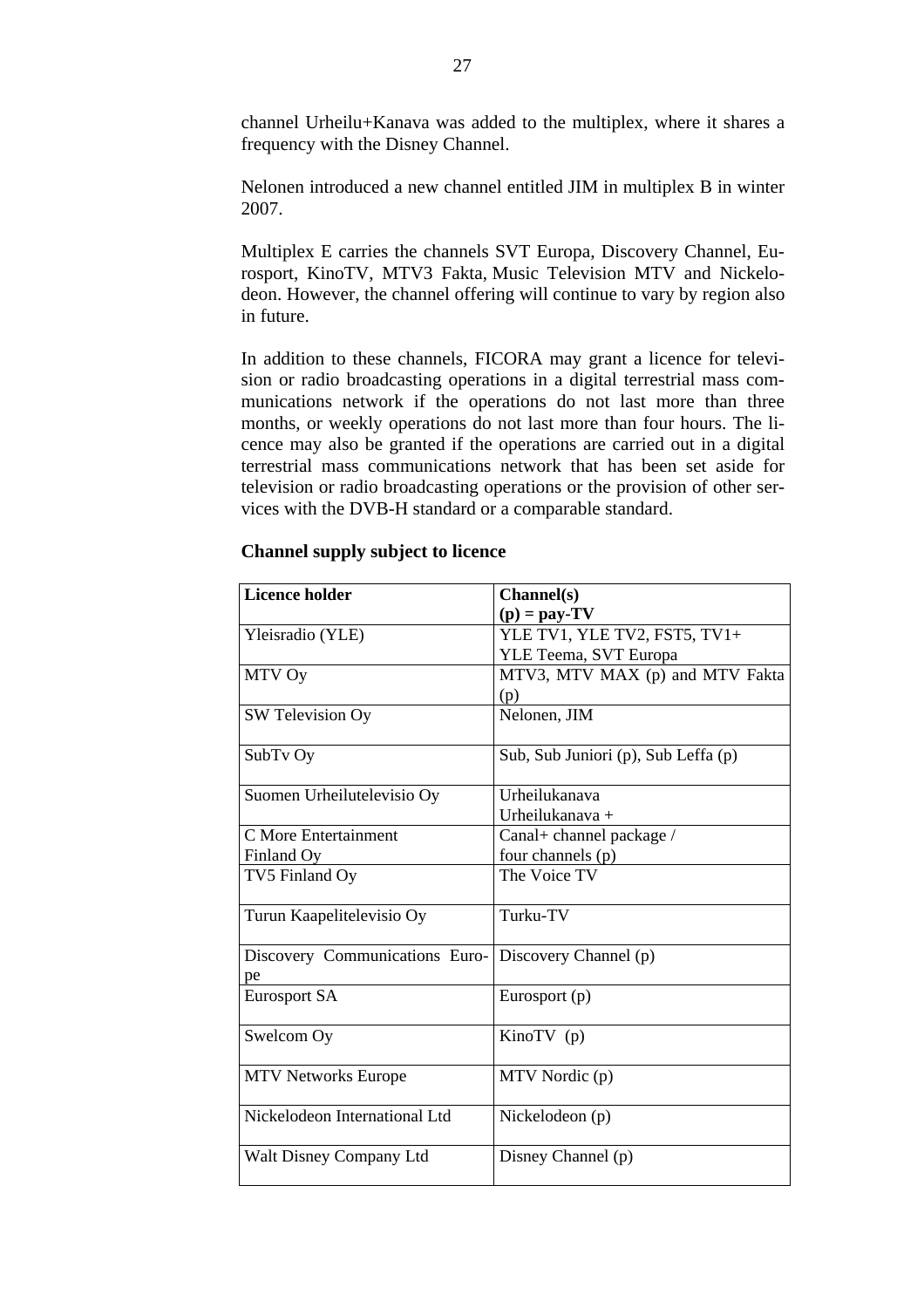| Vaasan Läänin Puhelin Oy | SVT1, SVT2, local channel, etc. |
|--------------------------|---------------------------------|
| KRS-TV rf                | <b>KRS-TV</b>                   |
| När-TV rf                | När-TV                          |

The following radio stations are also available in the digital television network: five YLE stations, i.e. Ylen Klassinen, YLE Radio Peili, YLE Mondo, YLE Radio Extrem and YLE FSR+, and three commercially operated stations, i.e. Uusi Kiss, Iskelmä, and Harju & Pöntinen.

# *Digital television supply in Ostrobothnia*

On 18 January 2007, the Government granted programming licences for broadcasting operations in the Vaasa regional digital broadcasting network to När-TV and KRS-TV, for continuing the operations of local channels as digital broadcasts in the regions of Närpiö and Kristiinankaupunki, and to Vaasan Läänin Puhelin. As one of the reasons underlying the decision to build the multiplex for the Vaasa region was to safeguard reception of the Swedish televisions SVT1 and SVT2 channels in Ostrobothnia after the switch-off of analogue broadcasts, a stipulation on the continued transmission of the channels SVT1 and SVT2 was attached to the licence of Vaasan Läänin Puhelin.

# *Pay-TV channels*

During the era of analogue transmissions, pay-TV channels could only be viewed with cable or satellite reception. Important parts of the most popular sports among Finns – Formula 1 racing and the national hockey championships – have transferred to pay-TV channels in recent years. Channel package marketing has substantially advanced digital penetration. The 220,000 subscribers won by PlusTV over a very short period of time, for example, are a clear indication of the importance of interesting programming content.

Television fees in Finland generate revenues of some €400 million annually compared to television commercial revenues of some  $\epsilon$ 260 million. No significant growth in either is projected for the near future. Pay-TV revenue, on the other hand, may well rise to  $\epsilon$ 300 million in the next few years, meaning that the number of pay-TV subscribers will rise to 40–50% of all television households.

MTV3+ launched its pay-TV operations with programme packages regionally in autumn 2003 and nationally in spring 2004. The pay-TV service of Canal+ commenced in November 2004 and the sales of the company's four channels to antenna households were operated by Canal Digital. The package has since been expanded with the launch of the Disney Channel.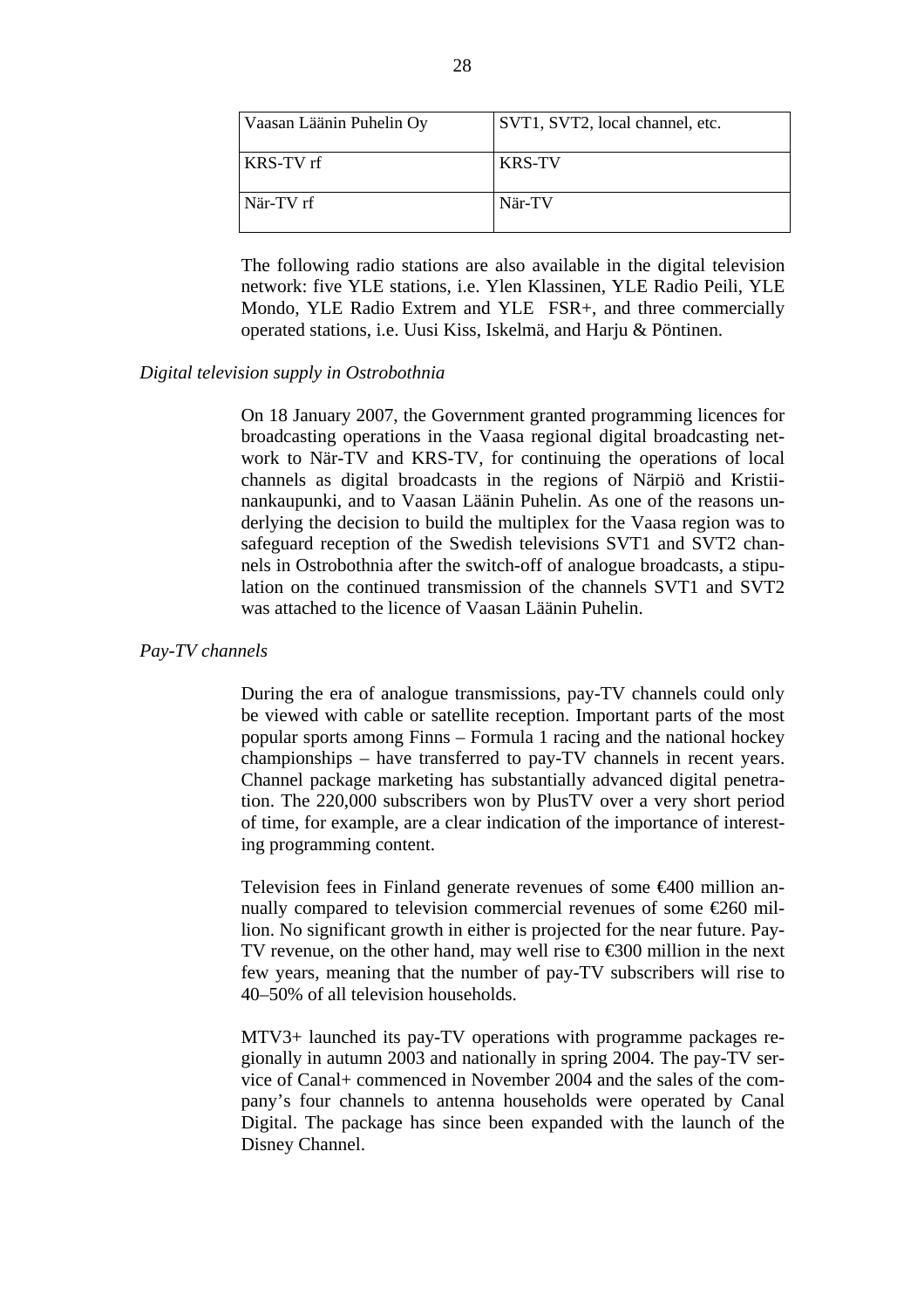Having secured the broadcasting rights for Formula 1 races, MTV launched two pay-TV channels for antenna households in November 2006 in partnership with pay-TV operator PlusTV.

The programming licences for multiplex E were granted in December 2006. The switch-off of analogue broadcasts on 1 September 2007 brought to the screens the channels Discovery Channel, Eurosport, KinoTV, MTV (Music Television), MTV3 Fakta, Nickelodeon and SVT Europa, all of which are available as pay-TV only.

According to the Finnpanel survey describing the situation in November/December 2007, eighty percent of households with set-top box have acquired at least one box with conditional access (card slot). This translates into 67 percent of television households having the potential for subscribing to pay-TV channels via their set-top box. Pay-TV services are subscribed to by 26 percent of television households. The take-up of pay-TV has been very rapid since digitisation.

The following is a presentation of the take-up of set-top boxes with card slot and hard drive between February 2003 and November 2007.

# Digisovittimien ominaisuuksia (11/2007):



Set-top box properties (11/2007):

1,600,000 households have set-top box with card slot (72% of TV households) 600,000 households have set-top box with hard drive (26% of TV households) % of TV households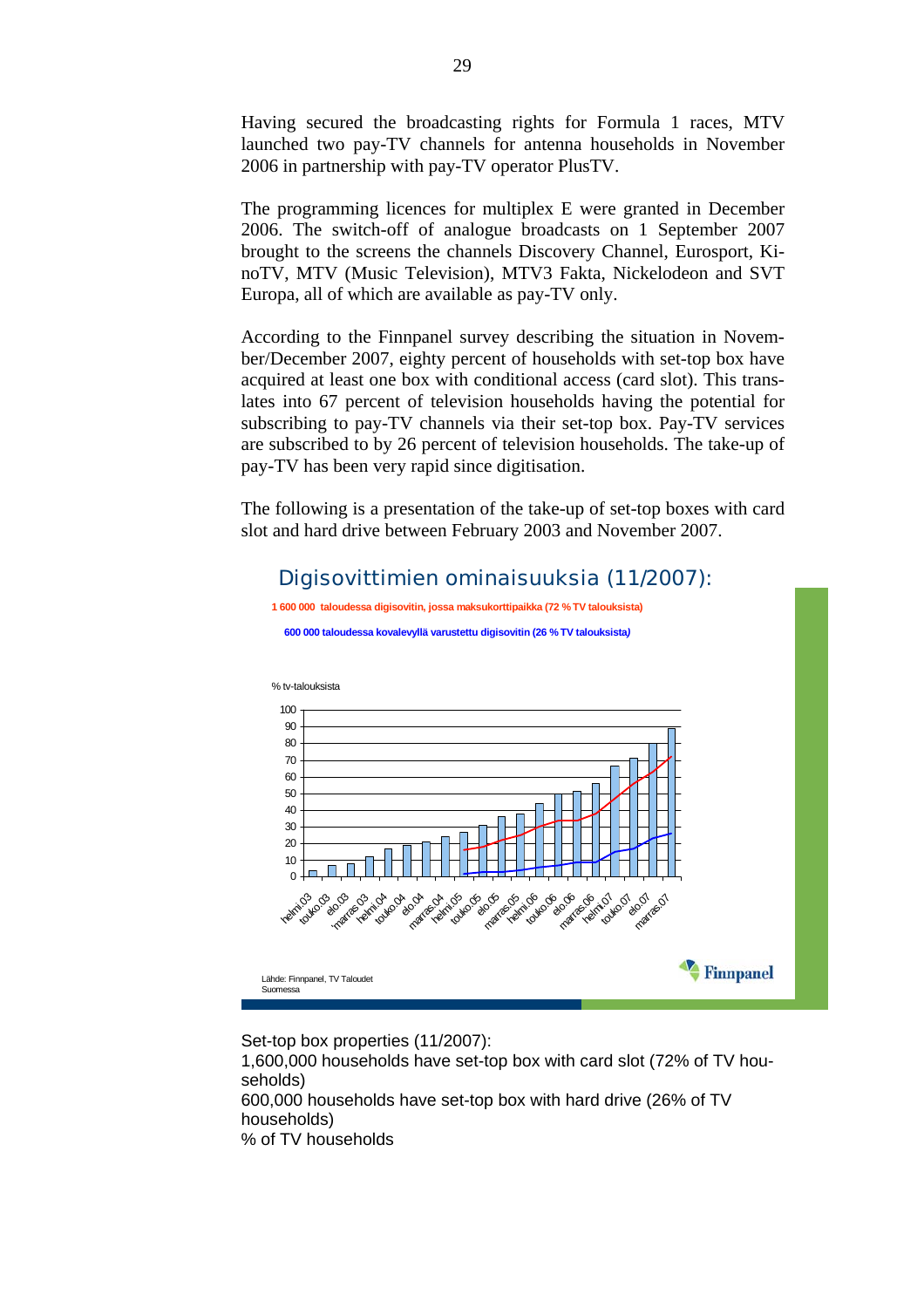Feb ´03 May ´03 Aug ´03 Nov ´03 Feb ´04 May ´04 Aug ´04 Nov ´04 Feb ´05 May ´05 Aug ´05 Nov ´05 Feb ´06 May ´06 Aug ´06 Nov ´06 Feb ´07 May ´07 Aug ´07 Nov ´07

Pay-TV is more common among families with children (parents aged 25–44). Pay-TV channels account for 22 percent of the television viewing of children (aged 4–9).



Take-up of pay-TV in Finland Development between 1998 and 2007 November 2007: slightly under 600,000 subscriber households % of TV households Feb ´03 May ´03 Aug ´03 Nov ´03 Feb ´04 May ´04 Aug ´04 Nov ´04 Feb ´05 May ´05 Aug ´05 Nov ´05 Feb ´06 May ´06 Aug ´06 Nov ´06 Feb ´07 May ´07 Aug ´07 Nov ´07

*"Single card system"* 

In the context of granting the first licences for digital television in 1999, the Government issued a statement in which in respect of pay-TV is was stated that if pay-TV services are provided, the operators shall in collaboration strive to commit to a single-card service solution and to consistent customer and subscriber administration that best serves consumers.

A stipulation to promote this "single-card system" was added to the programming licences. As of 1 September 2007, a single-card system has been in place in terrestrial networks that has allowed consumers to code the services of two different pay-TV operators on the same card. Section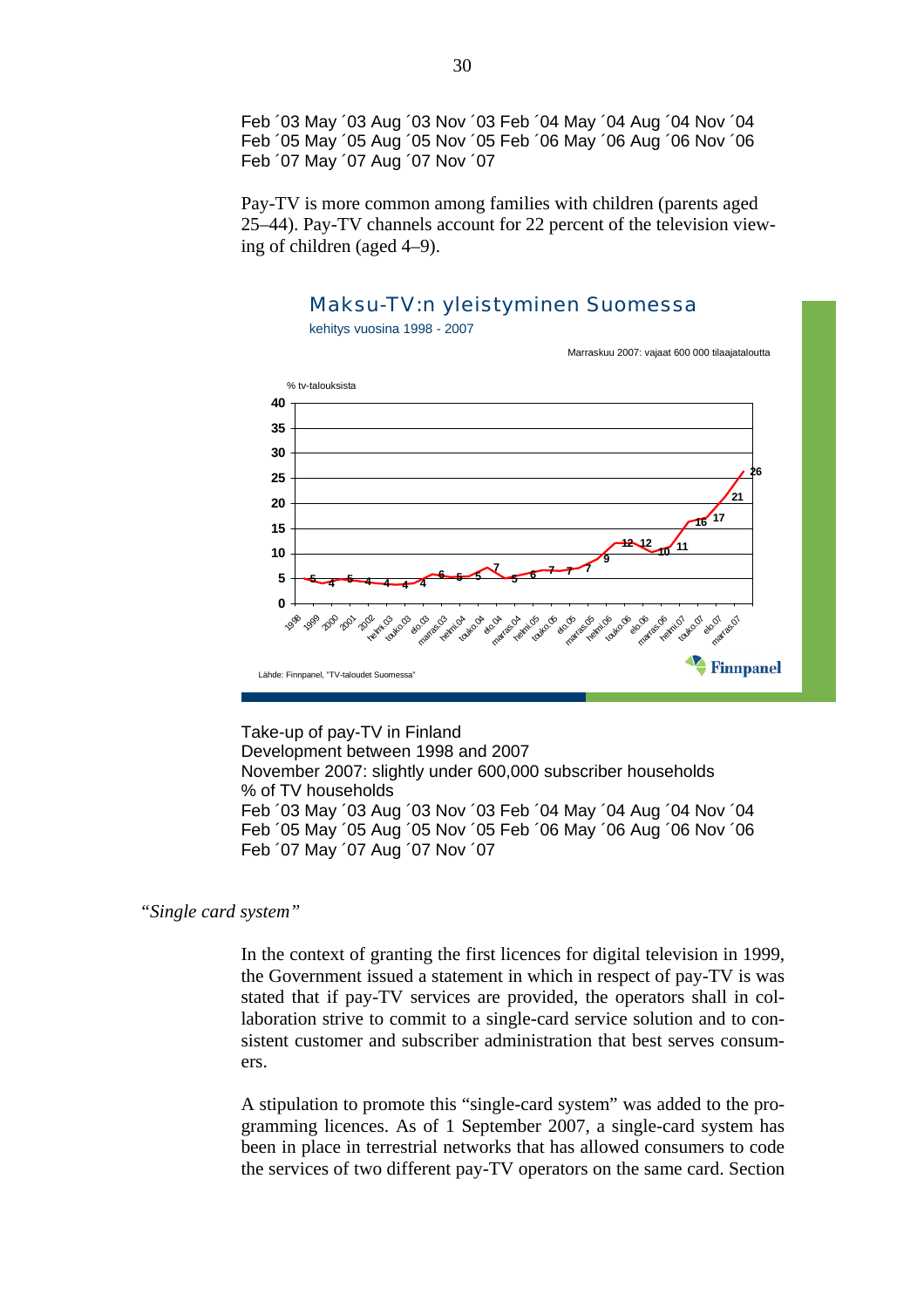136 of the Communications Market Act concerning the duties of a company using decryption systems was amended effective 1 January 2008 to now clearly apply to pay-TV operators as well.

# *Additional services in digital television*

YLE and the pay-TV channels of MTV use so-called DVB subtitling which allows viewers to be offered a choice of languages. YLE also uses DVB to broadcast subtitling and audio subtitling to the hearing and visually impaired. The broadcasting and reception of this subtitling compliant with the DVB standard has been more challenging than anticipated, which has had a negative impact on capitalising on the advantages of subtitling.

The additional services in digital television are Super Teletext, the programme guide (EPG), games, community services and various kinds of programme-specific services. The additional services provided are MHP-based (Multimedia Home Platform) and have thus had little significance to viewers.

The most important provider of MHP services for long was YLE, whose EPG, Super Teletext, news ticker and Taru-TV were all MHP-based. As set-top boxes compliant with the MHP standard failed to catch on, YLE cut back on its MHP services and freed up the transmission capacity used for these for updates instead. The company discontinued MHP services entirely at the end of 2007.

National commercial television companies have had no interest in MHP services for quite some time.

Among cable television operators, Suomen 3KTV and Vaasan Läänin Puhelin have pioneered the re-marketing of MHP services. The service is entitled Aktiivi-TV and comprises email, newspaper Kaleva's news service and Lippu-TV, among others.

The standard posed challenges to the development of set-top box penetration: a focus on MHP additional services at the early stage also made MHP services a key factor in the marketing of digital television. Television companies also expected interactive devices to be launched on the market. The first to arrive in stores, however, were the basic set-top boxes, which came to define the market. Nonetheless, even years later the campaign touting the digitisation of television as the "public service bus to the information society" continued to haunt minds: that bus was overtaken by broadband internet services making the information society more efficiently available to all Finns.

*Effects of digitisation*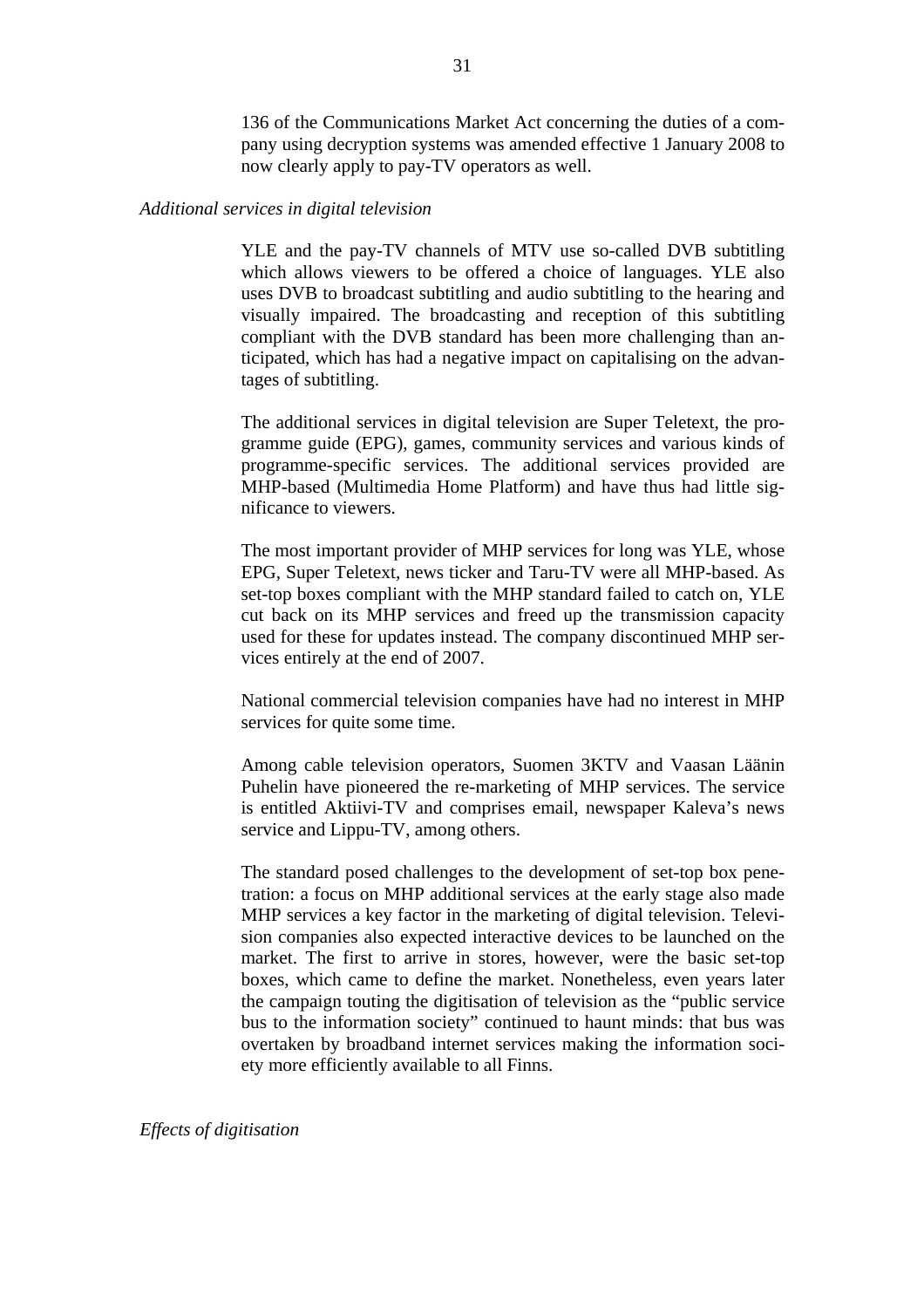<span id="page-32-0"></span>Obvious positive effects of digitisation include e.g. a wider supply of programmes, advances in pay-TV operations, the increased supply of services for the disabled, a five-fold increase in television broadcast transmission capacity and i.a. the release of limited frequencies.

Subsequent to the switchover to all-digital television, homes in Finland have the potential for viewing via antenna twelve national public service channels and a total of seventeen pay-TV channels in the packages of two operators. Multiplexes A and C also carry radio stations. Short-term licences further boost the supply. Once the last of the gapfillers have been completed, multiplexes A and B will cover 99.96 of the Finnish population. Multiplex C was available to 78–90.4 percent of the population and multiplex E to 80% of the population in October 2007.

At the end of the year 2007, nearly 90% of the population had already switched over to viewing digital television. The breakthrough of pay-TV also took place in 2007 with a doubling in the number of subscribers.

In other words, the higher number of channels and greater options with the advent of pay-TV channels have made good on the promise of wider supply. According to the Finnpanel survey on the situation in September–December 2007, television viewing after the switch-off of analogue transmission had increased by three percent from the same period a year earlier.

The same Finnpanel survey indicated that time-shifting (recording) had increased television programme viewing by three percent (entire population). The highest increase of eight percent was seen in the group aged 25–34. Looking only at households with personal video recorder, timeshifting had increased viewing by 12 percent. $3$ 

The Finnpanel survey in 2007 further indicated that the major channels had retained their popularity. The four largest channels combined continued to account for 77% of all viewing (95% in 2002). Smaller channels had also made headway, however, rising to a 19 percent share of all viewing compared to 12 percent a year earlier.

# **7.3. Receivers**

The globally used specifications DVB-T and DVB-C of the Digital Video Broadcasting organisation [\(www.dvb.org](http://www.dvb.org/)) are used in digital television broadcasting in Finland. The practical implementation of the specifications differs slightly between countries and operators, resulting in possible incompatibility between receivers sold in different countries.

# *Device testing*

 $\overline{a}$ 

<span id="page-32-1"></span> $3$  Personal video recorders are owned by 632,000 households, i.e. 28 percent of all television households and 31 percent of households with set-top box. Finnpanel, *TV Households in Finland* survey, November/December 2007.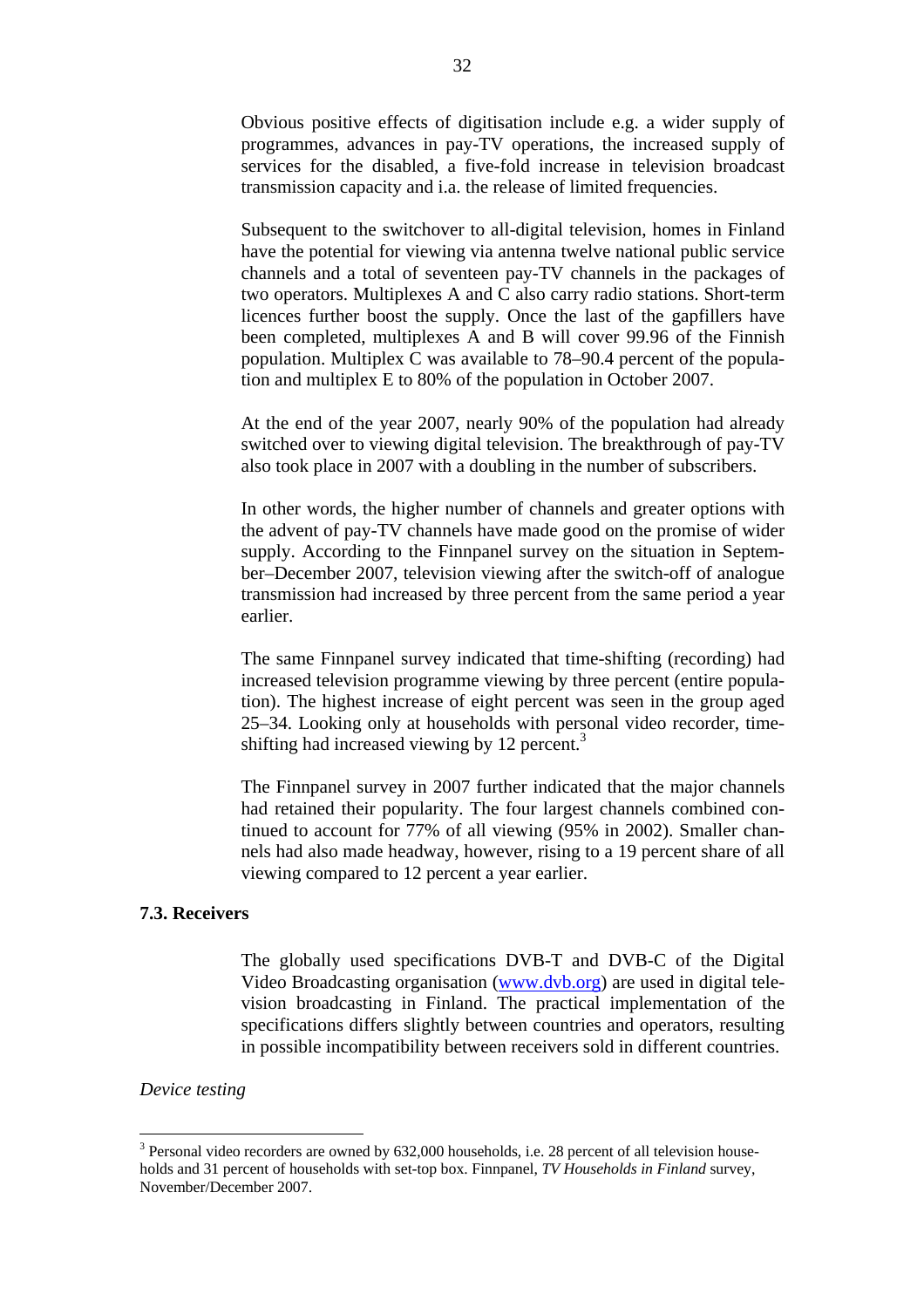There have been no harmonised policies or obligations in place in Finland concerning specification compliance in digital receivers. Many manufacturers have carried out in-house testing. The Nordic cooperation body for companies in the sector of digital television Nordig has also specified test norms, but no such set-top boxes have been placed on the market.

The Finnish Cable Television Association launched a testing service in 2006 allowing the manufacturers of set-top boxes to ensure that their devices function properly in the Finnish cable television network. Tested devices can be identified from the Cable Ready sticker. The primary goal of testing is to assist consumers in their purchases when buying from a supplier other than their cable operator. The testing system initiated by the Association has resulted in dozens of set-top boxes bearing the Cable Ready sticker of approval being placed on the market.

# **Cable Ready sticker**



Digita also offers digital television terminal device testing services and a testing environment for device manufacturers.

Improper devices in which all features did not necessarily function were available on the market at the early stages of television digitisation. On the basis of experiences obtained, the TV2007 Group ended up recommending in its interim report the creation of a testing system for antenna network receivers as well.

The features of set-top boxes can be enhanced with software updates. FICORA has published a report on software updates (Publications of the Finnish Communications Regulatory Authority 7/2006, in Finnish only), which is available at [www.ficora.fi](http://www.ficora.fi/) and www.digity.fi. The report is mainly intended for users and sellers of receivers. According to the report, no updates need to be sought for a digital receiver as long as the receiver functions normally. However, any updates received through the digital television transmission network should always be accepted.

Device manufacturers may update the software in their devices e.g. to add new features, to service the device or to otherwise improve its functioning. Updates may be made through the digital television transmission network (antenna or cable network), in a service shop or over the internet. Most receiver models can be updated via the transmission network, which is also the simplest alternative from the consumer's point of view.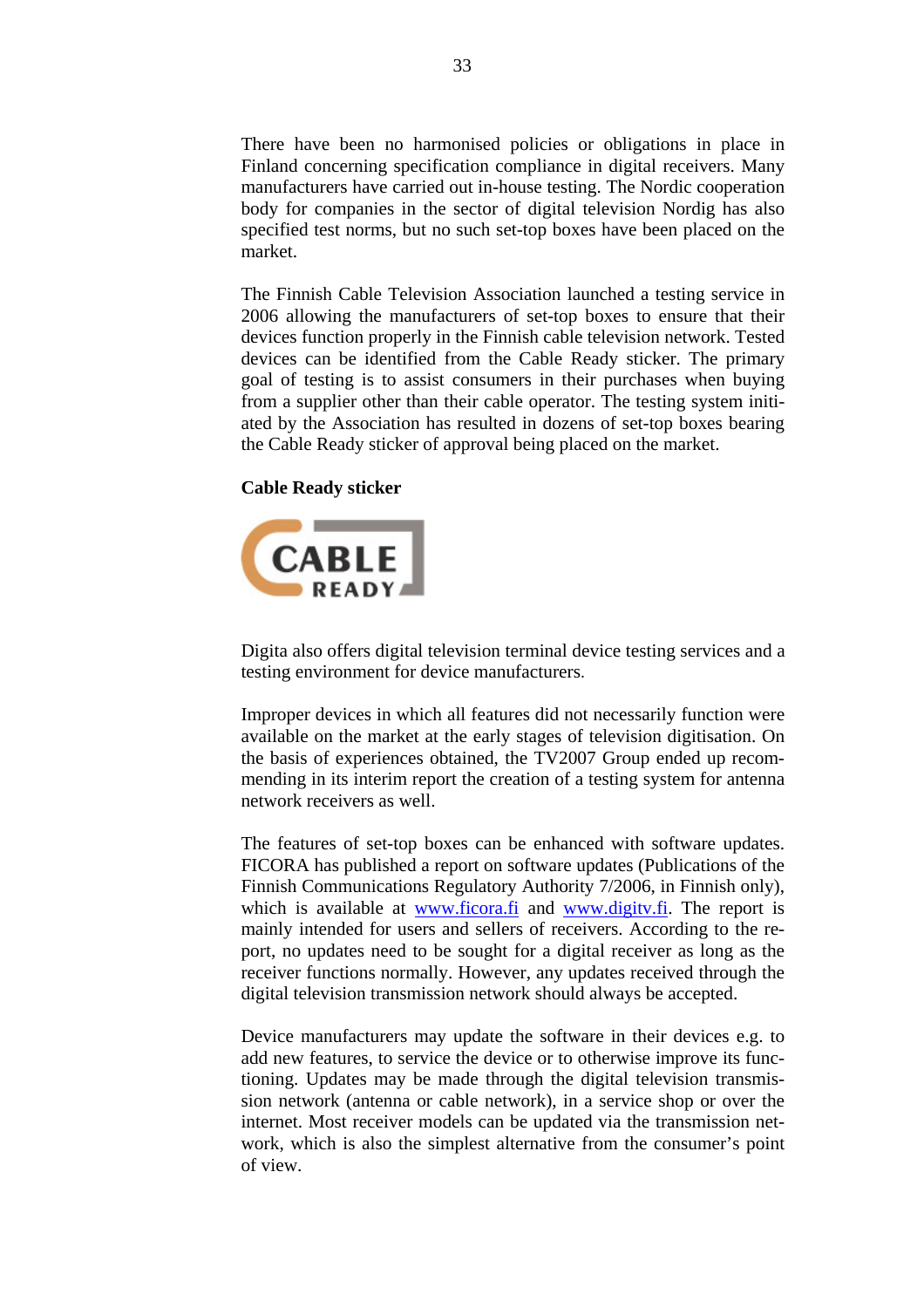Digita, which is responsible for the terrestrial transmission network, and local cable operators transmit software updates in their networks according to schedules agreed with the device manufacturers. Most digital television receivers automatically notify the viewer of the updated software, which may be downloaded immediately. The software update is transmitted in the network for a specific period of time, after which the update is removed from the transmission. Updates may be subsequently obtained from the device manufacturer or importer.

New channels in the digital television transmission network require retuning of the receiver. However, this is not the same as updating its software.

# *Number of receivers*

According to Finnpanel, in 2005 households owned some 3.7 million television sets, i.e. an average 1.6 sets per household.

In February 2003, fewer than 50,000 households owned set-top boxes suitable for terrestrial digital viewing. In February 2005, the number had increased to 435,000 and by February 2006 to 679,000.



# Digisovittimien yleisyys antennitv- talouksissa

Prevalence of set-top boxes in TV households with antenna reception Share of households with antenna reception Feb ´05 May ´05 Aug ´05 Nov ´05 Feb ´06 May ´06 Aug ´06 Nov ´06 Jan ´07 Feb ´07 Apr ´07 Jun ´07 Jul ´07 Aug ´07 Sep ´7 Nov ´07 Jan ´08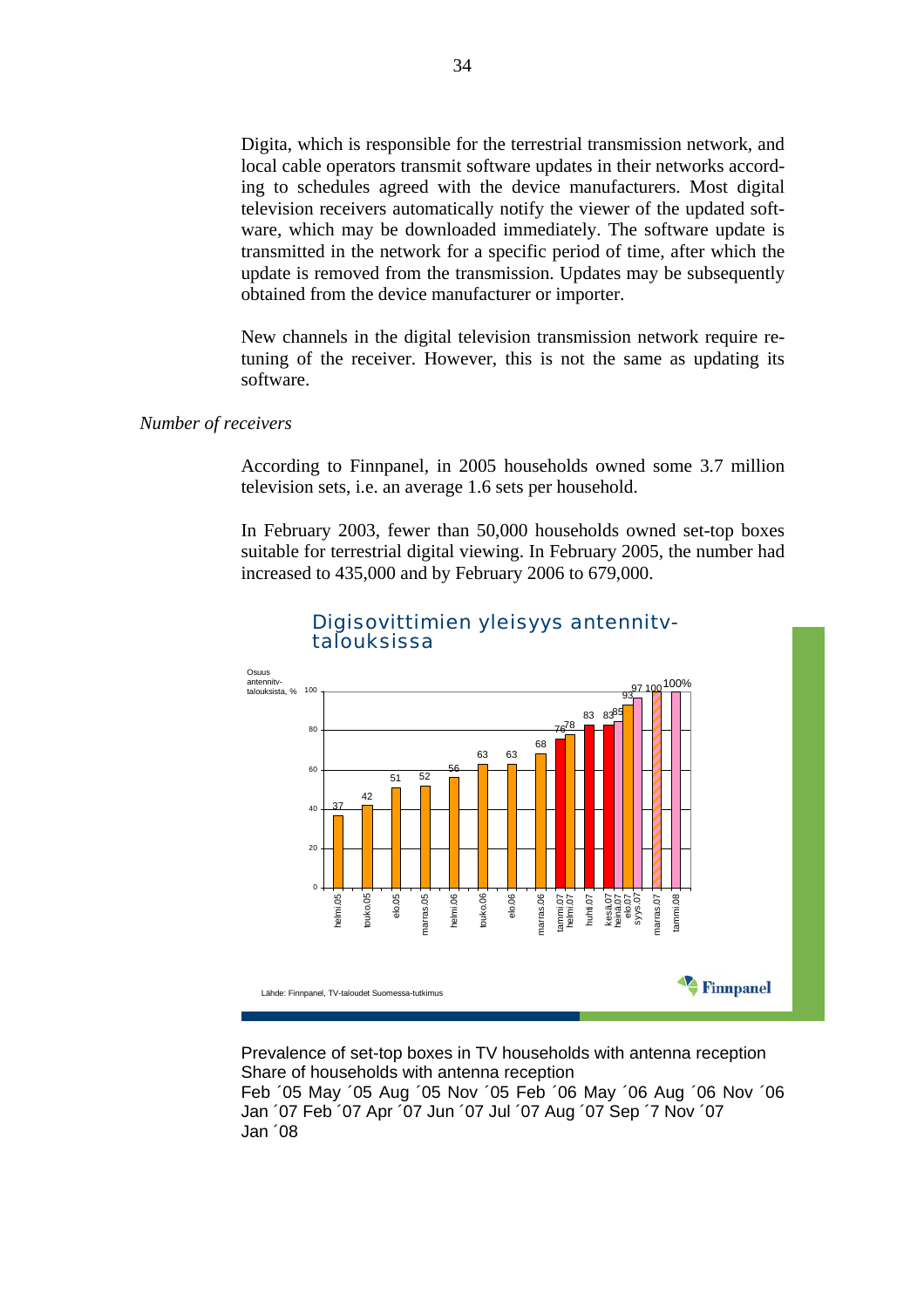According to Finnpanel's survey *TV Households in Finland* on the situation in November/December 2007, various kinds of devices for digital reception were owned by 2,004,000 households or 88.9 percent of all TV households. Over the past year, between November 2006 and November 2007, the number of households with set-top boxes had risen from 1,255,000 households to 2,004,000 (up by 60%). Among antenna households, the rate of digital penetration was 100 percent and among cable households 76 percent, meaning that some 250,000 cable households had yet to purchase set-top boxes. Among satellite households (private or shared dish) the rate of penetration was 99 percent. The number of households with set-top boxes had risen by some 200,000 from August 2007, i.e. from 1,795,000 to 2,004,000. The percentage change from August 2007 to November/December 2007 was twelve percent. Set-top box penetration among TV households increased from the 80 percent in August to 89 percent.

The following diagram illustrates the prevalence of set-top boxes in TV households with cable reception between February 2005 and January 2008.



Digisovittimien yleisyys kaapeliin

Prevalence of set-top boxes in TV households with cable reception Share of households with cable reception 76% in mail questionnaire as well

Feb ´05 May ´05 Aug ´05 Nov ´05 Feb ´06 May ´06 Aug ´06 Nov ´06 Jan ´07 Feb ´07 Apr ´07 Jun ´07 Jul ´07 Aug ´07 Sep ´7 Nov ´07 Jan ´08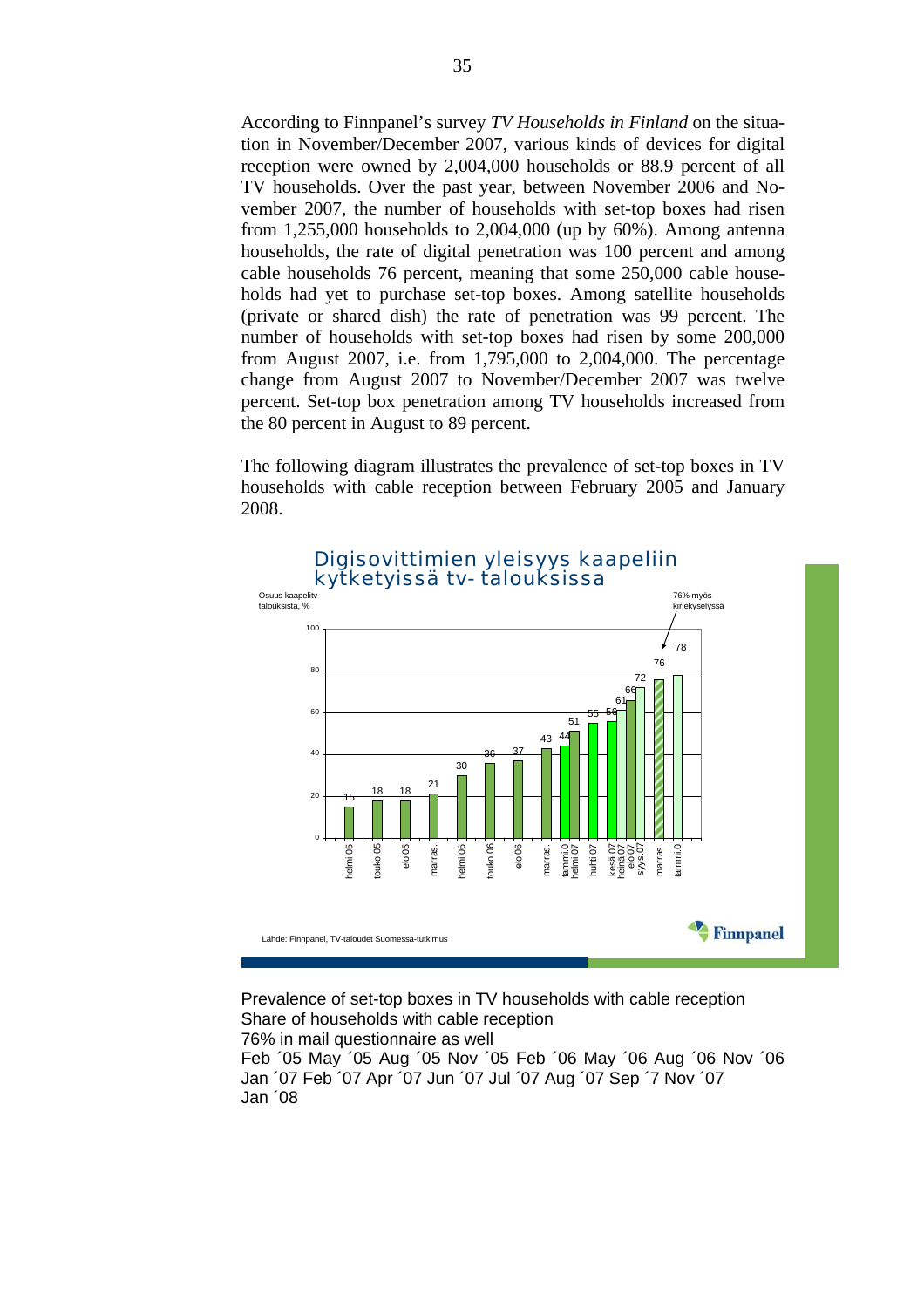The following diagram illustrates the prevalence of set-top boxes in all TV households between February 2003 and January 2008.



Prevalence of set-top boxes in TV households Share of TV households 89% in mail questionnaire One set-top box More than one set-top box Feb ´05 May ´05 Aug ´05 Nov ´05 Feb ´06 May ´06 Aug ´06 Nov ´06 Jan ´07 Feb ´07 Apr ´07 Jun ´07 Jul ´07 Aug ´07 Sep ´7 Nov ´07 Jan ´08

No significant numbers of central set-top boxes have been installed. Finnpanel's results show that only 37,000 households had the opportunity of viewing digital transmissions converted to analogue. Of these, 23,000 households also owned a set-top box of their own. Due to the low number of observations, the figures are indicative only. Households with reception via a central set-top box do not count as households with set-top box. According to the same study, 240,000 households own at least one set-top box purchased only for use in a second home or holiday home.

The survey conducted by Finnpanel in the second week of 2008 provided the following penetration figures:

The prevalence of set-top boxes in all TV households was 89 percent;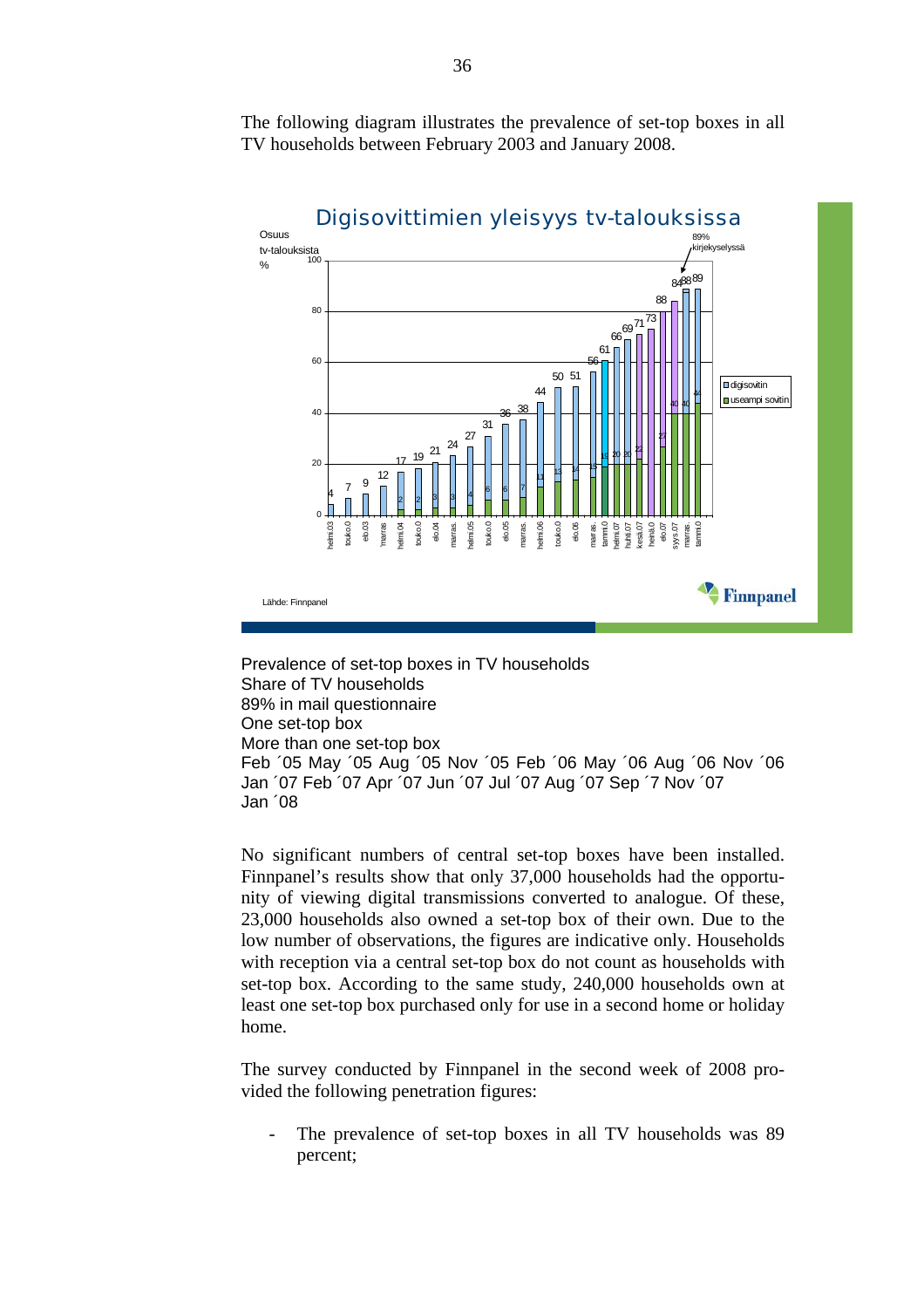- the prevalence of set-top boxes in TV household with cable reception was 78 percent; and
- the prevalence of set-top boxes in TV households with antenna reception was 100 percent.

According to respondents' estimates, 95% of all TV households would have purchased a set-top box by the end of February 2008. The Finnpanel survey conducted in February/March 2008 indicated that 22,000 households had access to digital broadcasts converted to analogue by a central set-top box, and 14,000 of these also owned set-top boxes of their own.

## *Supply and prices of receivers*

 $\overline{a}$ 

The Consumer Agency together with the State Provincial Offices has conducted market reviews and price comparisons on set-top boxes on three occasions during the transition period, in spring and autumn 2006 and in spring 2007. A corresponding study was also made in April 2004.

The Consumer Agency's study of May  $2007<sup>4</sup>$  $2007<sup>4</sup>$  $2007<sup>4</sup>$  concerned 154 different set-top box models, on which data was collected from 127 stores in 20 towns in mainland Finland. Online sales of set-top boxes, integrated personal video recorders and set-top boxes for travel use were excluded from the study.

The prices of the set-top boxes included in the previous comparison study made in October 2006 had fallen by 11 percent. The prices of 200 GB-PVRs had fallen by an average of ten percent and those of 160 GBboxes by fifteen percent. Basic set-top boxes with no recorder function or card slot were thirteen percent cheaper. Over the year, the prices of set-top boxes all in all had fallen by 22 percent.

New and more advanced models had been introduced alongside longselling set-top boxes. The prices of the new models, such as the 250 GB PVRs with hard drive and HDMI had contributed to the rise of 1.7 percent in average device price. The average price of all set-top boxes on the market in May stood at  $\epsilon$ 277 compared to  $\epsilon$ 273 in October 2006.

The price spread in set-top boxes is wide: the lower price in May 2007 was €39 and the highest €699. A personal video recorder with two tuners and 80–120 GB of memory cost between €250 and €470 and a 160 GB PVR cost between €300 and €600. PVR models with 200–250 GB of memory were selling at  $\text{\textsterling}30-\text{\textsterling}700$ . A basic set-top box with no card slot and no recording feature was available for between  $\epsilon$ 29 and  $\epsilon$ 200.

The rate of hardware replacement is rapid. Of the set-top boxes for sale in spring 2004, only five models remained in May 2007, accounting for

<span id="page-37-0"></span><sup>&</sup>lt;sup>4</sup> Consumer agency price comparisons of digital set-top boxes and digital televisions, 1/2007 May 2007 (in Finnish only)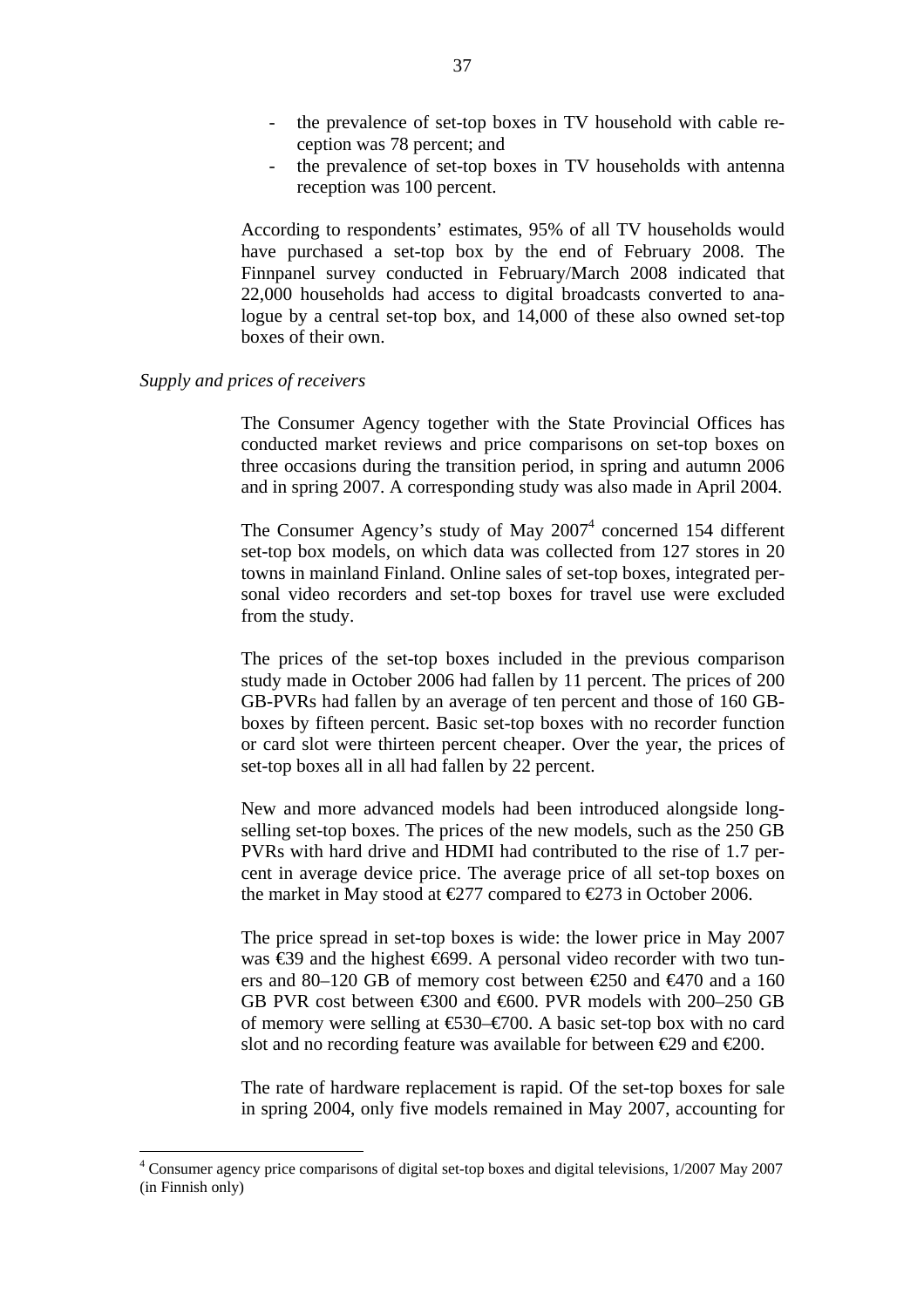only three percent of the supply. Among set-top boxes for sale in spring 2006, 53 models remained on the market (34%) while 89 of the models (58%) had also been available in October 2006. Well over 40 percent of the current set-top boxes were placed on the market after October 2006.

Set-top boxes are becoming more and more versatile in terms of features. According to the Consumer Agency's study, 73% of all set-top boxes for sale had a card reader needed for viewing pay-TV channels. One third of the devices were personal video recorders. A quarter of the devices were equipped with two tuners, permitting the viewing of one channel and the recording of another. The RS-232 serial port needed to connect the box with a computer and used in file transfers and software updates, among other things, featured in 60 percent of the set-top boxes while 19 percent had a USB port.

According to data obtained from the Association of Electronics Wholesalers, only 50,493 set-top boxes were sold in December 2007, a decline of 63 percent from sales in December 2006. Total sales of set-top boxes in 2007 came to 1,341,283, an increase of 97% from the previous year. Sales continued to climb in January 2008, in which sales came to 90,883 set-top boxes. The highest increase was seen in set-top boxes for cable reception, sales of which rose by 120% from January in the previous year.

The number of television sets sold in December 2007 was 34,436, showing a decrease of 5% compared to sales in December 2006. Total television set sales in 2007 came to 432,990 sets, an increase of 33 percent from the previous year.

Integrated digital television sets first became available in autumn 2006 with dozens of different models on the market for use in antenna networks, while the number of models for use in cable networks in autumn 2006 stood at exactly two. Supply has picked up during 2007 and now comprises several models.

In addition, it should be noted that a substantial number of computers sold to households can also receive terrestrial digital television broadcasts without any separate set-top box.

# **7.4. Cable television**

HTV (subsequently Welho) was the first cable operator to start test transmissions of digital television broadcasts in March 2001. Digital television services in the cable network were launched simultaneously on the national digital television commencement date of 27 August 2001.

Cable households were passive in their interest towards digital television services. The penetration rate developed slowly, as cable households al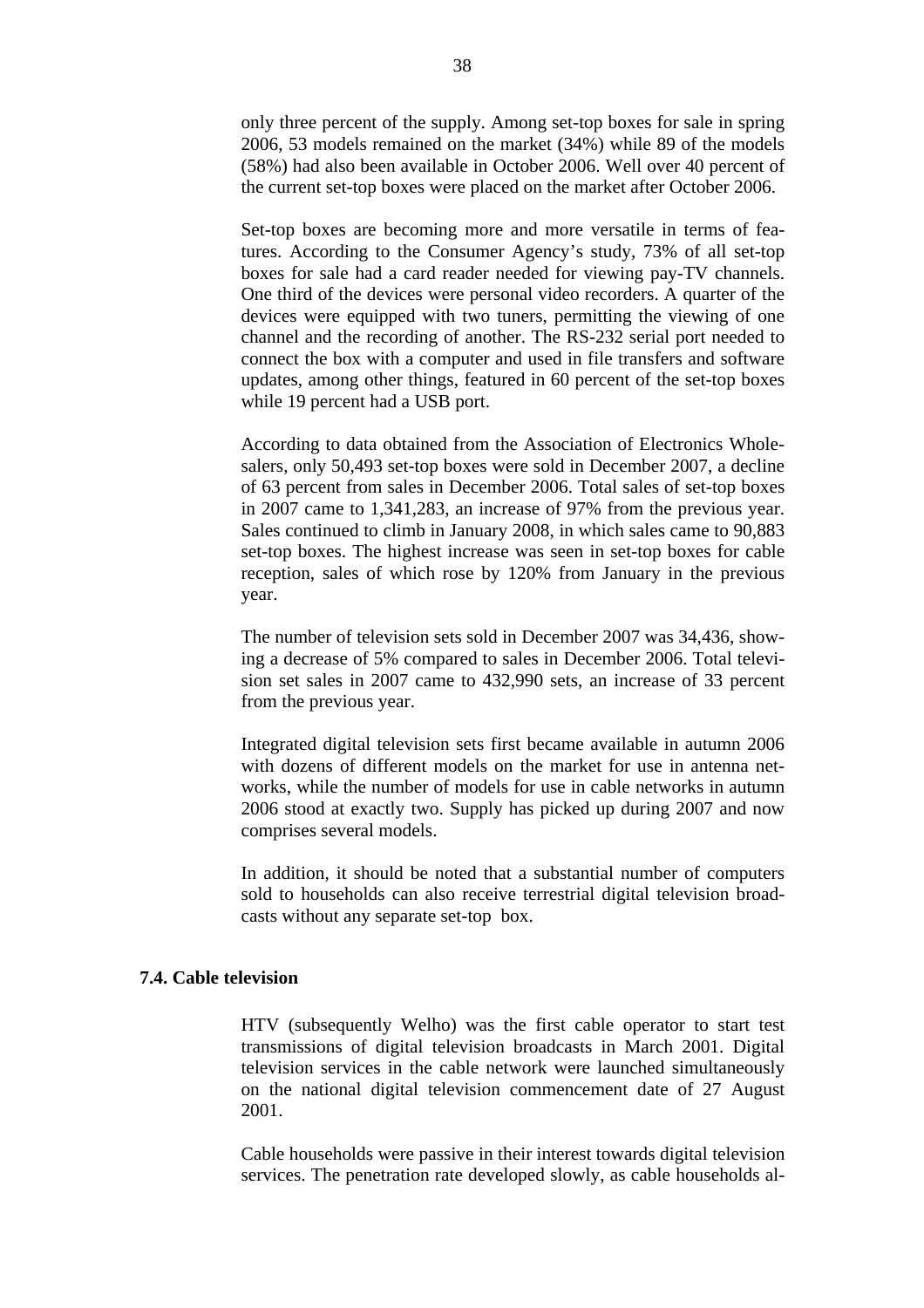ready enjoyed a substantially wider supply of programming than antenna households. Sound and picture quality in the cable transmission network were also good. Set-top boxes were mainly purchased in order to view pay-TV channels.

Nonetheless, progress in the digitisation of the cable network was made alongside the digitisation of the antenna network. The Finnish Cable Television Association issued on 19 January 2004 to the Ministry of Transport and Communications a statement in support of the switch-off of analogue broadcasts in the manner proposed by the Niemelä group. The cable sector was thus also committed to all-digital television.

All cable television operators updated their networks so that digital television broadcasts could be transmitted already well before the assigned date of 31 August 2007. In addition, the cable sector switched over to all-digital television and audio channel supply in respect of pay-TV operations before the national switchover to digital. By the end of 2006, most cable operators had already discontinued in full their analogue pay-TV service.

The largest cable television companies offered at best as many as 100 pay-TV channels. In addition to the basic channels, the companies also offered several public service channels broadcast only in digital.

There were initially only few set-top boxes suitable for the cable network available on the market due to scant supply on the part of device manufacturers. In Finland, consumers can purchase the set-top box of their choice at any appliance store, while elsewhere in Europe set-top boxes are a part of the cable subscription. Integrated television sets for the cable network first became available in 2005. To ensure the proper functioning of set-top boxes, cable operators commenced testing in 2006. Approved models were granted the right to use the Cable Ready sticker of the Finnish Cable Television Association. The personal video recorders that had become available on the market proved especially attractive to cable households.

# *Preparation for card pairing in HDTV set-top boxes*

High-definition (HD) broadcasts have already been started in the cable television networks. In order to prevent the unlawful distribution of programmes, international production companies insisted on the pairing of the equipment and cards used to view HD content. This means that a HD channel opened for the customer's CA card can only be viewed with the HDTV set-top box or integrated HD television set for which the card is specified. The pairing of card and HD set-top box is already widely in use throughout the world.

 In order to ensure Finnish broadcasters' access to HD content of high standard from international production companies, the Finnish Federation for Communications and Teleinformatics, FiCom, initiated a joint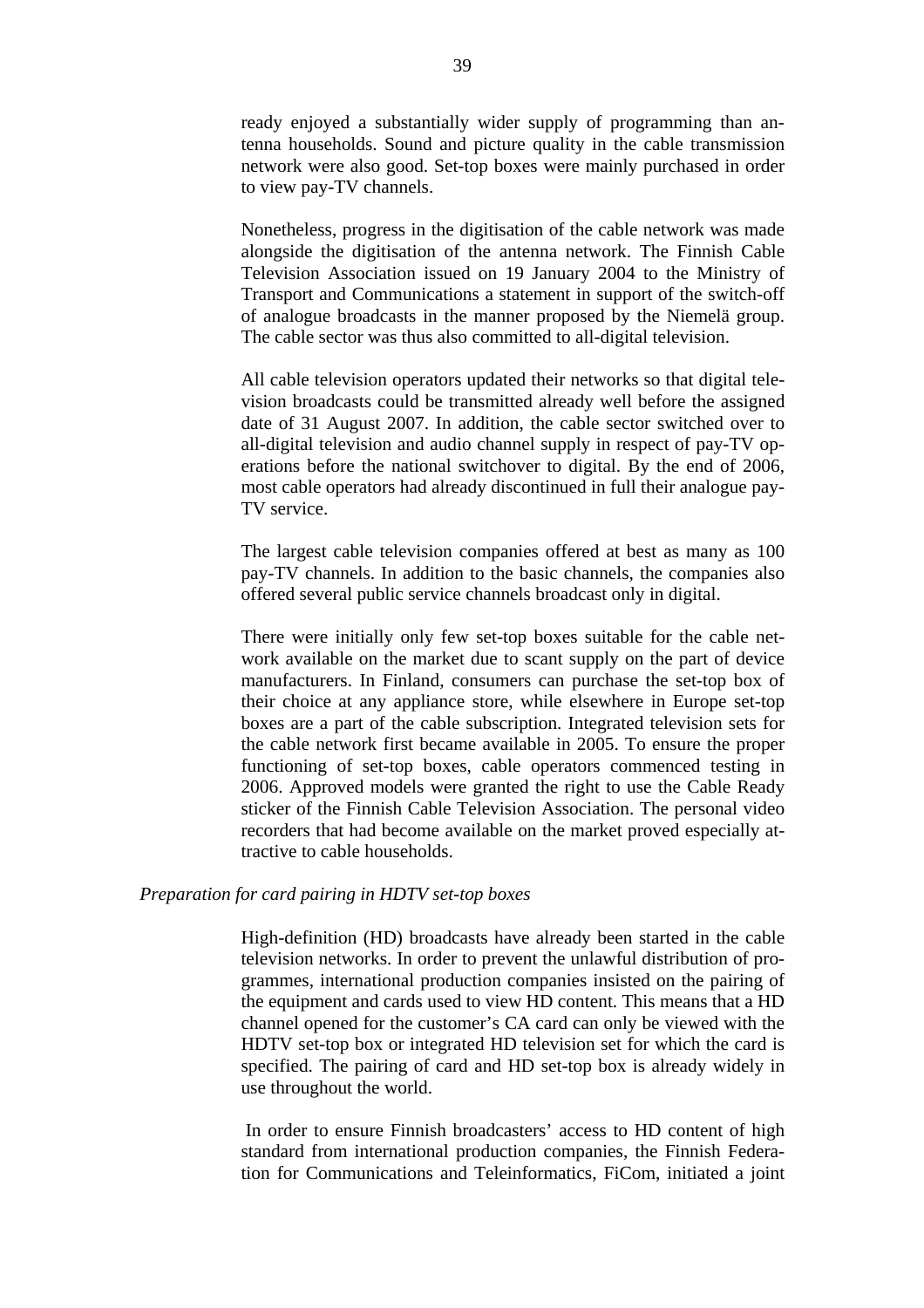project in February 2008 for the introduction of the required card pairing. The goal is for a single technological profile to be introducd in Finland for all HD set-top boxes in cable networks and to keep the box market open to all manufacturers and importers. HD set-top boxes permitting card pairing are expected on the market in autumn 2008. Some HD content will be available for viewing without card pairing.

# *Switch-off of analogue television broadcasts*

As stated above, the operators in the television sector and the cable television companies agreed in June 2007 that the cable companies would continue the analogue broadcasts of certain basic channels and the FST5 channel in Swedish-speaking locales during the continued transition period extending until the end of February 2008.

At the end of January 2008, MTV, SW Television and YLE provided the cable operators with confirmation that in accordance with the decision taken earlier in summer 2007, analogue parallel broadcasts in the cable network would end on 1 March 2008 at 08:00. The termination of broadcasts concerned the following channels operated by the said television companies: TV1, TV2, MTV3, Nelonen, FST5, Sub and Urheilukanava.

In order to boost device sales, the television companies had decided in the same context on substantial public service announcements to consumers in February 2008, on these channels broadcasting commercial spots about the switch-off in a coordinated manner, and on other dissemination of information to be selected individually by each company and channel.

The campaigns were executed in February 2008, when the following text ran as a ticker in the broadcasts of analogue channels in several cable networks:

*"The analogue broadcast of this channel will end in the cable network on Saturday, 1 March 2008 at 08:00."*

# **7.5. Supply via satellite**

The number of satellite subscriptions in Finland is fairly low compared to terrestrial or cable reception. The supply transmitted via satellite has been digital for quite some time and comprises a vast number of channels.

In 2006, roughly nine percent of all television households received their television signal via satellite (private dish or shared network). The corresponding figure was 8.5% in February 2007 and 5% in August. According to the Finnpanel survey on the situation in November/December 2007, the figure had again risen close to that in the early part of the year, to 7.7 percent.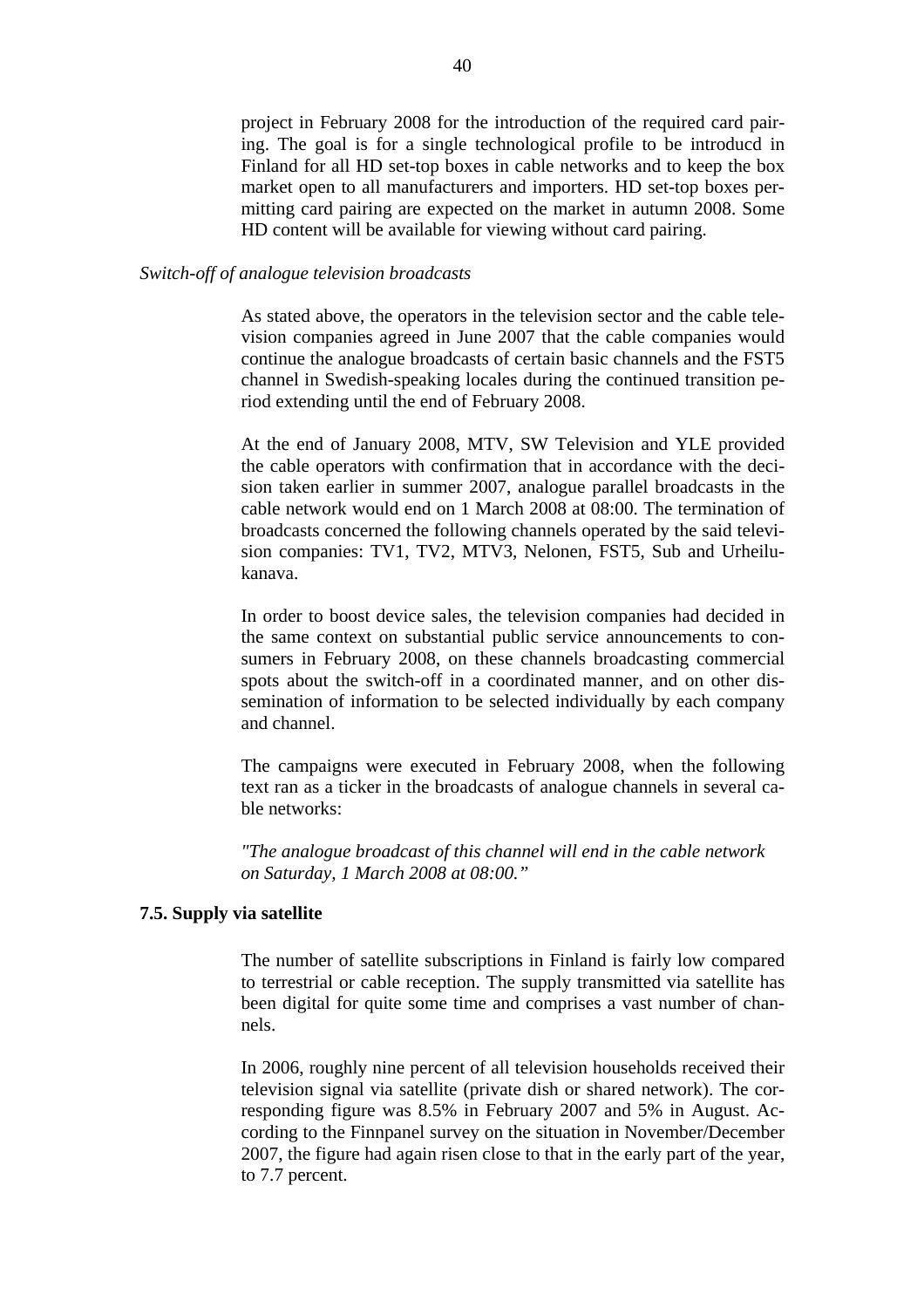# **7.6. Antenna upgrades**

Antenna reception of television broadcasts in the digital era as well requires an antenna system that is in good repair and has been properly installed and aligned. No special digital antenna is needed; however, the reception antenna must cover the entire UHF spectrum, i.e. channels 21– 69.

In practice, more antennas than expected needed to be replaced due to the switchover to digital television, as viewers had been using antennas suited for VHF frequencies.

## **8. COSTS OF DIGITISATION**

#### *Consumers*

In the examination of the total cost of digitisation, it must be borne in mind that technological advances are an ongoing process in which digitisation is only one element. Replacements and new investment in the broadcasting networks and equipment would have been necessary over the past decade regardless. The following evaluations of cost examine the switchover to digital mainly from the viewpoint of TV households, involving evaluation of costs relating to the purchase of set-top boxes, antenna upgrades and household electricity consumption.

Household purchases of set-top boxes amounted to  $\epsilon$ 420 million by the end of August 2007 (€520 million by the end of February 2008). Consumer outlays include value-added tax. The lowest outlay needed for a household to enter the digital era was the  $\epsilon$ 60 charged for a basic set-top box, putting the total cost at  $\bigoplus$  50 million. However, nearly a third of the set-top boxes actually acquired were higher-end personal video recorders, putting the median price of the box at  $\in$  160.

Digitisation involved an upgrade of the antenna network especially in older properties built before 1980 and with antenna reception. Housing companies hooked up to cable networks as well as individual houses had little need for antenna network upgrades. The total outlay for antenna network upgrades comes to  $\in$  30 million.

The cost of digitisation to households thus incurred by the end of August 2007 comes to  $\epsilon$ 550 million as itemised above ( $\epsilon$ 650 million by the end of February 2008). If the population had settled for basic set-top boxes, the total cost inclusive of antenna network outlays would only have been €280 million. During the same time, purchases of flat-screen television sets amounted to  $600$  million and the revenues of the pay-TV business grew from some  $\epsilon 20$  million to  $\epsilon 100$  million, with no end in sight. For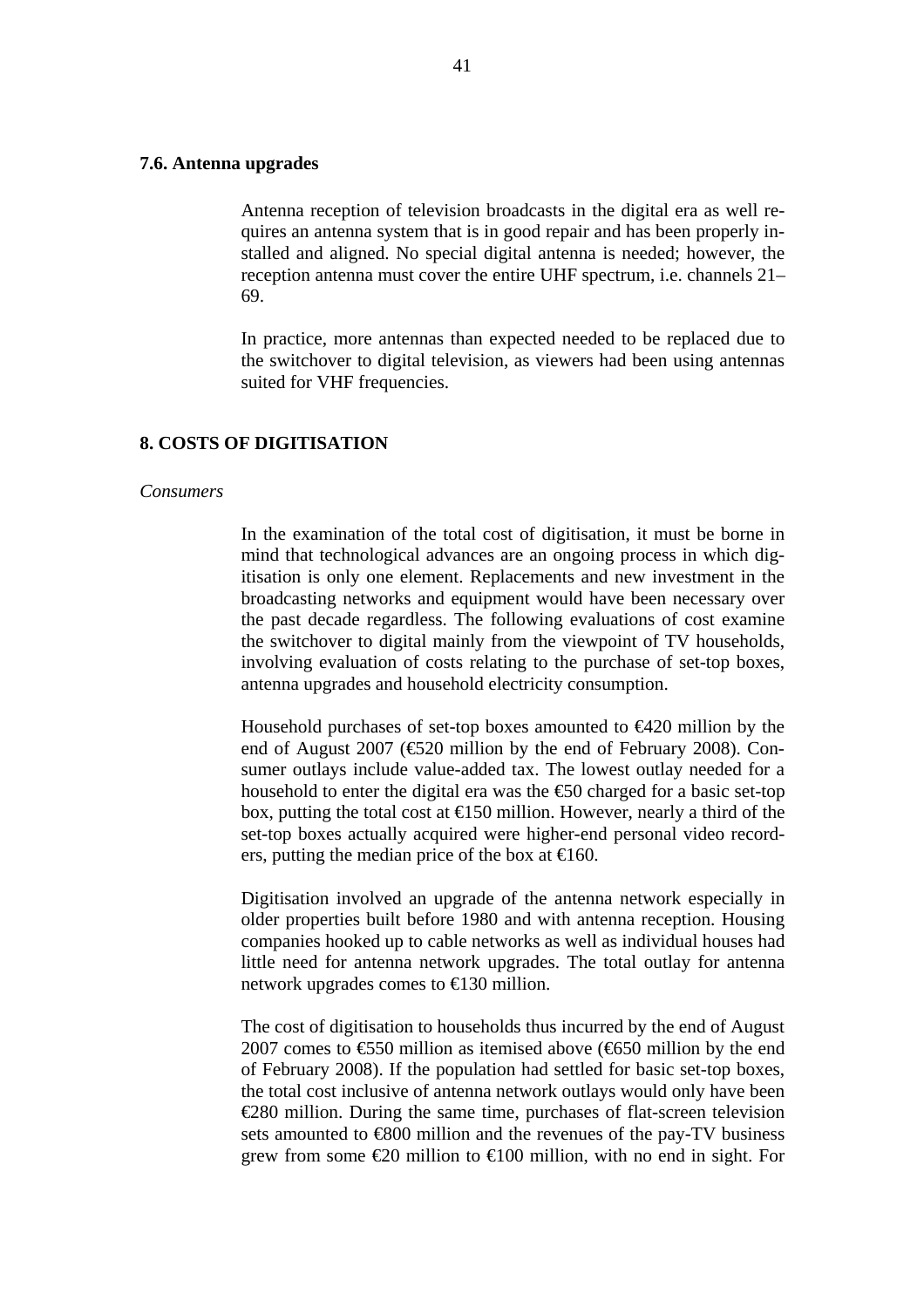the sake of perspective, we might note that purchases of mobile phones between 1 January 2004 and 31 August 2007 totalled €1,300 million.

## *Effects on consumption of electricity*

Digital set-top boxes require 60 MW of power. In the cold season, the power consumed by the boxes is put to use in heating. The net increase in a household's electric bill per set-top box is  $\bigoplus$  per year, taking into account the heating benefit. The switch-off of analogue parallel broadcasts reduced the power requirement of the broadcasting network by 6–7 MW.

#### *Operators*

The investments in terrestrial transmission networks, cable television networks and the systems of television companies necessitated by the switchover to digital came to  $\text{\textsterling}5-\text{\textsterling}65$  million. The majority of these investments concerned the terrestrial transmission network. Cable networks and the production platforms of television companies had largely already been digitised at an earlier stage. The termination of analogue parallel broadcasts reduced the distribution costs of television companies by €30 million per year.

Digital technology makes approximately five times more efficient use of frequencies than analogue technology, which opens up new business potential within the framework of the existing frequency spectrum. Growth sectors include mobile television.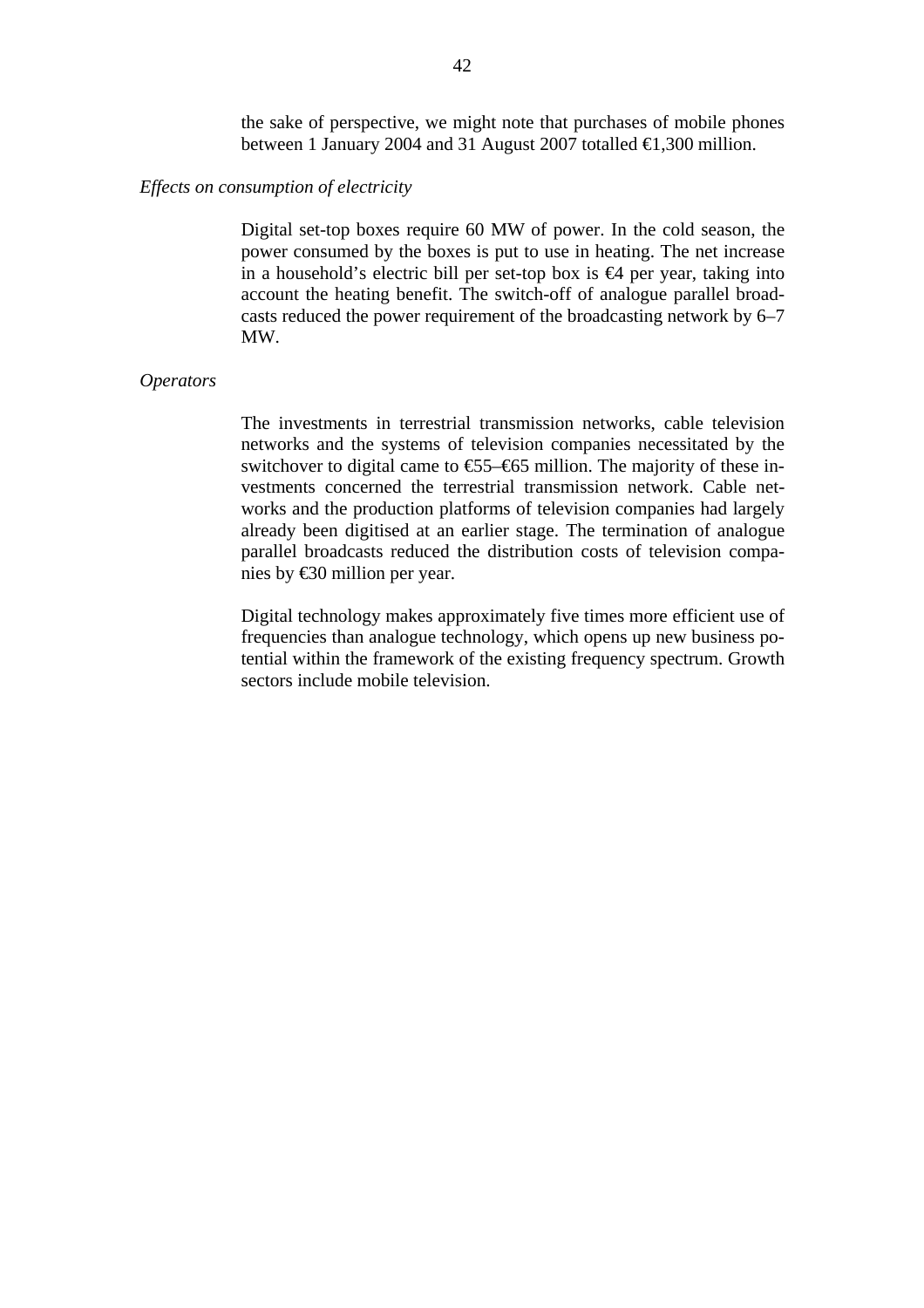# **9. ACTION BY THE PUBLIC SECTOR TO PROMOTE DIGITAL TELEVI-SION**

## **9.1. Ministry of Transport and Communications**

#### *Interim evaluation seminar for stage 1*

The Ministry of Transport and Communications organised on 19 October 2007 a seminar upon the conclusion of the first stage of the digital switchover attended by representatives of all parties participating in the project. The aim of the seminar was to compile views on the various stages of the project now that the first stage of the switchover was complete and to prepare for the finalisation of the switchover on 29 February 2008. In addition, it became apparent during the seminar that operators in the television sector would also in future need a common forum in which to address concerns shared by the sector. This matter was also highlighted in the work of the monitoring group.

#### *Communication with citizens and media communications*

An extensive civic communications campaign was used to disseminate information about the switchover. The digital television communications group appointed by the Ministry of Transport and Communications delivered much information at all stages of the process and the news of the switchover reached the population well.

The topic was taken up actively in the media, with criticism given attention alongside informative materials. Criticism was directed at i.a. shadow areas, troubles with devices and the timetable of the switchover. Much material with a fundamentally critical premise was published, and important players in the sector dubbed "the digital angries" received much media attention. Public debate since spring 2007 started to question the necessity of digitising the cable networks.

Besides a critical atmosphere, changes in the concept of the switchover also added to the challenges faced in communicating digital television. The switchover date was changed mid-project. YLE also changed its position on central set-top boxes to allow them for housing companies. The changes in policy resulted in the communications team having to modify messages and do over communications materials.

Communications focused on the dissemination of factual information and on reminders. Responsiveness and interactivity were two other main goals. A diverse suite of media and communications tools were employed.

The communications targeted the entire population, in addition to which some communications efforts were also tailored to certain demographics by region, age group, language, etc.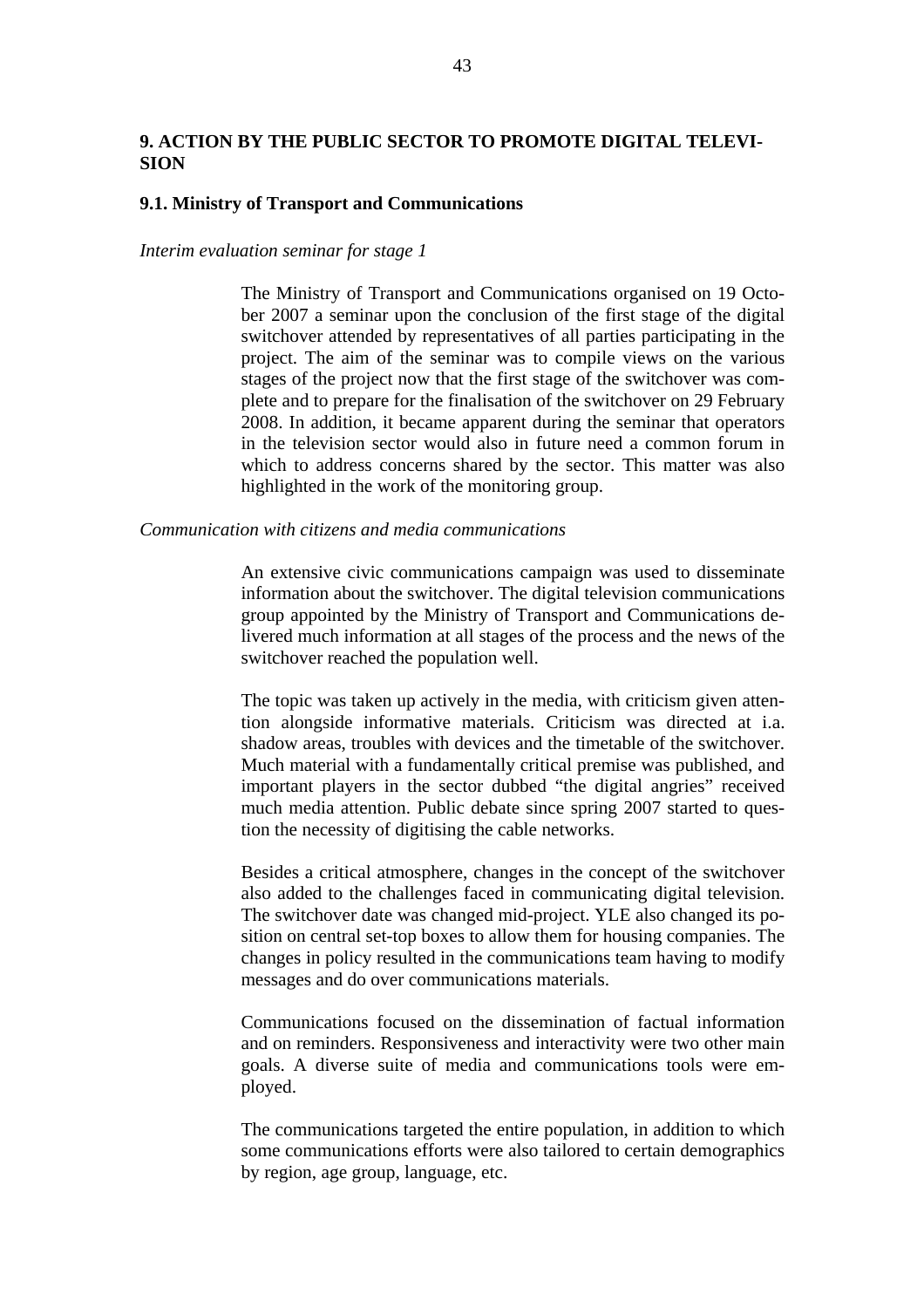The digital television communications group's budget for 2004–2007 was slightly over  $\epsilon 900,000$ , peaking in 2006 at  $\epsilon 420,000$ . The funds for the campaigns were mainly allocated from the State's Television and Radio Fund.

## *Media communications*

The communications group was in charge of media communications as well as planning and monitoring publicity for digital television. The group also coordinated responses to letters to the editor.

Dozens of joint communiqués on the topic of digital television were issued. National press conferences were held on a roughly quarterly basis. Regional briefings and background briefings were also organised.

The media also did much on their own to keep the topic in the public eye. Many newspapers and magazines printed digital television checklists and instructions. A digital television column was set up on the websites of both tabloid newspapers. Tekniikan Maailma magazine published a Digital Guide in spring 2007 with a print run of 460,000 copies. Background information and other materials were also supplied to the media and access was given to the media for interviews.

In addition, an article service was offered to newspapers and local papers as well as magazines. The highest number of articles was supplied to the publications of retiree organisations. Ready-to-print stories were supplied to local papers in summer and in the run-up to Christmas.

#### *Radio and television campaigns*

The communications group produced nine public service announcements for TV built around a character played by actor Sulevi Peltola.

YLE, MTV3, Nelonen, Urheilukanava and Voice broadcast the public service announcements free of charge on their channels. The announcements were also shown on local cable television channels, and the spots were supplied on DVD for use by cable television companies and home appliance stores.

TNS Gallup conducted a survey on the reach of the television campaign in November 2006. The results were encouraging; as many as 93 percent of television viewers remembered seeing the TV spots in the campaign. The spots were described as amusing, informative and standing out from other TV commercials. Only six percent found the digital television spots annoying.

The communications group also produced radio commercials in spring 2007 played on the Classic Radio station and on YLE Radio 1. The target demographic for these spots was mainly urban middle-aged women.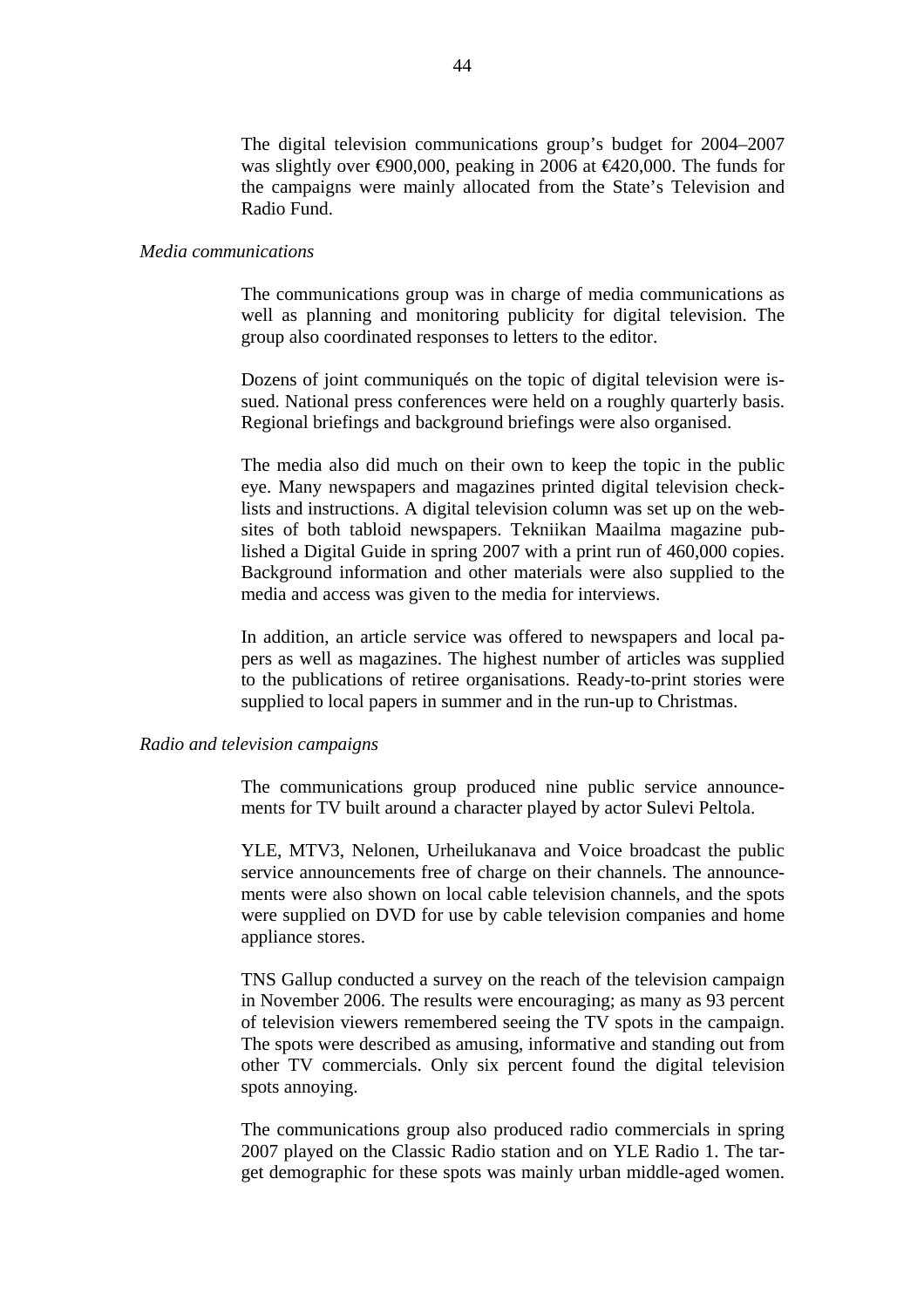Radio spots for the *Eläköön yhteys* campaign ran on YLE stations. An expert interview was produced for the switchover date in antenna networks and made available for the free use of radio stations.

#### *Other media advertising*

Advertising ran in newspapers, magazines and freesheets. The digital television public service announcement produced for the project was shown in cinemas in January 2007 and reached a total audience of 400,000.

Outdoor advertising was put in 43 towns in spring 2007.

The communications group executed several MiniMoi postcard campaigns around Christmas, Father's Day and the Digital Weeks. The postcards were available in i.a. restaurants and the target demographic was young adults.

# *Information materials*

The first basic brochure on digital television was produced in 2004 and it went through several print runs with only slight modifications. The total print run was some 165,000 copies in Finnish and 16,000 in Swedish.

The brochure was supplied to local social services agencies, social workers in parishes, pharmacies, libraries, retiree organisations and service centres for the elderly, cable television companies, home appliance stores and the media. The brochure was also made available to the various operators to meet their individual needs.

The thousands of information sheets (installation instructions, digital television receivers, recording digital broadcasts and software updates) were much in demand and soon ran out. The communications team reassembled the loose information sheets into a new A4-sized additional brochure, of which 11,000 copies were printed in Finnish and 1,100 in Swedish. A separate information sheet was also produced on central settop boxes.

The digital television communications group also commissioned two posters which were supplied to home appliance stores and cable TV companies, among others.

## *Online communications*

The key details of the switchover to digital were centralised on the campaign's website [www.digitelkkari.fi](http://www.digitelkkari.fi/). The news section of the website was regularly updated. A Digital Path service that allowed visitors to easily establish their individual options for switching over to digital was also created.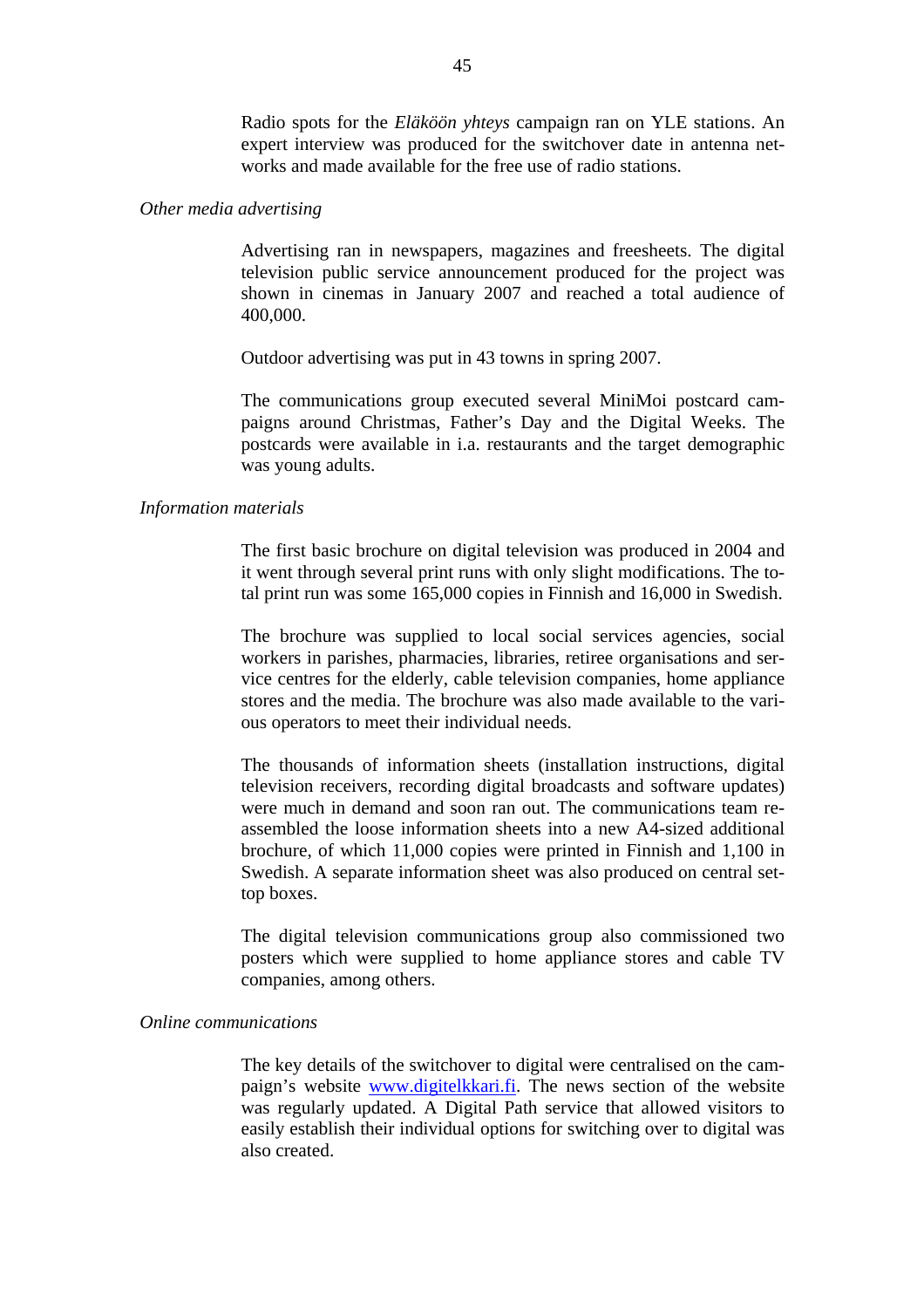The website attracted a growing number of visitors as the switchover project progressed. During the weeks around the turn of the year 2007 there were roughly 15,000 hits on the site per month, and visitor figures clearly spiked around the time of the Digital Weeks.

## *Events, event marketing*

The communications group's first events were organised in 2005 with digital television get-togethers in the towns of Seinäjoki, Kuusamo and Ivalo, among others.

As stated above, the national digital television bus tour organised by the communications group took place between 2 and 16 June 2006, with stops in Helsinki, Rovaniemi, Oulu, Kuopio, Joensuu, Jyväskylä, Turku, Töysä, Vaasa and Tampere.

Precisely one year before the first digital switchover to the day, on 31 August 2006, a citizens' forum was held in the Itäkeskus district of Helsinki.

Members of Parliament and Parliament staff were provided with information and materials about the digital switchover at Parliament in November 2006. A similar session for reporters was held at the Helsinki International Press Club in December.

The communications group ran a stand at the DigiExpo fair held at Helsinki Fair Centre in autumn 2006.

The digital television communications group organised a civic event in downtown Helsinki in August/September 2007. The three-day event focused on providing last-minute advice on digital television in the run-up to the switch-off of analogue broadcasts in the antenna network.

The switchover in the antenna network was also recognised with a digital television reception held on 31 August 2007 at the Old Student House in Helsinki. Project participants, media representatives and other stakeholders made up the audience at this event.

The digital television communications group managed the communications for the Digital Week, the *Digipysäkki* bus tour and the *Eläköön Yhteys* installation assistance campaign, the latter of which involved TV spots and a radio commercial as well as information sheet and instructions on using the television set and set-top box for distribution to those assisted.

#### *Communications tailored to special interest groups*

The communications group sought to cater for special interest groups as much as possible in all communications. The information needs of senior citizens were a high priority from the very outset. All essential mate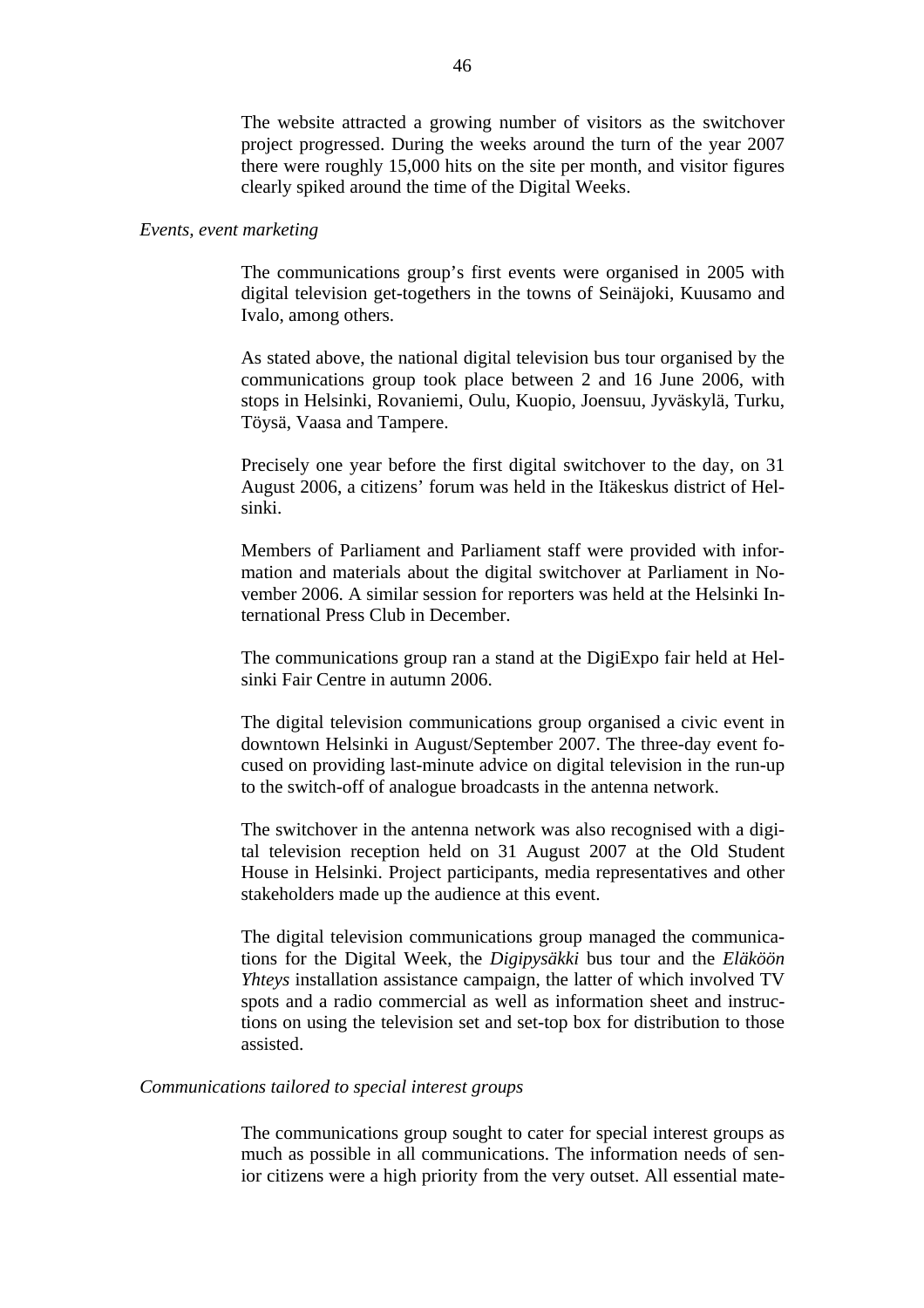rials were also made available in Swedish, and communications were targeted to i.a. people with different kinds of disabilities and to foreigners.

A video-format digital television information kit in sign language was produced for the hearing impaired. A spoken presentation on digital television was produced for the visually impaired. Both files could be downloaded from the [www.digitelkkari.fi](http://www.digitelkkari.fi/) website. An easy-tocomprehend article on digital television was produced for plainlanguage publications.

Brochures were translated into Sámi, English, Russian and Somali.

English-language papers (articles, advertisements), among others, were used to reach foreigners. Stories and advertisements also ran in Russianlanguage papers. Two digital television get-togethers for immigrants were held in Helsinki.

Several foreign-language radio spots were produced. The Russian spot ran on Radio Sputnik and Lähiradio. The latter also ran Somali, Kurd and Arabic versions of the same spot.

Financial support for communications to foreigners was received from the Ministry of Labour in spring 2007.

### **9.2. Finnish Communications Regulatory Authority (FICORA)**

The duties of FICORA in respect of the switchover to digital television concerned frequency administration, supervision of the terms of commercial television operations licences, and practical measures having to do with collection of television fees and more widely with the promotion of digital television, studies and surveys of the penetration of digital television and the usability of digital television services, and responding to questions relating to digital television technology.

## *Supervision of licences*

In respect of the transmission coverage of digital television broadcasts, FICORA is tasked with supervising the terms of commercial television company licences and with allocating the necessary frequencies for digital television broadcasts. YLE is excluded from FICORA's supervision mandate in this respect.

The licences granted to television companies required that digital television broadcasts be receivable through the terrestrial network throughout the country by the end of 2006. In May 2007, FICORA obligated the television companies to take immediate action to improve reception. The companies committed in summer 2007 to fill in the broadcast network to licence standard in the shadow areas identified as soon as possible and by the end of 2007 at the latest.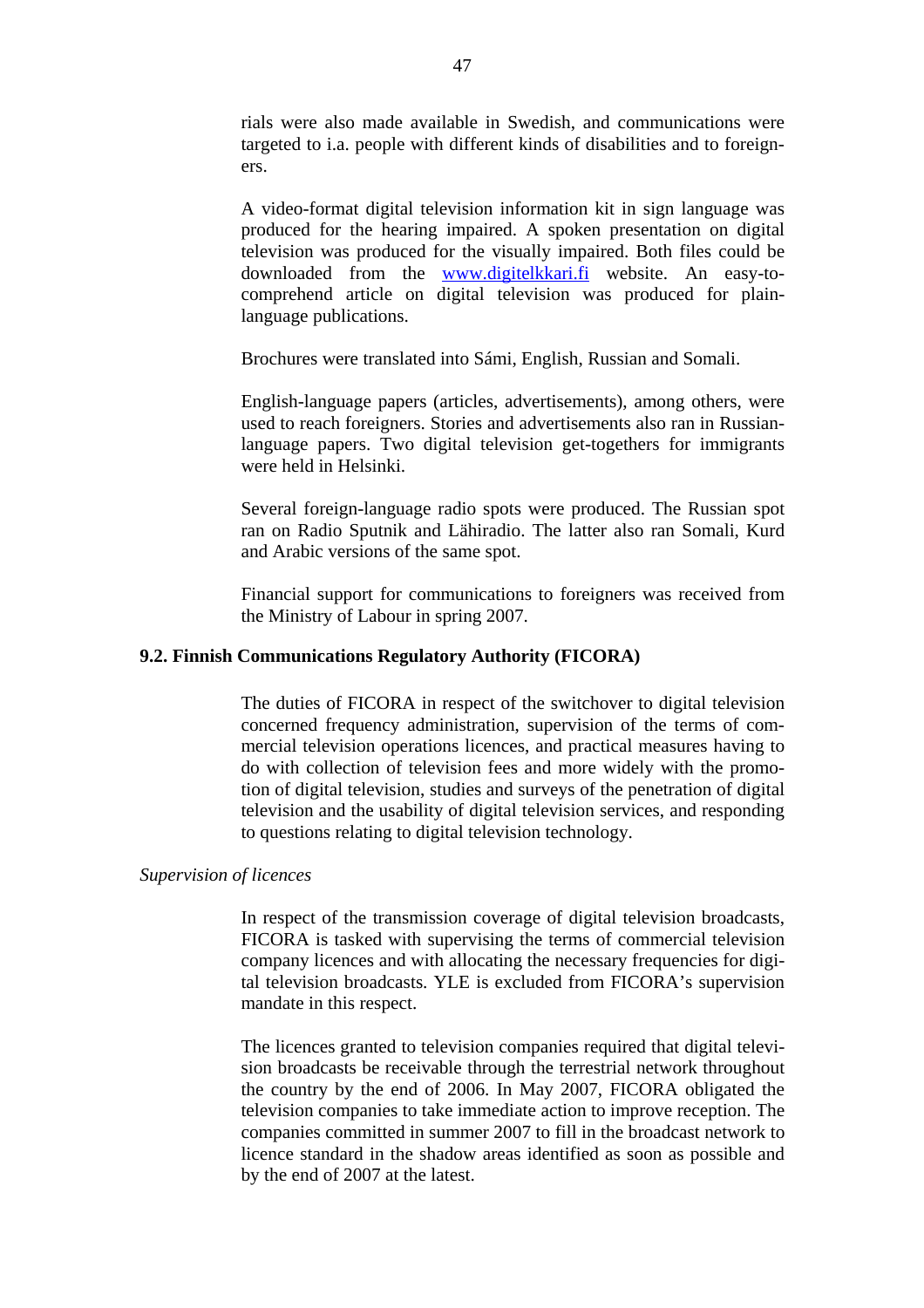FICORA launched an investigation into the coverage of the digital broadcasts transmission network without delay in summer 2006 after reports of poor reception started arriving at the agency. Since then, FI-CORA has closely monitored the construction of the transmission network and also drawn the attention of television companies to improving digital television reception. FICORA also drew the attention of television companies to the fact that replacing their must-carry obligation with satellite broadcasts was subject to the approval of the licensing authority. The licences were modified by decision of the Government in June 2007 to permit satellite broadcasts in place of the must-carry obligation in special cases.

In autumn 2007, FICORA called the attention of television companies to substantial shadow areas in the regions of Kalajoki – Piehinki not anticipated in calculations. Negotiations resulted in Digita building gapfillers in these regions.

The single card principle has been incorporated into the licences, requiring that television operators shall accomplish programme encryption in a manner that allows the use of a single card to decrypt all terrestrial digital television broadcasts. Together with the operators, FICORA has studied the technological solutions for the single-card principle and supervised compliance with the licence terms in this respect.

### *Radio frequencies*

Digita designs the structure of its television broadcast network and submits an application for the requisite frequencies to FICORA.

FICORA grants on application the radio licences required for the use of radio transmitters. The licences contain i.a. information on the frequencies to be used.

In accordance with international conventions, FICORA consults neighbouring countries on the usage of frequencies if Finnish usage may give rise to interference in the neighbouring countries' frequency usage.

Some of the frequencies applied for by Digita have already been agreed with neighbouring countries, or an agreement is pending. Digita has been granted radio licences for all frequencies not requiring international consultation or in respect of which agreement has been reached.

FICORA has sought to provide the conditions to allow Digita to commence broadcasts immediately in all locations it desires. With regard to the transmitters requiring international consultation, in nearly all cases FICORA has been able to specify a provisional transmit power below the neighbouring country consultation threshold.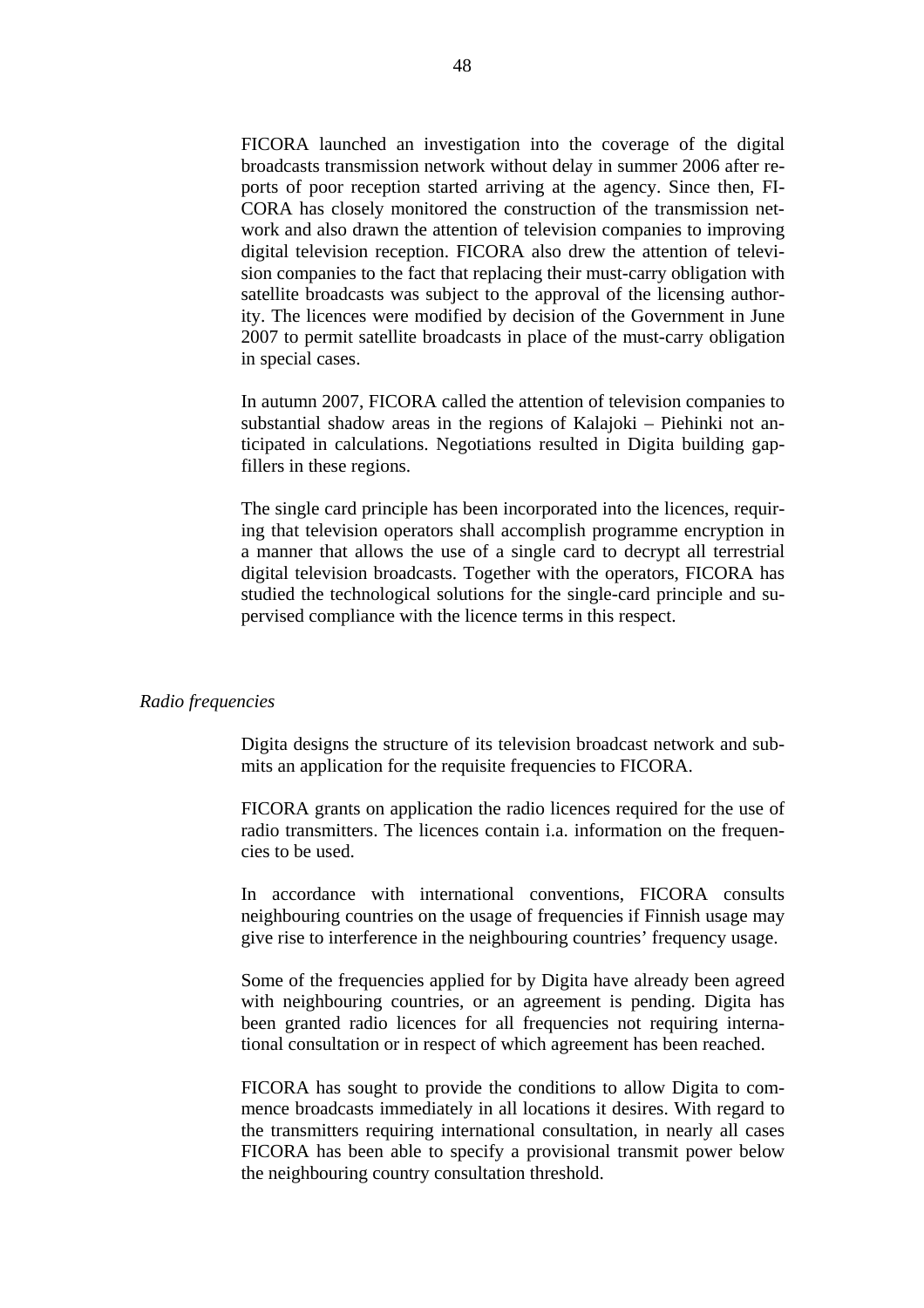*Safeguarding consumer interests together with operators* 

Together with the various operators, FICORA prepared in spring 2007 a manual for antenna households on how to proceed in the event of problems with digital television reception. The manual defines the fundamental prerequisites to digital reception in properties with antenna reception and provide instructions on how to proceed in the event of unsuccessful reception despite a proper antenna system.

FICORA has conducted surveys to determine the usability and penetration of digital television. Together with the various operators, FICORA has sought to discover technological solutions to problems with digital television use and picture quality. A digital television technology working group with sub-groups and consisting of experts from the various stakeholders was established at FICORA for this purpose.

## *Steps relating to the switch-off of analogue broadcast*

The parties in the sector under the leadership of FICORA agreed in early 2007 on the steps and timetables relating to the switch-off of analogue terrestrial broadcasts.

### *Television fees*

With regard to television fees, FICORA made a wide range of preparations to meet the changes wrought by digital broadcasts and the challenges of the transition period. The agency investigated the relationship between the new television services and the obligation to pay the television fee. Several information and training events were held for employees to brief them on the kinds of devices/combination on which a television fee was payable. Legislative provisions were rewritten in plainer language. Updated information on the payment obligation subsequent to 31 August 2007 was posted on the agency's website, which also provided examples of the kinds of equipment on which the television fee was payable.

FICORA attended a digital sponsor training event organised by Helsinki Mission. A brief summary was distributed to customer service staff. Employees were also provided with much other information and contact details on the subject (e.g. [www.digitv.fi](http://www.digitv.fi/) website, Digita, Helsinki Mission, etc.)

The number of telephone calls taken in 2006 was 258,000, climibing to nearly 322,000 in 2007, an increase of 25 percent. The telephone system was expanded in preparation for the rising number of calls. In August and September 2007, 35,000 more calls were received than a year earlier during the same time. Preparatory measures in response to the possible rise in call volume included the hiring of two new employees in the early part of the year, a "holiday freeze" imposed on staff and the full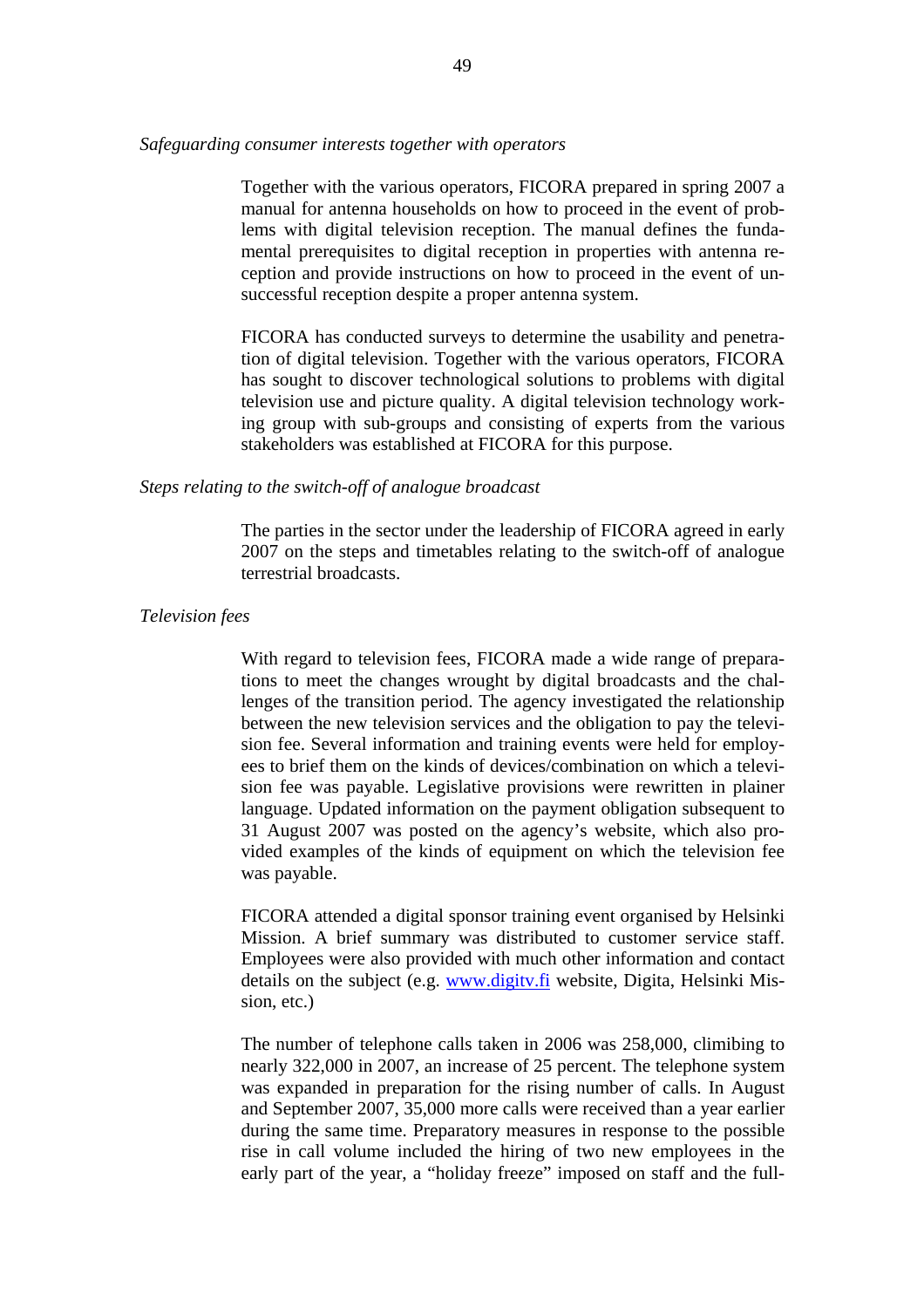time recruitment for August and September of all hourly customer service employees. The customer service lines were also manned by employees in other units with access to the customer service number series.

E-contacts increased by some seven percent between 2006 and 2007. Part of the increase is attributable to contacts having to do with the switchover to digital, part to a normal shift to online communications. Two fixed-term employees were hired in anticipation of this development.

Most of the calls to FICORA concerning digital television were directed to the television fees department. However, the entire agency was prepared for the switchover to digital television with the issuance of clearcut instructions on the persons/offices to which transfer any calls having to do with the switchover.

# **9.3. Consumer Agency**

The Consumer Agency generated information for both sellers and consumers on issues having to do with the standing of the consumer as a buyer of set-top boxes and television sets. In addition to its own distribution channels, the Agency also offered its materials for use and distribution in other operators' channels, for example via the advisory services made available by the TV2007 Group and on the bus tour.

## *Information for businesses and sales clerks*

The Agency prepared a pocket-sized checklist (Seller's checklist) for sales clerks to review the basic considerations having to do with choice of set-top box together with customers. Customers are not always aware of all the facts that need to be taken into account, nor of the questions that need to be asked. The checklist helps reduce the number of disputes arising from set-top box sales. The Association of Electronics Wholesalers and the Home Electronics Association as well as the major nonaffiliated retail chains distributed the checklist to their stores in May and June 2006.

The Consumer Agency also prepared in June 2006 a summary on the division of responsibility and the management of defect situations in settop box sales. The identification and rectification of defect situations of various kinds has established itself as one of the central problems experienced by consumers throughout the transition period, which has been reflected more widely in the perceived success or failure of the switchover to digital television. The management of defect situations demands the cooperation of all operators, which the Consumer Agency has sought to promote through a variety of means. In spring 2007, the Agency urged operators to establish a communications ring and agree on the ways in which to communicate disturbances of various kinds in broadcasting or software updates to viewers. In December 2007, the Consumer Agency convened the operators to discuss problems with sub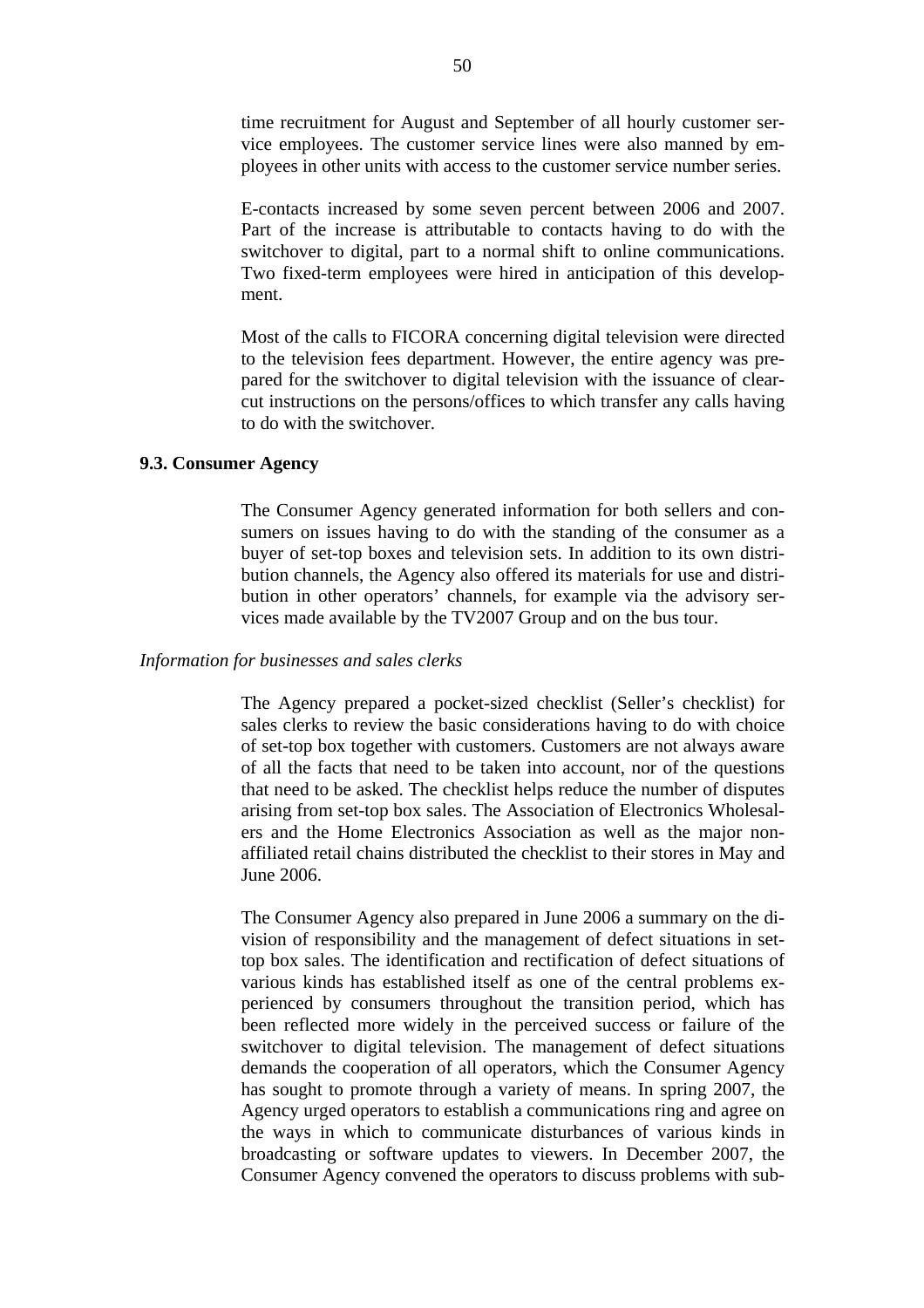titling and issues of division of responsibility. This meeting served as the basis for the Agency to prepare guidelines which were communicated in early 2008. The Agency also requested information from importers on the rectification of subtitling issues observed by YLE in settop boxes.

The Agency published several articles on digital television in issue 5/2006 of its news bulletin. Topics included the seller's liability for the usability of set-top boxes, an examination of warranties and liability for defects, the pricing of set-top box update services and problems with defective broadcast signals.

In order to ensure a high degree of knowledgeability among sales staff, the Consumer Agency and the TV2007 Group organised an in-store training tour in February/March 2007. Over a course of two weeks, instructors from the Face Time company briefed in the matter toured 100 stores in eight towns to familiarise employees with the materials and online services provided by the Consumer Agency, the TV2007 Group and the communications working group of the Ministry of Transport and Communications. The availability of installation services was also examined on this occasion and found to be good.

## *Information for consumers*

The Consumer Agency conducted market reviews and price comparisons of set-top boxes on four occasions together with State Provincial Offices: in spring 2004, spring and autumn 2006 and spring 2007. The most recent of these concerned 154 models of set-top box (ranging in price from  $\epsilon$ 30 to  $\epsilon$ 700, with the median price being  $\epsilon$ 277), as well as 134 models of integrated television set (price range €600–€4,300, median price  $\in$  1,347). The data was collected from 127 stores in 20 towns. Alongside model data and prices, the studies also examined i.a. the availability of installation services, audio subtitling features and the knowledge of sales staff about set-top box software updates.

The studies showed a rapid rate of hardware replacement. Of the set-top boxes on the market in spring 2004, only five models, i.e. 3% of the available supply, remained on the market in May 2007. Well over forty percent of the set-top boxes on the market in May 2007 had been placed on the market since October 2006.

The Agency also prepared a checklist for buyers of set-top boxes, a consumer manual on how to proceed in the event of defective set-top box and a general set-top box purchase manual. Bulletins were published on the following topics having to do with selection and use of set-top box and digital television set: subtitling issues (6 February 2008), checklist for set-top box buyers with an emphasis on HD-readiness (13 July 2007), single and dual tuner set-top boxes (11 May 2007), electricity consumption (11 April 2007), the marketing of pay-TV channel pack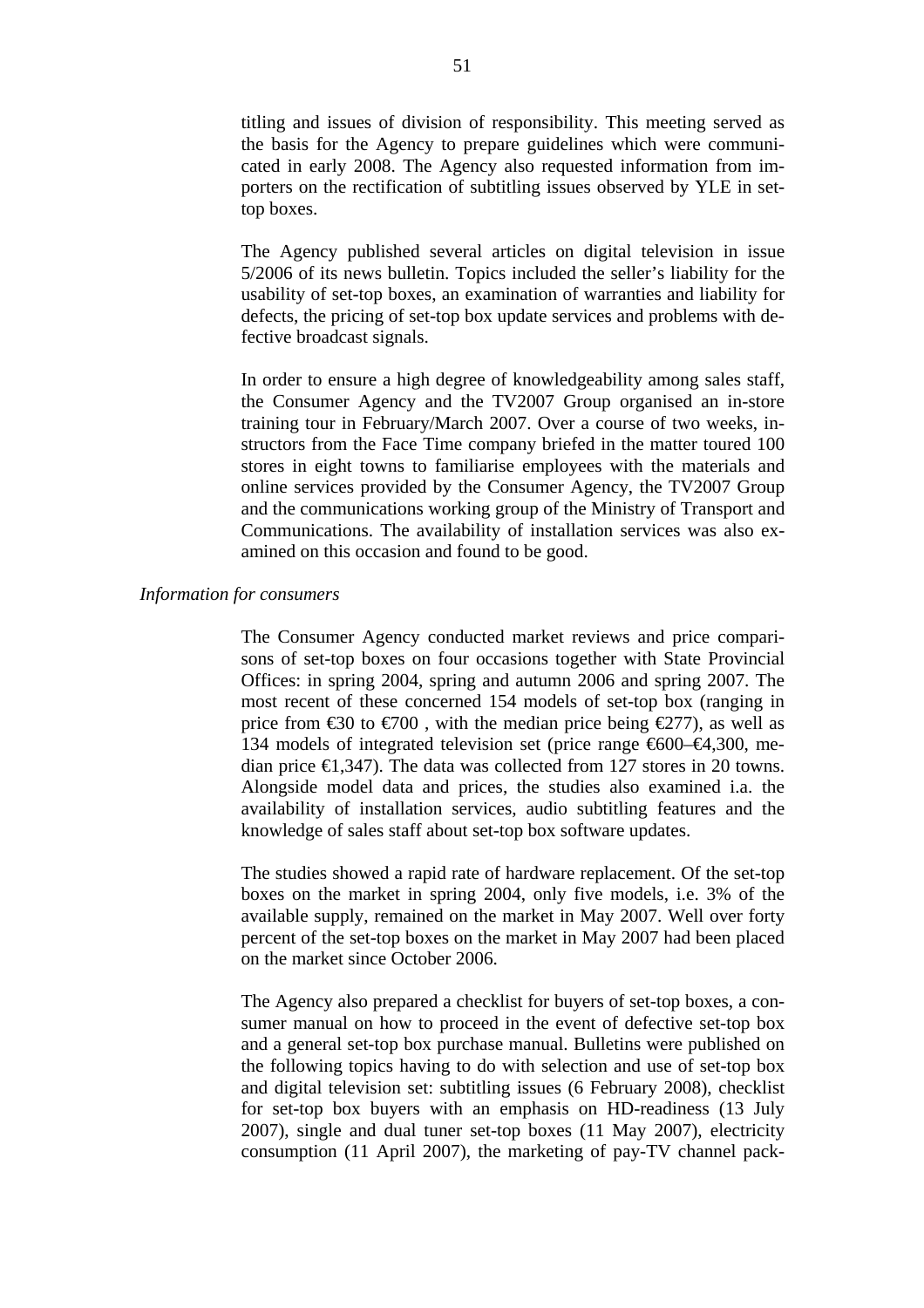ages (15 February 2007) and the guidelines of the Consumer Agency concerning seller's liability in the event of defects (15 June 2006).

The Kuluttaja magazine also featured articles on digital television on a regular basis since 2005. Articles published in 2006–2007 examined digital television from a wide variety of viewpoints and addressed topics such as 15 key questions about digital television (5/2007), test of digital television sets for antenna households (3/2007), pricing of pay-TV channels (2/2007), choice of devices (1/2007), test of television sets (7/2006), editorial on choice of set-top box (6/2006), comparison of settop boxes in test use (6/2006), defects in set-top boxes (5/2006), set-top box pricing (4/2006), editorial on switchover to digital (2/2006), Nordig (2/2006) and the causes of defects in set-top boxes (2/2006).

#### *Other projects*

As part of the ArviD programme of the Ministry of Transport and Communications, the Consumer Agency prepared a guide to help payservice designers identify consumer protection viewpoints already at the design stage. The guide reviews principles of consumer sales and distance selling relating to i.a. the provision of information on prices and other facts to support the purchase decision, subscription terms and conditions, payments, management of defect situations and the status of minors.

An issue brought up by the working group on accessible communications prompted the Consumer Agency to include in its market review a section on the set-top box models supporting audio subtitling. The matter was also addressed in the media and among sales staff. The study permits the Finnish Federation of the Visually Impaired to select the proper set-top boxes for test use and to plan its own communications.

The Consumer Agency was also involved in the preparation and funding of the digital television vocabulary designed for all basic users of digital television from viewers to reporters and translators. The vocabulary explains nearly one hundred digital television concepts with clear definitions and supplementary commentary. The vocabulary was published on the website of the Finnish Terminology Centre TSK on 31 August 2006.

## **9.4. Association of Finnish Local and Regional Authorities**

A working group of the Association of Finnish Local and Regional Authorities proposed in December 2005 to the Ministry of Transport and Communications and YLE an extension to the transition period to alldigital television in respect of hospitals and care facilities. The Administrative Council of YLE resolved on 12 December 2006 to allow the use of existing receivers in patient premises and the centralised conversion from analogue to digital of broadcasts until 31 August 2010 if necessary.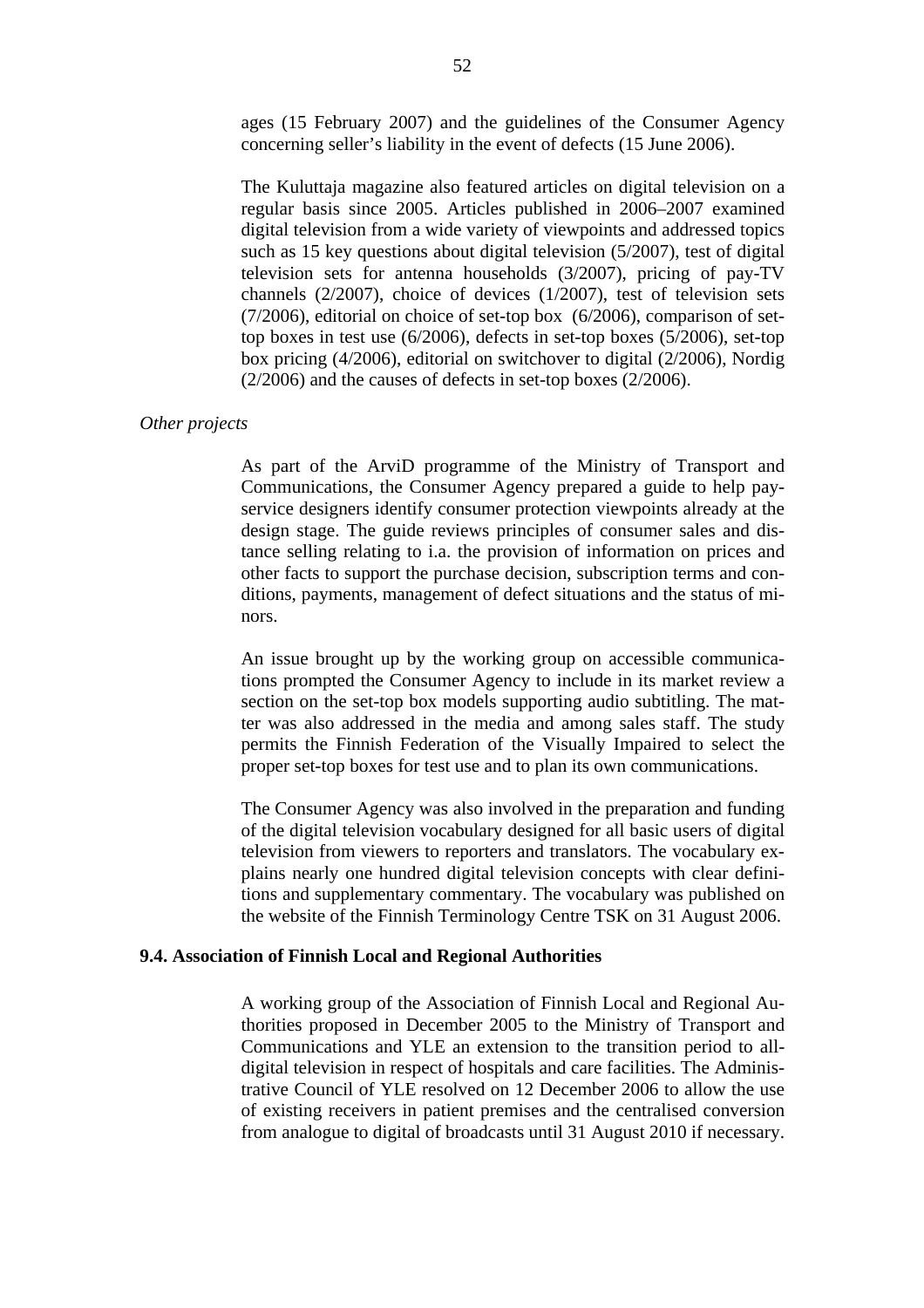The Association communicated the decision to municipalities and municipal federations in a letter dated 8 January 2007, in which it also stated it would be monitoring the accomplishment of switchover to digital among hospitals and facilities in surveys, the results of which would be reported annually to the Ministry of Transport and Communications and YLE. The first such report is due on 30 August 2008. Hospitals are gradually preparing for all-digital television as their resources permit.

The decision was grounded in a survey on the digital television readiness of hospitals and care facilities conducted by the Association in autumn 2006.

# **10. ACTION BY OPERATORS IN THE SECTOR**

### **10.1. Yleisradio Oy (YLE)**

The activities of the digital television project set up in YLE in November 2005 have been steered and supervised by the coordination group appointed by the company's managing director and chaired throughout by Director of TV Operations Olli-Pekka Heinonen. The group held 32 meetings. The measures in 2006 and 2007 to facilitate the switchover to digital focused on YLE's programming and service supply, marketing communications, campaigns and company-level events.

YLE was an active contributor to the national cooperation among digital operators and had an influential voice in the working groups' decisionmaking. In addition, YLE took the initiative i.a. in the establishment of the DigiTV Info hotline, produced numerous digital advisory programmes and hundreds of public service announcements about digital television for its TV channels and radio stations, trained some fifty inhouse digital sponsors and several dozen Swedish-speaking digital television instructors at adult education centres, took part in digital television tours and events across the country and on two occasions set up its own YLE Neuvontapalvelu advisory service to address customers' questions about digital television. YLE furthermore lent support to the Ministry of Transport and Communications by making available its research expertise relating to the digital switchover.

In March 2007, a digital switchover quality project was also initiated at YLE. The aim of the project was to secure appropriateness of the company's technological environment, programming content and broadcasts. Investments were also made in advising customers and ensuring the coverage of the network. The reception of digital television channels was made doubly sure by commissioning from Digita advisory services, shadow area measurements and gapfillers to complement the coverage of the terrestrial network. Transmission services commissioned by YLE allowed the achievement of the 99.96% population coverage rate in terrestrial reception by the end of 2007.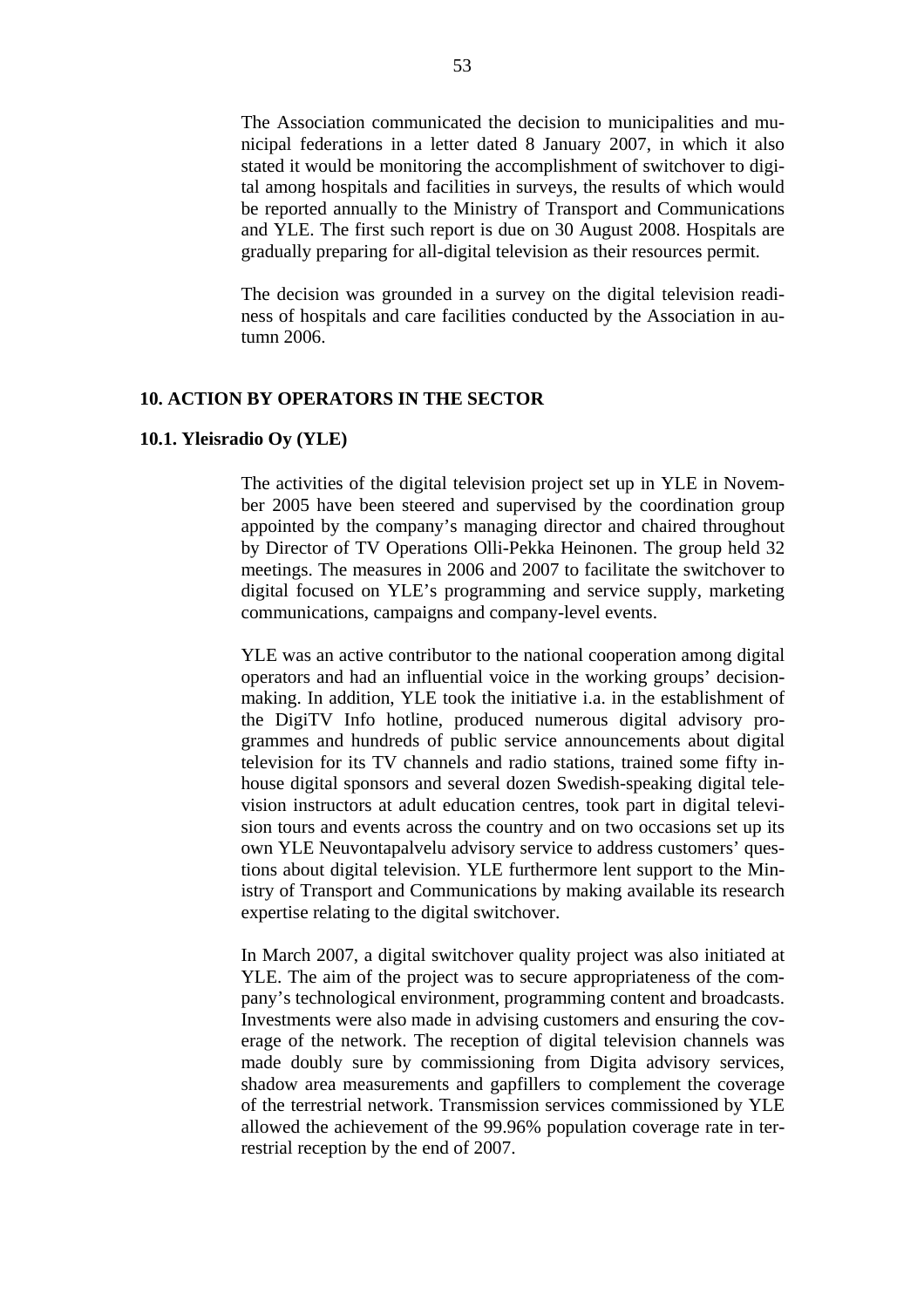YLE had started addressing the issue of shadow areas independently back in 2005, at which time YLE agreed with Canal Digital and Viasat on the satellite transmission in Finland of YLE's entire digital multiplex. Satellite transmission accomplished nearly 100-percent coverage for YLE's digital television services. The satellite transmission of YLE channels started on 1 August 2005. Viewers in terrestrial digital broadcast shadow areas or outside the service area could obtain the CA card needed for viewing YLE channels via satellite free of charge from the customer services of either Canal Digital or Viasat.

On 24 August 2007, the television operators agreed on offering to households together with pay-TV operator Canal Digital the possibility of acquiring a digital set-up comprising combination set-top box suited for antenna and satellite reception, satellite dish and satellite card.

Despite the coordination input of government, YLE was left to assume wider than anticipated responsibility for the marketing, advisory services and device testing relating to the practical implementation of the digital switchover.

### *YLE's programming and service supply in 2006–2007*

The Olympic Games in Torino in January 2006 accelerated the switchover to digital to a substantial degree. Further boosts were received from the football World Championships and Eurovision Song Contest content on YLE Extra in spring 2007. In August 2007, the World Championships in athletics in Osaka also added momentum to the digital switchover. YLE encouraged Finns to watch native son Tero Pitkämäki compete in the javelin finals on 2 September 2007.

YLE also devised for the transition period a programming strategy and revamped both its channel offering and channel profile for YLE TV1, YLE TV2 and YLE FST. The YLE24 channel was replaced by the new, digital YLE Extra channel in spring 2007. FST programming started transferring by degrees from the channels TV1 and TV2 to its dedicated YLE FST5 channel in September 2006.

The autumn saw extensive changes in YLE's programme line-up in accordance with the company's strategy. A shift in the early evening lineup moved the six-o'clock news from YLE TV2 to YLE TV1. A new section on culture was also added to the news show. The mid-evening news offering was in turn bolstered on YLE TV2, with national news offered at 18:50 and local news at 19:00. The fiction offering on YLE TV2 was also increased with a family quiz show produced in Finland in the 18:00 slot Mondays through Fridays, followed by an top international drama series on Tuesdays and Fridays. All Swedish-language programming was transferred to YLE FST5, allowing the early evening on YLE TV1 to be dedicated to Finnish-language programming while the shows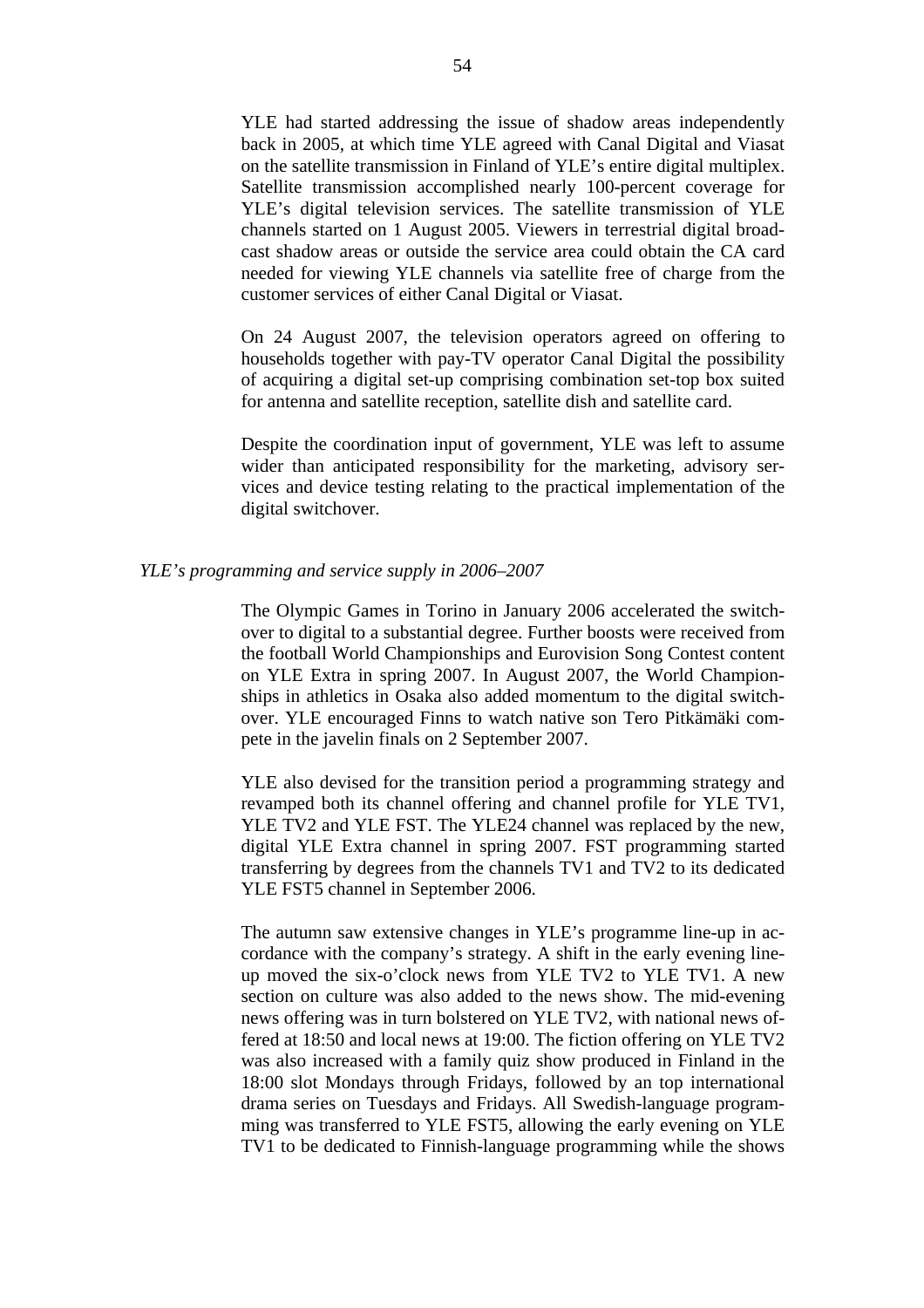on Monday evenings on YLE TV2 are either Finnish or subtitled in Finnish. YLE FST5 was profiled as the leading channel for Nordic content.

The YLE Extra channel was discontinued on the last day of December in 2007 and replaced with YLE TV1+, otherwise broadcasting the same content as YLE TV1 but with "open subtitles" in all foreign content. This arrangement was put in place to ensure that subtitles functioned properly with all set-top boxes. In September 2008, TV1+ will be replaced by SVT Europa, which will require a pay-TV card also in its new channel location.

Digital television awareness was widely covered in YLE shows both nationally and locally, in the news as well as in other factual and current affairs programming. Consumer education in keeping with the public service obligation has also been provided within the programmes. Information on the digital switchover remains available on Teletext, YLE's website and various kinds of customer feedback systems.

## *Internal communications*

The company's in-house magazines Linkki and Nettilinkki published nearly 150 news items and articles on topic of digital television.

### *Marketing of digital switchover on YLE's TV channels*

The programme offering on YLE's digital channels was actively promoted in campaigns on all YLE channels. The caption *Enemmän sisältöä* [More content] was used in spring 2007 to bring together the pick-ups from programme offerings on the various channels. YLE continued to promote its diverse programming in summer 2007. The image spots in the *Näkökulmia* campaign [Viewpoints] took to the screen in August to boost the switchover to digital. The six brand commercials consisted of well-known Finnish faces approaching YLE programming from rather surprising perspectives.

## *Switchover to digital on screens*

A week before the switchover in August 2008, viewers were reminded on YLE channels of the switch-off of analogue broadcasting. For a week after the switchover date, a separate text remained on the analogue TV1 channel to inform viewers that broadcasts had ended.

#### *Campaigns*

Since January 2006, YLE regularly informed home appliance stores and cable operators of its digital content offering and services. Digital information was provided i.a. in twelve news bulletins, programme roundups and campaign spots.

Digital television specials were broadcast live on YLE TV1 and YLE Radio Suomi during the first national Digital Week of 2007, 12–18 Feb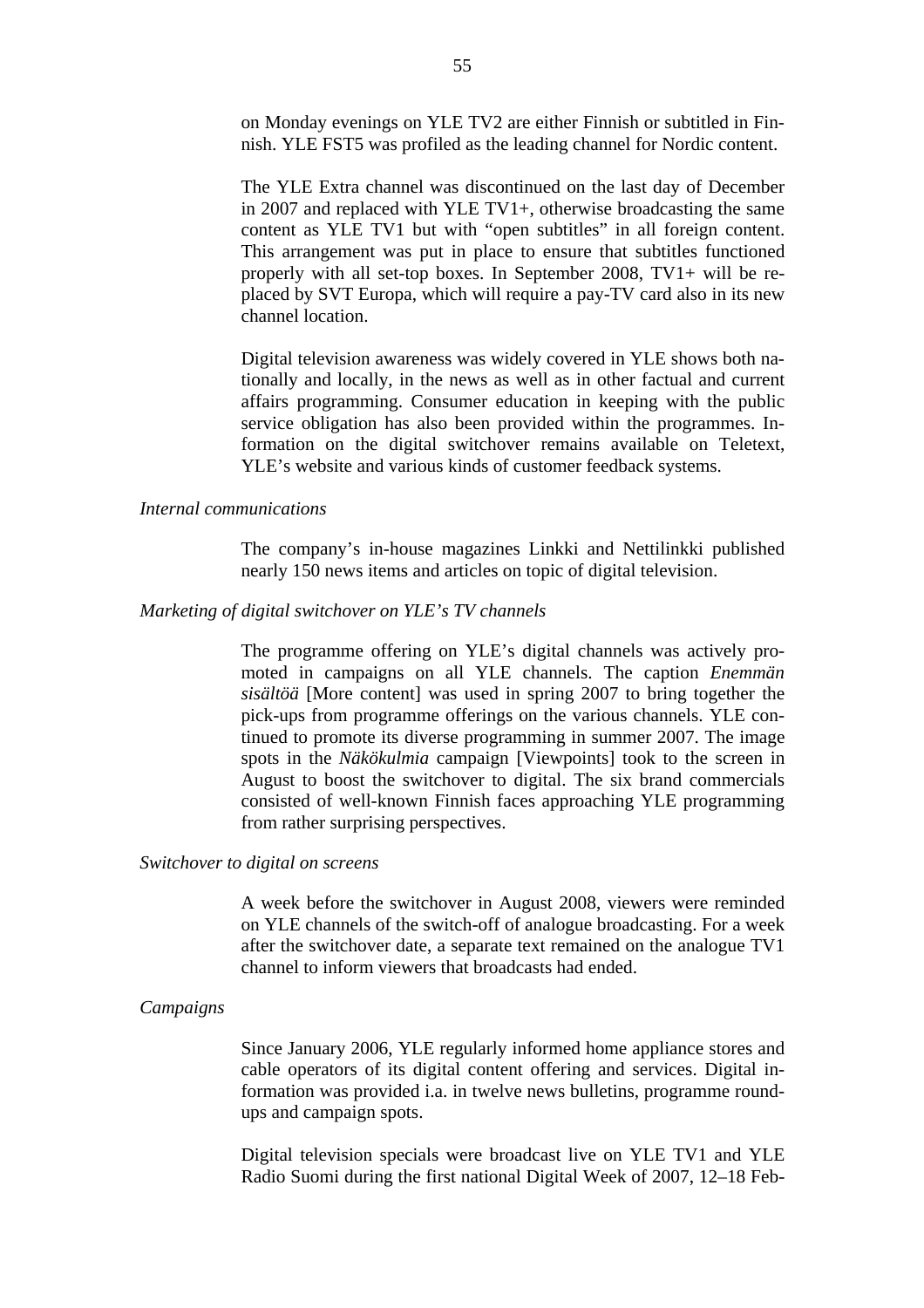ruary. A substantial amount of programming on the regional radio stations as well as on the Swedish-language YLE Radio Vega and youth station YLE YleX also focused on the digital switchover.

The morning show on YLE TV1 and the programming on YLE's Finnish and Swedish-language regional radio stations made particular contributions to National Antenna Day on 30 May 2007.

The second Digital Week of 12–18 August 2007 again saw digital television specials broadcast live on YLE TV1 and YLE Radio Suomi. The online Digichat was opened for viewers. YLE Radio Vega broadcast a live call-in show on the topic of digital television. YLE Radio 1 and Yle YleX also had special programming in place to contribute to the digital effort.

YLE's marketing measures were also visible on-screeen during the national Digital Weeks and national Antenna Day. The practically oriented Digi ABC public service announcements ran more than one hundred times on YLE TV1 and YLE TV2.

In the cable networks, the switchover was boosted by a live special broadcast on YLE Radio Suomi on 5 February 2008. YLE Radio Vega also broadcast its own Swedish-language call-in special in early February.

*Service supply* 

In summer 2007, YLE conducted testing of set-top boxes to ensure the reception of DVB subtitling. The technical test during television broadcasts allowed operators in the field to verify the functioning of basic features, e.g. subtitling, in various set-top box models. The test was implemented twice on YLE Extra and geared to appliance retailers and cable operators.

The subtitles in YLE broadcasts were modified in November 2007 to eliminate the delay experienced in the start-up of the subtitles. Another goal was to ensure that subtitles also transferred to recordings on personal video recorders.

## *Set-top box list*

In autumn 2007, YLE published its own list of set-top boxes in which it was certain that the DVB subtitling it used functioned properly. The list has been updated periodically. Observations on the functioning of subtitling in receivers have been made in cooperation with two testing companies and an importer. The list now contains set-top boxes and integrated television sets of both the T and C variety. The list (in Finnish only) is available on YLE's website at

[www.yle.fi/tekniikka/docs/Digiboksitestit\\_07.pdf](http://www.yle.fi/tekniikka/docs/Digiboksitestit_07.pdf)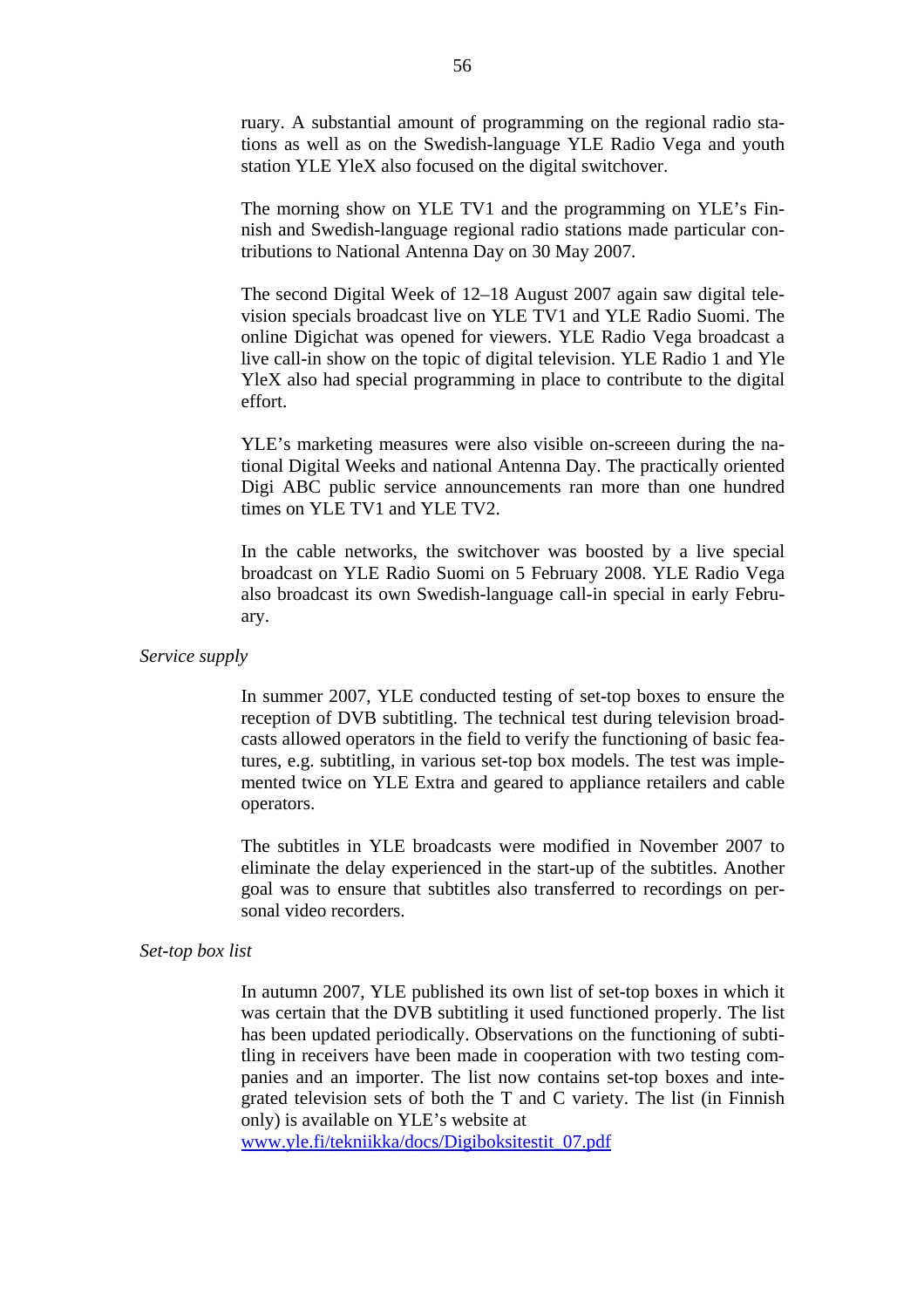The company also agreed with retail and importers on the provision of a comparable list of cable set-top boxes. The list of Cable Ready-tested set-top boxes was published in early 2008. A combined list was also prepared in 2008 together with importers and published on YLE's website.

# *Subtitling for the visually and hearing impaired*

During 2008, YLE will continue to substantially boost its additional information services in text format. The audio subtitling services for the visually impaired will expand from TV1 to other channels as well. The amount of domestic programming subtitled for the hearing impaired will be increased to some 30 percent of all programming.

## *YLE advisory hotline*

The Digirinki advisory hotline operated by YLE answered calls between 15 August and 14 September 2007. Another advisory hotline focusing on technical issues continued the work of Digirinki between 5 November 2007 and 4 April 2008. The core staff in YLE's advisory services consisted of YLE Teknikka employees. Other company employees and e.g. engineering students were also trained to take calls. The hotline was open daily from 9am to 9pm and it answered roughly 400 calls each week.

#### *Digital sponsor activities*

The company remained active in digital sponsor actitivities until the end of 2007. Digital sponsors have helped thousands of people with the digital switchover at i.a. YLE's own events and at national joint events with all operators. All in all, well over one hundred of these events have been held.

# *YLE and Pihtipudas*[∗](#page-57-0)

 $\overline{a}$ 

The municipality of Pihtipudas embarked on a joint project with YLE in spring 2006 to promote the digital switchover. By August 2007, the big moment could arrive, as far as the town was concerned: all public properties used by the municipality, such as the town hall, health centre, home for the elderly and schools were ready to receive digital television broadcasts. The remarkable advisory and instructive contributions of the digital sponsors from Pihtipudas upper secondary school between May 2006 and November 2007 further served to promote Pihtipudas' switchover to digital television on 31 August 2007. The advisory services targeted the elderly in Pihtipudas in particular, to whom the digital sponsors gave assistance through personal house calls.

<span id="page-57-0"></span><sup>∗</sup> Translator's note: The Finnish placeholder name *Pihtiputaan mummo*, the granny from Pihtipudas, refers to the senior citizen not conversant with modern technology and to whom things have to be explained very clearly.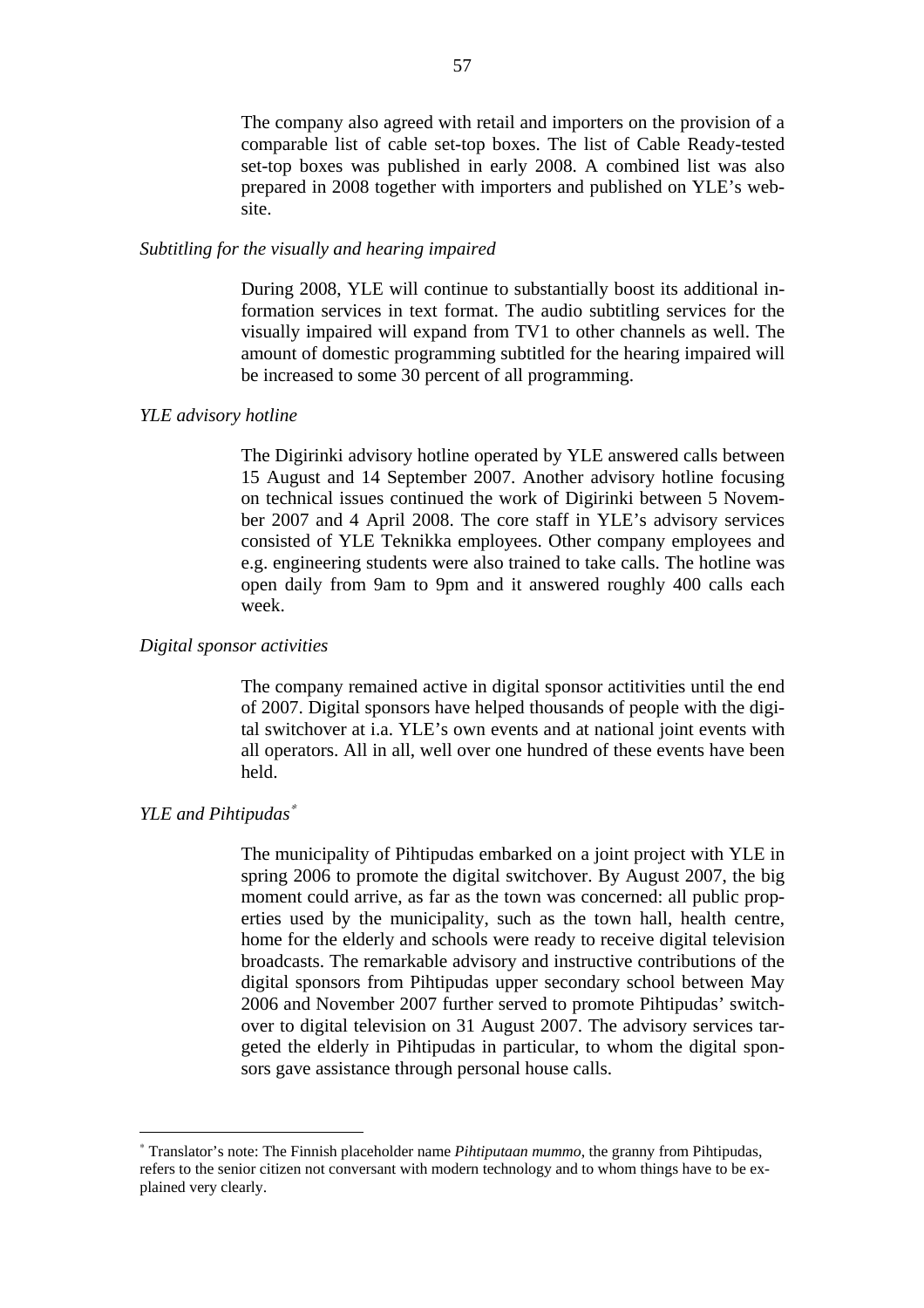YLE commissioned two digital television surveys of town residents, one in January and the second in May/June 2007. In early June, nearly 600 Pihtipudas residents, or nearly one third of all households, responded to YLE's survey concerning the acquisition of set-top boxes, the most viewed digital television channels and technical viewing issues. At 84 percent, households which had already switched over to digital television were well represented among respondents. Reception problems were reported in Pihtipudas, mostly due to faulty antenna systems. The survey provided both YLE and Digita with detailed information about reception problems in all areas of Pihtipudas. Digita addressed these issues together with residents at the request of YLE in July 2007. According to the survey, the biggest problems experienced by residents had to do with low signal strength. Digita studied the situation over four days using a measurement truck built for this purpose, visual inspection of reception antennas and, in some cases, an examination of the condition of the interior network and measurement of outlet level. In all locales where measurements were taken, the problem could be traced to deficient or defective antenna systems. The most common cause was insufficient amplification of the reception antenna. Antennas were also misaligned, while others were simply old and worn out.

After the survey, YLE provided town residents with advice on antenna issues during two days, 10–11 August 2007.

The morning show report from Pihtipudas was shown at Digital Week (13–19 August). Reports and newscasts from Pihtipudas were also broadcast on YLE Radio Keski-Suomi and the local news for central Finland.

Pihtipudas has had high visibility on YLE channels throughout the term of the contract.

#### *Events*

YLE was on lavish display as the Five-Star Channel Family at the Helsinki Media Conference in March 2007. The company sought to showcase its programming and boost the digital switchover. Audience members could also take part in the taping of three shows on YLE's stand: Uutisvuoto, Pressiklubi and MusiikkiTV. For informational purposes, the YLE stand featured an interactive touch screen, the Digital Kiosk, from which attendees could access a wealth of information about digital television.

In summer 2007, YLE took part in Operation Digipysäkki, the weeklong bus tour of eight towns organised by the Ministry of Transport and Communications's TV2007 Group. YLE was represented at each stop on the tour but focused its efforts on the last stop in Hämeenlinna, which was also covered on YLE Radio Häme.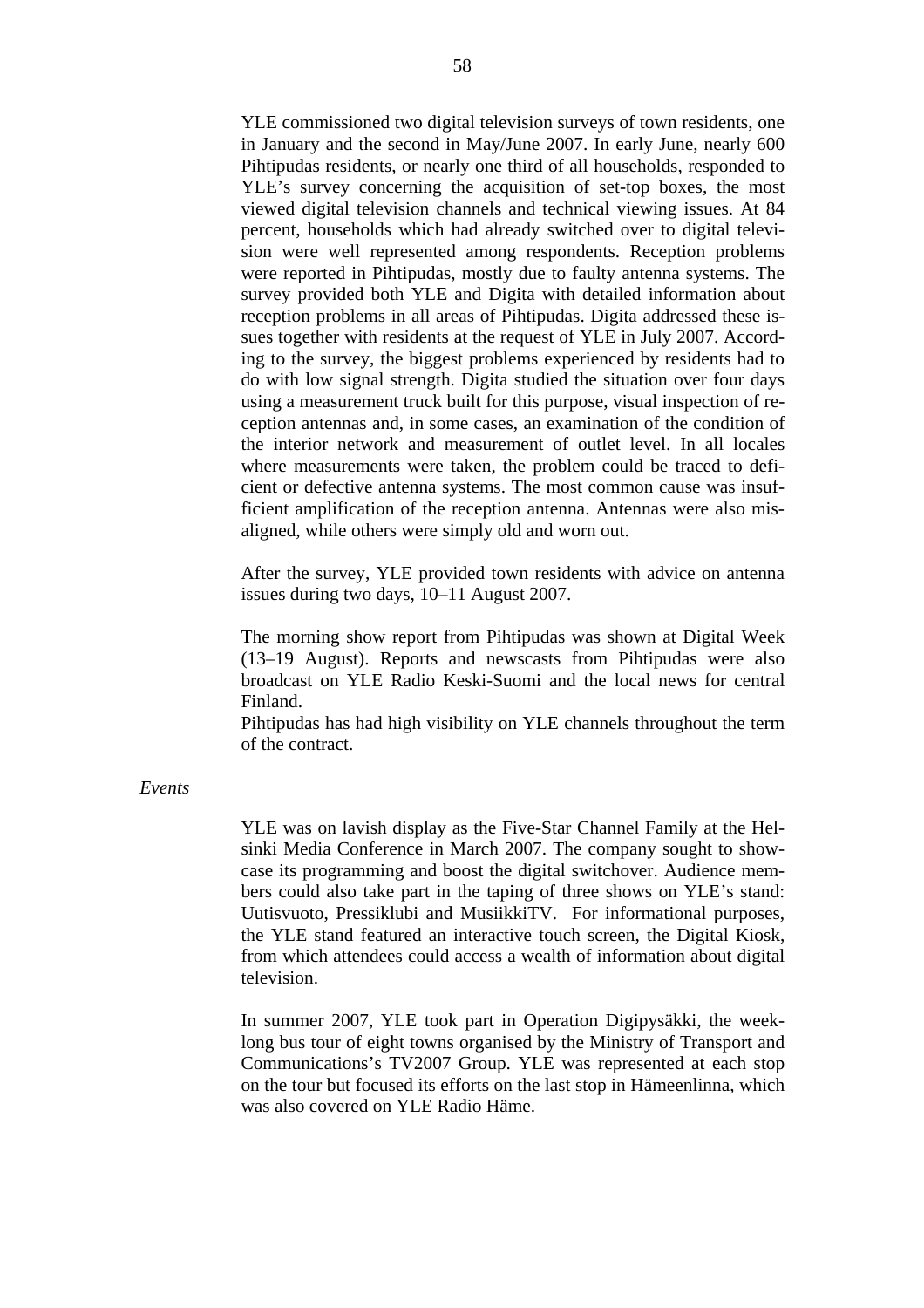*Reduction in television fee revenue* 

The switchover to digital television caused a reduction in television fee revenue in early September 2007. Some 50,000 television fees were left unpaid. A feedback survey suggested that the said households failed to pay the television fee either because they had given up televion viewing altogether, as a form of criticism directed at digitisation, or simply because they were unwilling to pay television fees in the first place.

#### *Audience share subsequent to switchover*

Despite the reduction in television fee revenue, YLE's share of television viewing has only increased since the switchover on 31 August 2007. YLE channels are attracting increased viewing despite a rise in the supply of rival channels. In the holiday season from Christmas to Epiphany in 2007, YLE's popularity put its total share of the television audience at 47.5 percent. The figure for the corresponding season in 2006 was 45.9 percent. The audiences of YLE Teema and YLE FST5 have grown substantially from the previous year. YLE Uutiset is clearly perceived at the most trustworthy news organisation in Finland. YLE also outranks its competition in the popularity of its sports programming.

### **10.2. Inputs of other television broadcasters**

#### *MTV Oy / MTV3*

MTV Media has offered new channels to promote the digital switchover. In order to support the switchover to digital reception, the company entered the pay-TV business in November 2006 with a package consisting of four pay-TV channels: MTV3 MAX, Subtv Juniori, Subtv Leffa and MTV3 Fakta. The channels target different demographics: MTV3 Max is packaged as a men's channel that i.a. shows live broadcasts of Formula 1 races, MTV3 Fakta shows documentaries, Subtv Juniori is a children's channel and Subtv Leffa a movie channel.

The channel Subtv only being available for terrestrial reception in digital has been an important factor in the development of the digital penetration rate in the antenna network.

All channels were broadcast in the cable network, with MTV3 MAX and Subtv Juniori also broadcast in the terrestrial digital network. The broadcasting window of Subtv's parallel channel was subsequently split between the children's channel (Subtv Juniori) broadcasting during children's viewing hours from 06:00 to 20:00 and the movie channel (Subtv Leffa) taking over from 20:00 to 06:00. MTV3 Fakta has been broadcast in the terrestrial digital network as well since 1 September 2007.

The sales and marketing of the pay-TV channels were contracted to Digi TV Plus and local cable television companies. The channel package was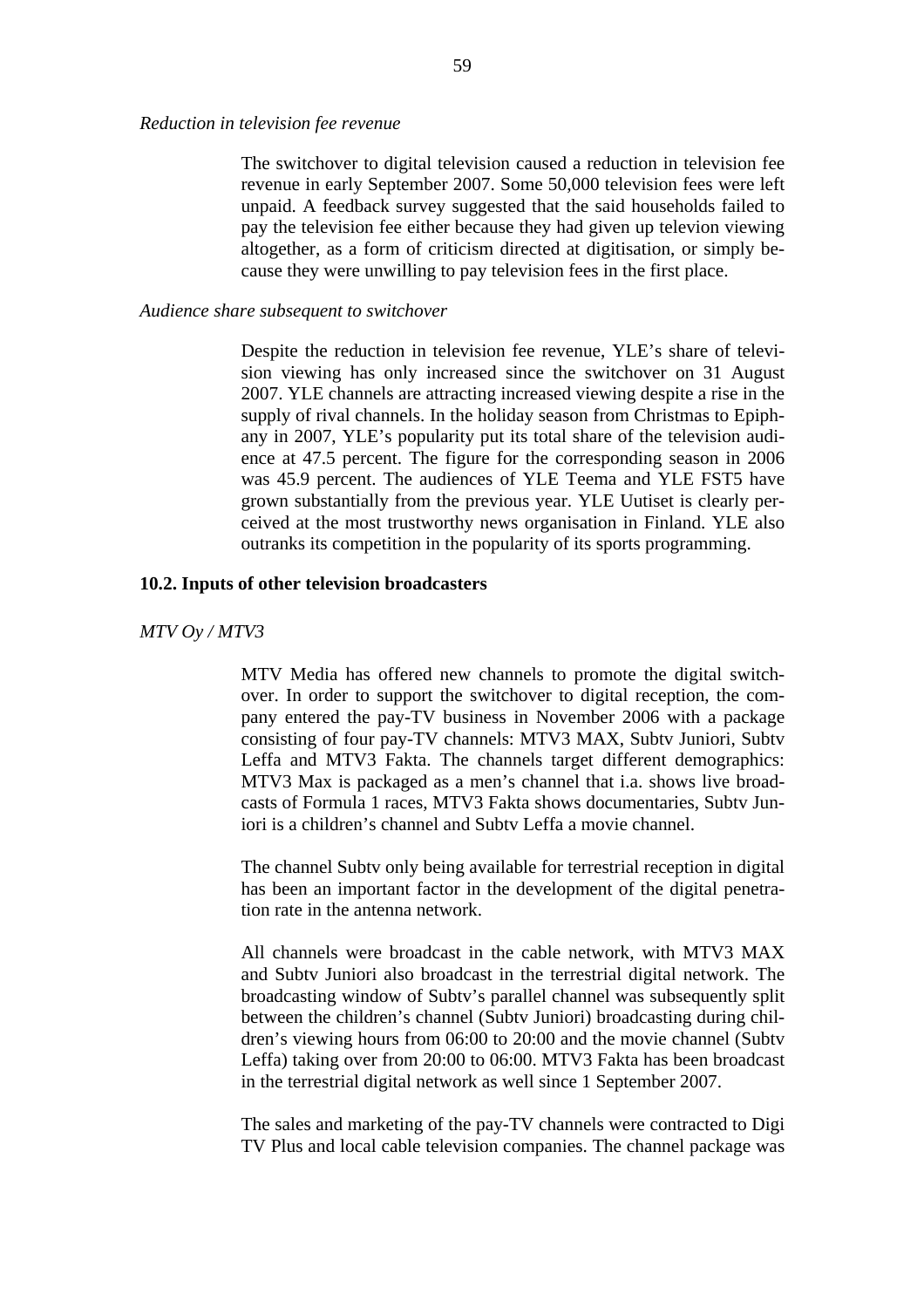well received among the public and its subscribers at year-end 2007 numbered 320,000.

In early 2007, MTV announced it was expanding its pay-TV service by adding three new pay-TV channels in cable networks at the beginning of March 2008. The three new channels have also been tailored to distinct audiences: MTV3 AVA is a women's channel, MTV3 Sarja shows the most popular TV series and MTV3 Scifi broadcasts science fiction.

In order to reduce shadow areas, the company joined other television companies in June 2007 in commissioning 48 more gapfillers from Digita. Due to the late date, it wasn't until late 2007 that installation of the gapfillers could be started, and the installation of six remained pending until 2008 due to reasons of frequency coordination.

The arrangement gave rise to temporary shadow areas and the television companies subsidised a satellite reception package for residents in these areas. The receiver in the package can later be used to receive terrestrial broadcasts as well. The package deal was agreed with Canal Digital.

MTV supported the switchover to digital television by broadcasting on its channels six digital television commercials shared with other television companies as well as the *Eläköön yhteys* campaign. The spots featuring actor Sulevi Peltola were entitled [approximate English translation]:

- Sulevi Peltola gets a set-top box
- Tuula next door
- **Daughter**
- Misconceptions ballerina
- Misconceptions Football League
- Out in the yard

The spots ran for more than two years, and MTV3's teletext was also used for campaign purposes since late 2005. MTV3 Internet furthermore engaged in extensive marketing during the months running up to the switch-off of the terrestrial analogue broadcasting network. The following text was also displayed on analogue television channels at an acclerating rate towards the end of August:

 *"The analogue broadcast of this channel will end in antenna households on Saturday, 1 September 2007 at 04:00."* 

The success of the campaign for digital television was surveyed in late 2006. With a reach of 93 percent, it was one of the best recollected and liked television commercial campaigns of the year.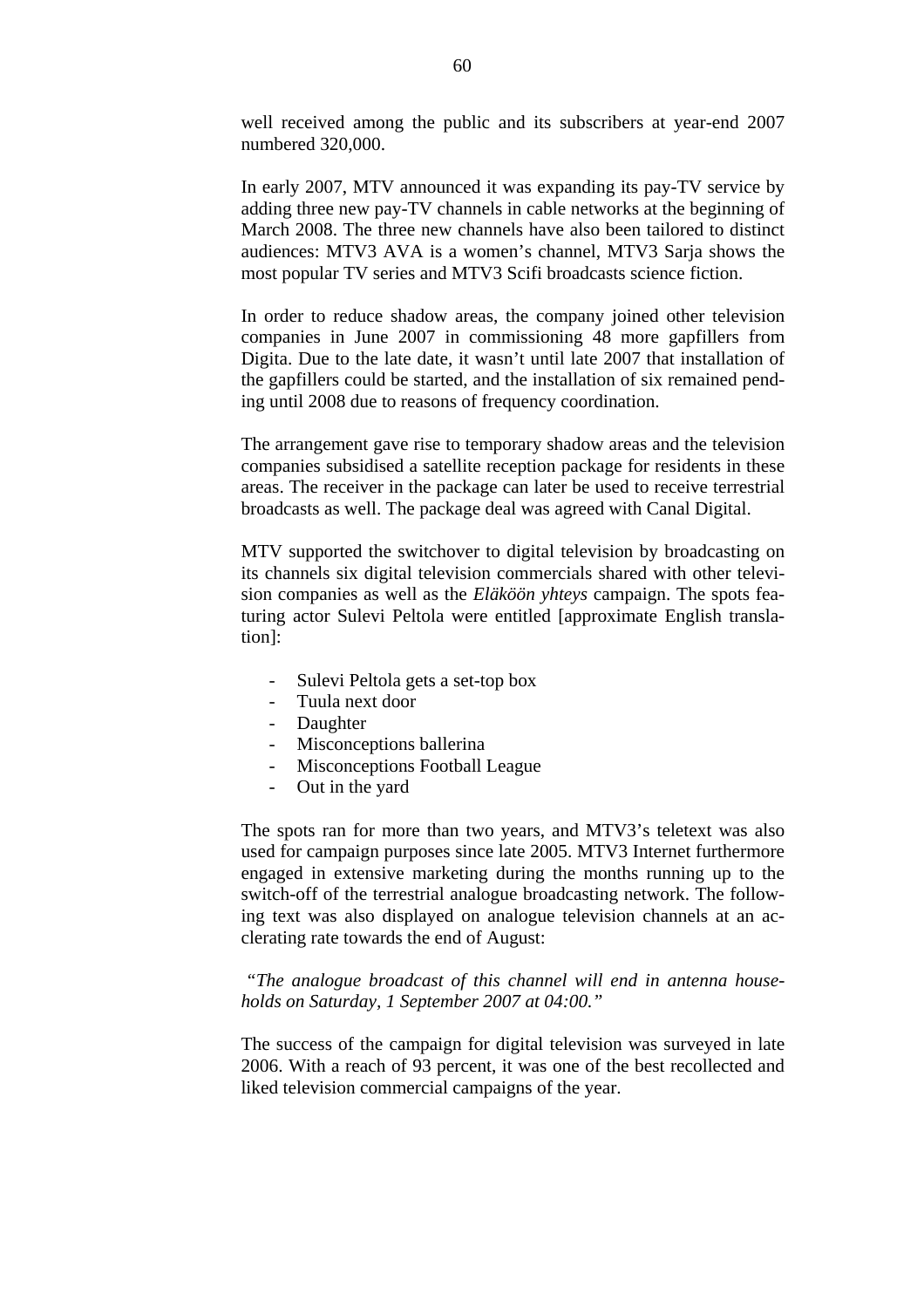### *SW Television / Nelonen*

Nelonen employed i.a. the following means to promote a smooth switchover to all-digital television among consumers. The company's new channel JIM launched in winter 2007 is transmitted only digitally and in all its communications, the company has held firm with the policy that analogue broadcasts shall not be continued in the cable networks after February 2008.

In order to communicate the switchover, Nelonen broadcast on its channels the *Sulevi – digi-digi* public service announcements produced by the communications group of the Ministry of Transport and Communications and offered digital television information in its channel's teletext service TekstiNelonen as well as on its website nelonen.fi The company also contributed to the administration of the digital television consumer information service (*0306 344 488*) and prepared for a higher number of consumer enquiries as the September 2007 switchover approached. Very few enquiries were ultimately made to the company, however.

In addition, Nelonen has taken part in the work of both the TV2007 Group and the communications group of the Ministry of Transport and Communications and in the tours of the provinces spearheaded by Digitv-info.

The company has for its part contributed to the subsidies for purchases of satellite reception equipment by households in shadow areas and together with YLE and MTV3 was involved in the implementation of Digita's measurement and antenna service geared to households.

#### *Cable television companies*

The cable television sector on the whole underscored the imporatance of the digital switchover already in the context of its three joint national Cable Open! pay-TV campaigns in November 2006 and in February and November 2007. The fourth Cable Open! weekend will be held in March 2008, after the switchover date in cable networks.

The Cable Ready device testing system initiated by the Finnish Cable Television Association has resulted in the market introduction of several set-top boxes and integrated digital television sets tested for proper function in the cable television network. The number of test laboratories rose from one to two in 2007, and the number of Cable Ready devices is already counted in the dozens. The testing continues under the auspices of Ficom.

Welho, which serves more than 318,000 households in the Helsinki Metropolitan Area through its fixed network, invested in the marketing of set-top boxes in January and February 2008 to promote the switchover to all-digital television and to this end also placed a major advertisement in Helsingin Sanomat newspaper in January 2008. Welho's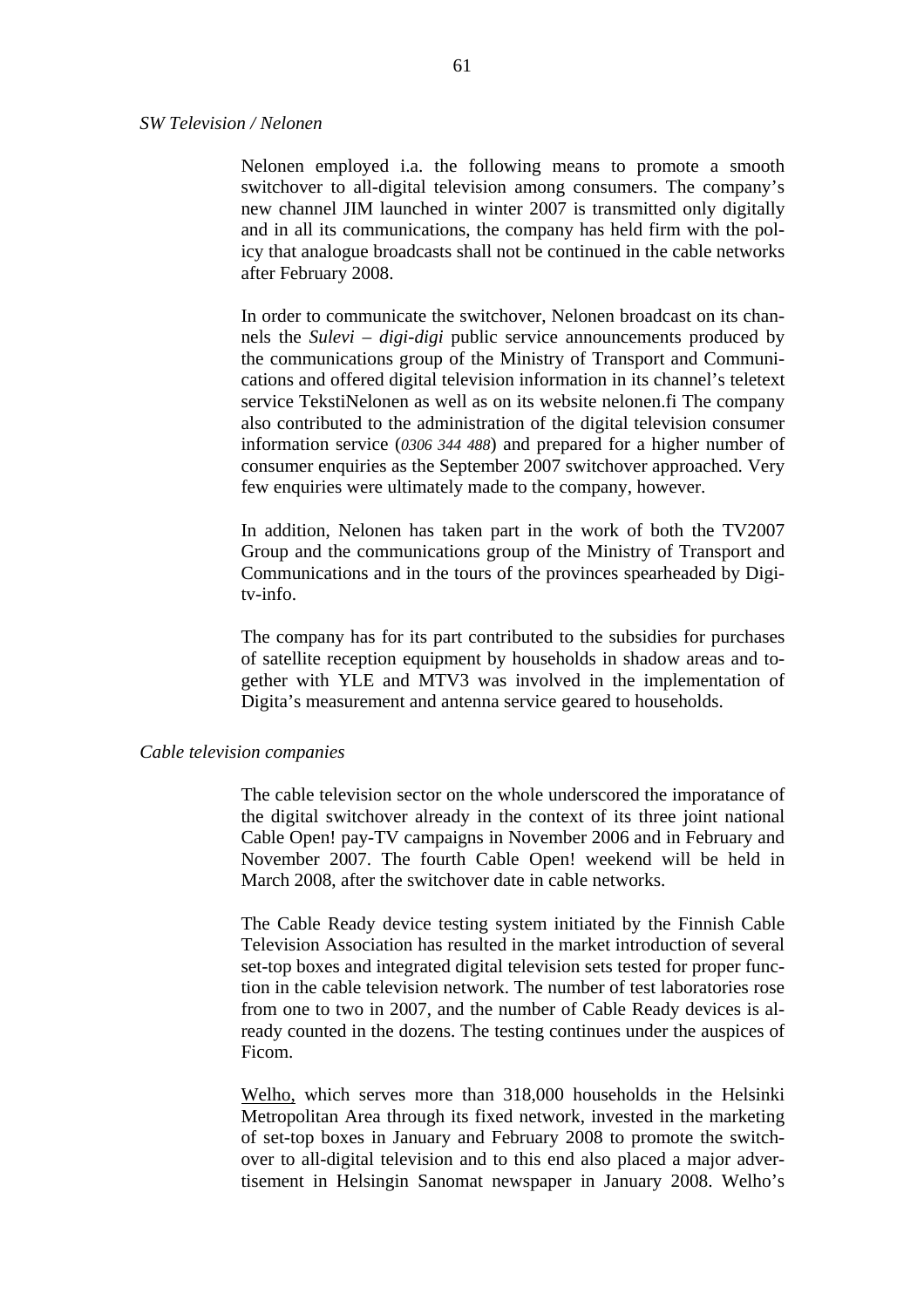customer magazine focusing on the digital switchover was distributed in the Helsinki Metropolitan Area in the week of 11 February 2008. The magazine had a distribution of 315,000 copies. Efforts were also made to provide information on the company's website and information channel, in enclosures to invoices, email messages and the on-hold messages in telephone services.

As of 1 February 2008, Welho ran tickers on the ending of analogue transmission in the broadcasts of analogue channels (TV1, TV2, MTV3, Nelonen and also in part Sub) The ticker in the broadcasts of YLE channels was in both Finnish and Swedish. Welho also allocated additional staff to telephone services and the Welho store for February 2008.

Tampereen Tietoverkko (TTV) organised a hotline for the provision of practical advice. The Kaapeli-TV-digi-info hotline was launched on 1 July 2006 and took questions daily between 9am and 9pm on 010 3095 350.

TTV prepared a series of public service announcements on digital televisin in summer 2007 dealing with topics such as acquisition of set-top box, installation and features, and trouble-shooting the most common problems in a concise and hands-on manner. The announcements starring actor Esko Roine were broadcast regularly on TTV's Infokanava channel since August 2007 and are also available for viewing on TTV's website at [www.ttv.fi.](http://www.ttv.fi/)

TTV's digital switchover bulletin was distributed to households in the Tampere region in June 2007. The 140,000-copy strong distribution was further bolstered by newspaper advertisements.

TTV provided training to the largest house managing agencies in the region during spring 2007. Digital issues were also emphasised in training provided to retailers (ElisaShopit, Gigantti, Markantalo, etc.) Digital television campaigns of various kinds were also organised in pay-TV marketing.

TTV took part in the Tampere event on the Digipysäkki tour in August 2007.

The company will continue to operate the Kaapeli-TV-digi-info hotline until further notice. Likewise, the public service announcements continue to run on the Infokanava channel and also remain available for viewing on TTV's website. A separate bulletin and instructions on switching over to digital viewing were broadcast on the channels released upon the expiry of the analogue extension period.

TTV took part in the digital television advisory event organised by Lions Club Tampere Ruotu at the main library building Metso and targeted to the elderly in particular. Metso was also the venue for an event organised by Pirkanmaan Kiinteistöyhdistys ry for house managers and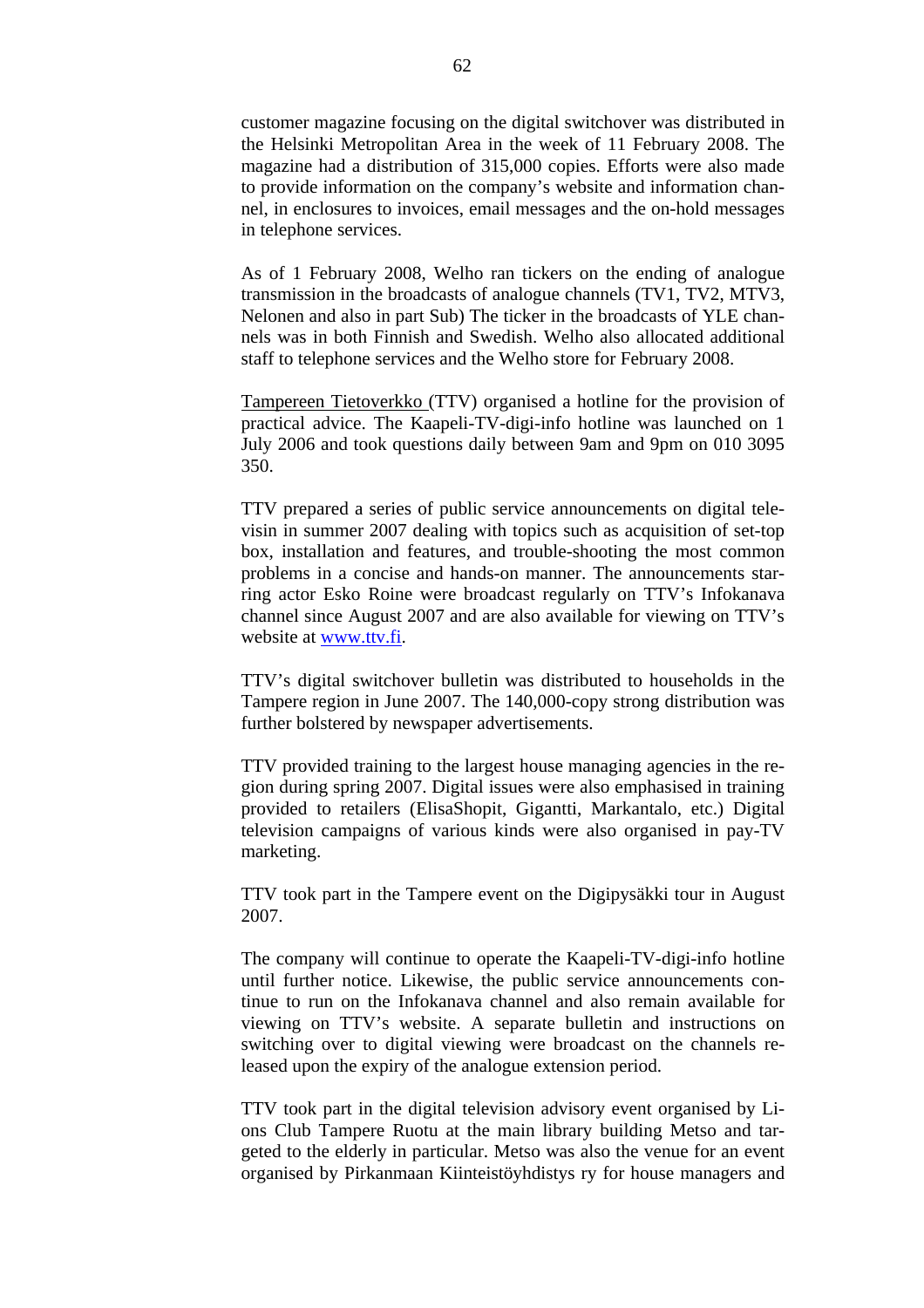the chairmen of housing companies' boards of directors under the title "Nine days until the end of analogue". TTV was on hand at this event as well.

#### *Pay-TV operator Digi TV Plus Oy*

PlusTV made substantial contributions to the digitisation of antenna households. During its first full year of operations (2007), the company gained 220,000 new pay-TV customers in antenna households.

PlusTV is also an important operator in distribution channels. The company has nearly 2,000 sales outlets while the total number of sales outlets for all cable television operators is between 2,000 and 2,500.

PlusTV's pay-TV services can be invoiced as per contract but PlusTV also sells pre-paid pay-TV cards available at kiosks. Kiosk sales bring the CA card closer to consumers and their everyday lives, which indeed was the aim of PlusTV in launching the pre-paid pay-TV card.

Pay-TV subscribers account for some 270,000–300,000 of all terrestrial digital televison households. The majority are PlusTV subscribers. PlusTV's long-term target is to reach a penetration rate of close to fifty percent.

PlusTV has helped bring the entire concept of pay-TV to the Finnish consciousness. The company is expending significant effort and investment on marketing to increase the take-up of pay-TV, which shows in the almost 100% name recognition achieved by the company in just over a year.

Together with Canal Digital, PlusTV has been actively involved in the transition to the single card system and making the system possible for consumers.

The company has also commoditised the PlusTV Pluscard for households with more than one television set. The Pluscards allow antenna households to view the channels of PlusTV on more than one television set either in the home or at a holiday home. The Pluscard system was launched in spring 2007.

PlusTV has also dedicated three separate weekends each year as PlusTV Open weekends, allowing households free access to channels in PlusTV's pay-TV package for a given period of time.

The company is actively investigating possibilities to expand pay-TV to different terminal devices and technologies. One of the areas of interest is mobile television.

Digi TV Plus is a company specialising in the transmission of digital televison channels. Its services are marketed to customers under the name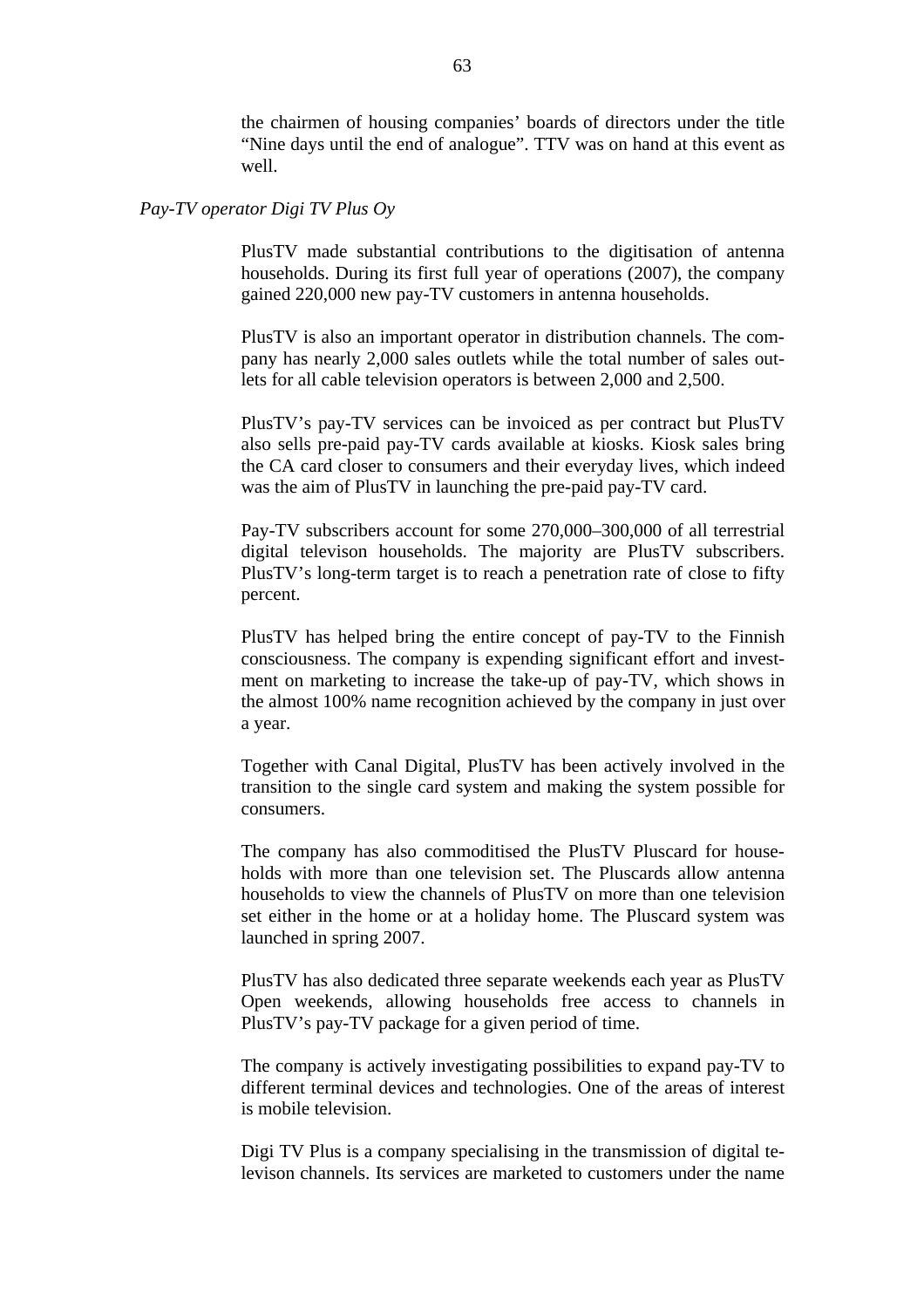PlusTV. The target demographic for PlusTV is all Finnish antenna households.

The PlusTV package comprises eleven channels and channel location 23, on which films and series are provided by MTV3 AVA, SF Anytime and PlusTV. PlusTV is the only operator to broadcast to antenna households the full 24-hour programming of MTV – Music Television as well as the entire programming of Nickelodeon, broadcast daily between 7am and 7pm. The domestic channels exclusively available in the PlusTV package are URHEILU+KANAVA, MTV3 MAX, MTV3 Fakta, Sub Leffa, Sub Juniori and DIGIVIIHDE. The Swedish-language SVT Europa is also offered to antenna households. The PlusTV package is rounded out by the Discovery Channel and Eurosport.

## **10.3. Digita Oy**

## *Switch-off of analogue broadcasts*

Digita prepared carefully for the switch-off of analogue broadcasts. A media tour across Finland was implemented in the last week of August to ensure the publication of appropriate information in local media. The tour touched down in Rovaniemi, Joensuu, Jyväskylä, Tampere and Helsinki.

Additional resources were allocated to DigiTV Info. The company's full advisory resources were in use over the weekend to assist DigiTV Info in managing the influx of phone calls. The company also held its marketing, communications and business resources in readiness to respond to any questions from the media.

## *Enhancement of service area*

Digita continued its efforts in autumn 2007 to improve the service area of the digital television network in accordance with the agreement arrived at with television companies in summer 2007. The first installations and deployments under the order for additional gapfillers placed in June 2007 were implemented on an exceptionally quick schedule. Thanks to extraordinary effort on the part of Digita personnel, the first nine gapfillers were deployed with either temporary or permanent solutions by mid-September. This significantly reduced the population affected by shadow areas.

Autumn 2007 and winter 2008 saw the construction of a total of fifty gapfiller stations, 43 of which were in operation by the end of January 2008.

Modifications made in Lahti and Tampere (transmission shifted to main transmission antenna) resulted in markedly improved service especially at the fringes of the service area of these transmission stations. The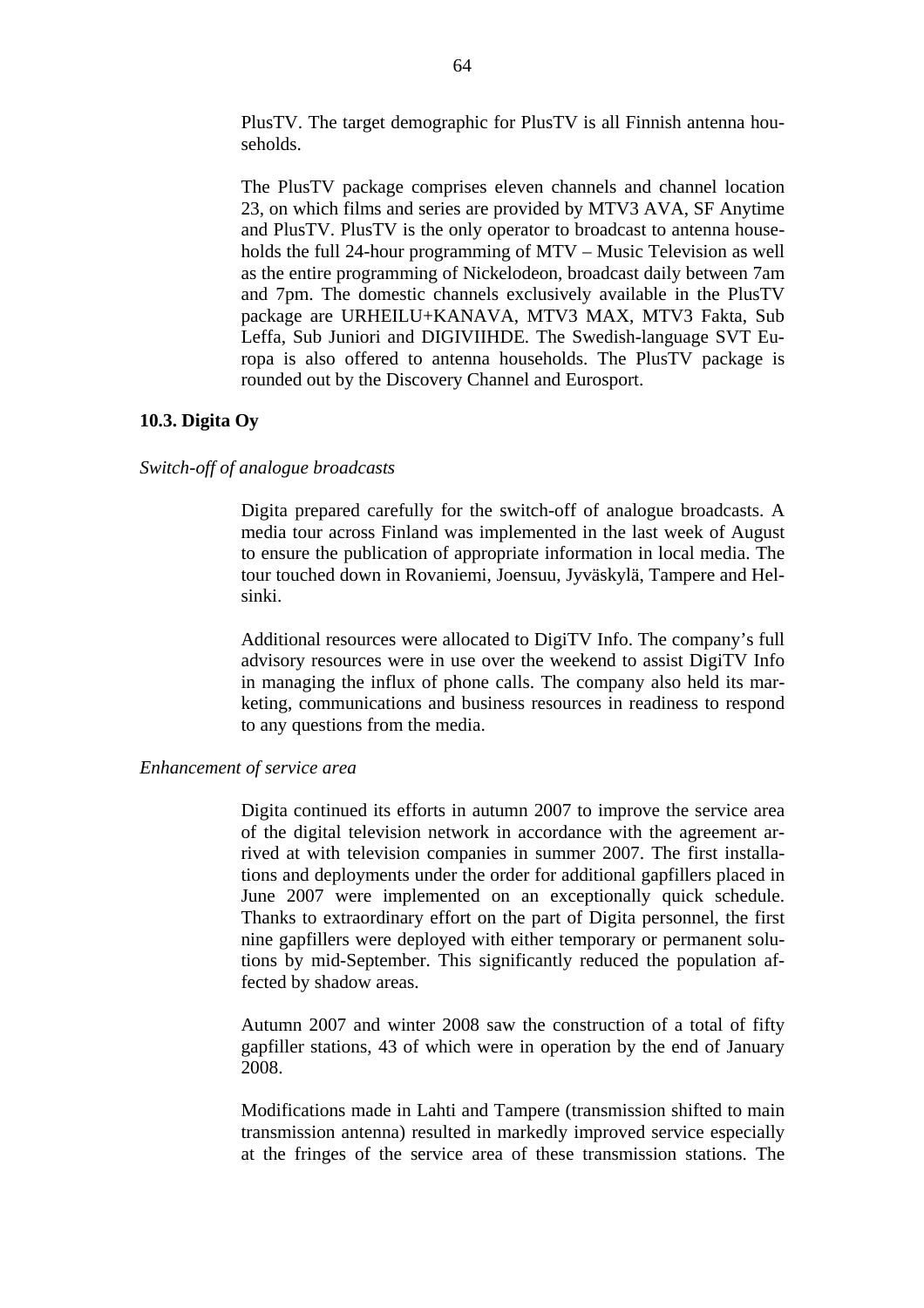modifications thus facilitated reception for thousands of television viewers.

#### *Advisory services and measurements*

DigiTV Info has continued to operate actively even after the switchover to digital television. In early September 2007, the number of calls per week stood at 9,000, dwindling to some 4,000 per week later on in the month. By the end of the year, the weekly call volume had settled at roughly 3,000. The online service [www.digitv.fi](http://www.digitv.fi/) also remains in active use and had a total of 1.1 million visitors in 2007. Visitor figures are monitored on the basis of unique visits per week. The online map service at digitv.fi continues to attract over 200,000 visitors annually.

The map search is based on name of municipality. For locations at the junction of several service areas, the map service lists all radio and television stations transmitting in the area.



DIGITA MAP SERVICE Municipality: espoo Search Digital television service area Analogue television service area Analogue radio service area

Welcome to the Digita map service!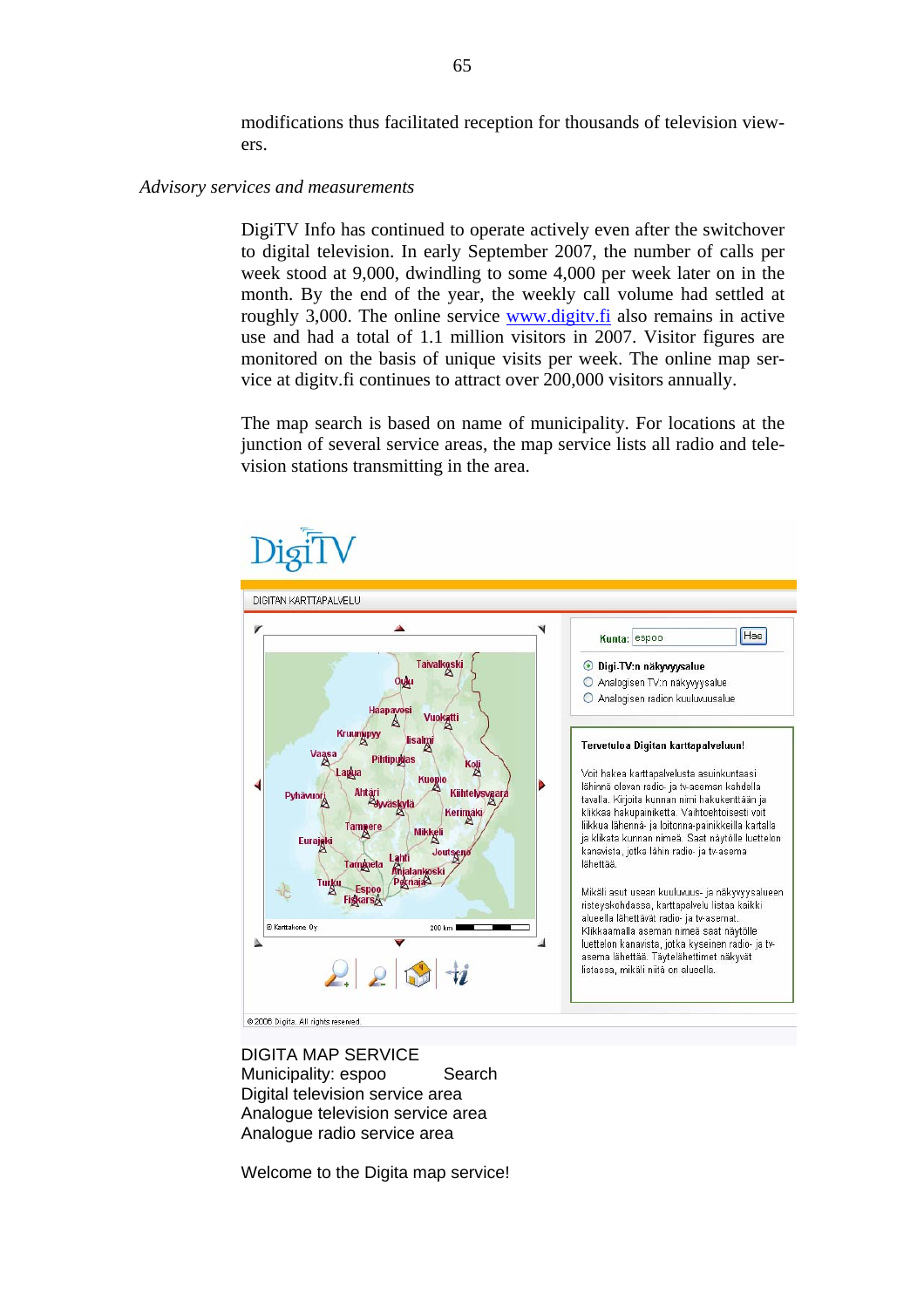There are two ways to search for the radio and TV stations closest to your place of residence. You can enter the name of the municipality in the search field and click Search, or use the Zoom in / Zoom out buttons on the map and click on the municipality. Both ways will give you a list of the channels transmitted by the closest radio and TV station.

If you live at the junction of several service areas, the map service lists all radio and TV stations transmitting in the area. Click on the name of the station to get a list of the channels transmitted by that station. Any gapfillers in the area are also listed.

The company's advisory and measurement service project was continued and some 650 house calls have been made to consumers since summer 2007. In addition, some 2,000 shadow area reports have been received from consumers.

The aim of Digita's advisory service was to respond to all consumer enquiries directed to it. The most difficult cases required lengthy and challenging investigation, although more than 90 percent of enquiries could be satisfied with advice on antennas.

DigiTV Info ceased to operate on 14 March 2008. Since then, Digita has offered advisory services to antenna households via its new Digita Info.

## *New channels in new regions*

Broadcasts in the new multiplex E started in September 2007 from eleven broadcasting stations. These were joined by four new stations in early October and another six by the end of 2007. Broadcasts are now provided in 21 service areas and the multiplex has a population coverage of some 90 percent. Three more broadcasting stations will come online in the first quarter of 2008, bringing the total population coverage to 95 percent.

In multiplex C, Canal+ expanded in November 2007 to four new broadcasting stations. Digita engages in active discussions on additional stattions and gapfillers.

## **10.4. Importers and retailers of home electronics**

#### *Eläköön yhteys 2007*

The Association of Home Appliance Importers (KOTEK) and retailers took part in the *Eläköön yhteys* project by providing training on set-top box installation and use to volunteers from all districts of the Association of Finnish Lions Clubs.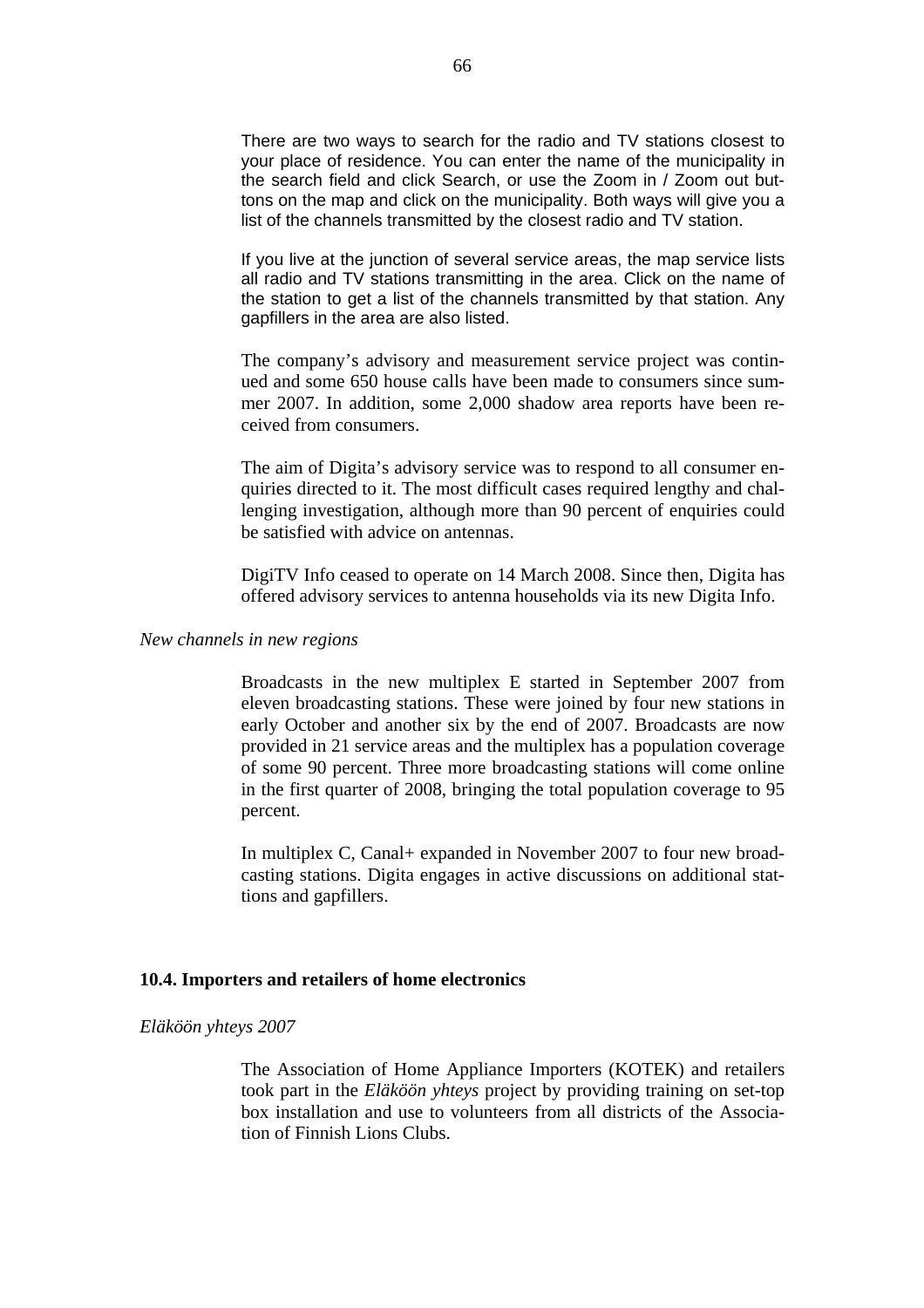*Information and promotion* 

KOTEK was responsible for the preparation of four press releases on digital television in 2007 focusing on providing consumers with information about new technologies and alleviating the uncertainty associated with the acquisition and use of set-top boxes. A release published in July/August 2007 as in January 2008 sought to activate consumers to acquire their set-top boxes well in advance of the switchover date to avoid stock sell-outs and the many problems arising from busy hotlines at the actual switchover date.

Representatives of KOTEK appeared on YLE radio and television shows in August 2007 to provide advice to consumers.

### *Other cooperation*

Retailers were actively involved in the cooperation organised by the Consumer Agency to draw up checklists for set-top box sellers and guides for set-top box buyers. In addition, instructions on how to proceed in the event of various defect situations were also prepared on the initiative of the Consumer Agency.

# **11. SUMMARY**

## **11.1. Particular challenges noted in the interim report and responses thereto**

The interim report of the working group in autumn 2006 stated that despite positive development, the switchover to all-digital television also entailed challenges that needed to be resolved in a manner satisfactory to all viewers prior to the switchover. The particular challenges enumerated by the working group were the service area of digital television, the proper function of receivers, information and communications, an increase in interesting content, regard for special interest groups, and means to increase penetration rate among cable households.

As described above, the efforts of the authorities, operators in the sector and volunteers have been especially directed at responding to the aforementioned challenges.

# **11.2. Lessons garnered from the digital switchover: a list compiled by the TV2007 Group**

The TV2007 Group has compiled the following summary on issues and experiences from the various stages of the switchover to all-digital television. The digital television monitoring group concurs with the views of the TV2007 Group and deems it important that these be included in this its final report as well.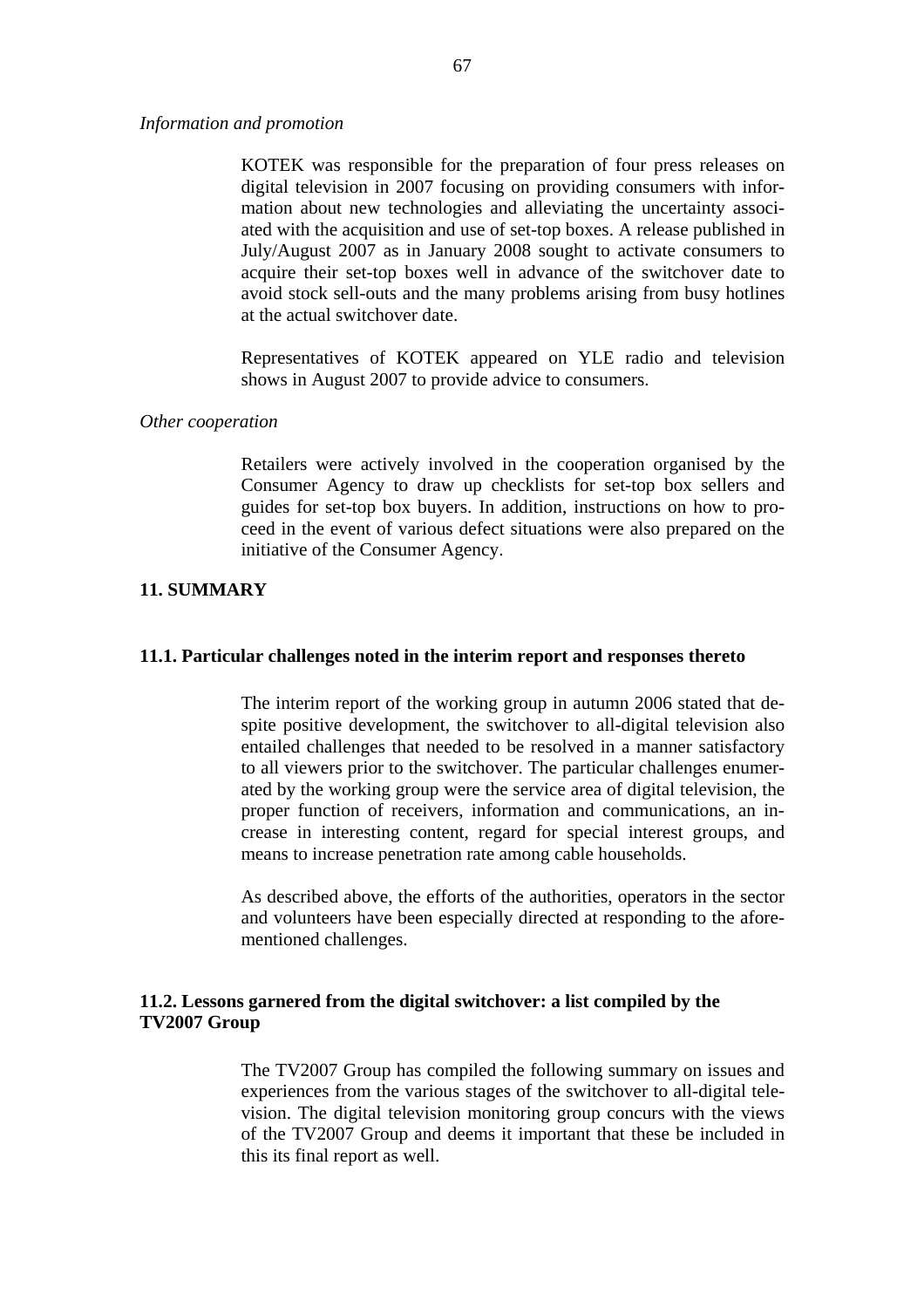- 1. A sufficient number of set-top boxes and integrated television sets must be available on the market from the very launch of the digitisation project. Local measurements directed at the population to determine actual service area and the advisory services put in place on the basis thereof must be started as soon as the digital broadcasting network has been completed.
- 2. Once the digital broadcasting network has been completed, the prerequisites to good antenna reception must be intensively communicated to the population. Had we succeeded in getting this message across in Finland in 2005–2006, the population would have had 18 months to make the necessary antenna upgrades. The duty falls on the authorities: to define good and also adequate antenna reception, and to communicate this to the population.
- 3. An independent testing and approval procedure for set-top boxes should be put in place. Prime examples include the Cable Ready scheme in Finland and the testing organised by Teracom in Sweden.
- 4. Once the network has been completed and measurements and advisory services are in progress, the necessary additional decisons can be taken to provide service in shadow areas in accordance with legislation and the terms of licences. Service issues in particularly difficult terrain and in fringe areas must be resolved as quickly as possible.
- 5. A maximal concatenated advisory organisation shall be set up for the switchover to digital television. A combination design as in Finland with representatives of broadcasters, television companies and device importers is recommended. As diverse as possible expertise on the part of advisory service staff and a high number of resources are key to successful citizen advisory services.
- 6. The roadmap to the digital switchover must hold. Decisions taken must also be kept: dates, technological solutions and permitted exceptions are the key factors that may not waver. In Finland, however, the decision of YLE in April 2007 to allow central set-top boxes helped the switch-off of analogue broadcasts, as public debate on the issue dried up. Nonetheless, decisions should be taken at a sufficiently early stage – the media treat wishy-washiness in a deservedly brutal fashion. All changes undermine consumer confidence in the process, the long-term plans of television companies need to be altered and the financial risk in the changes is borne by retailers and importers.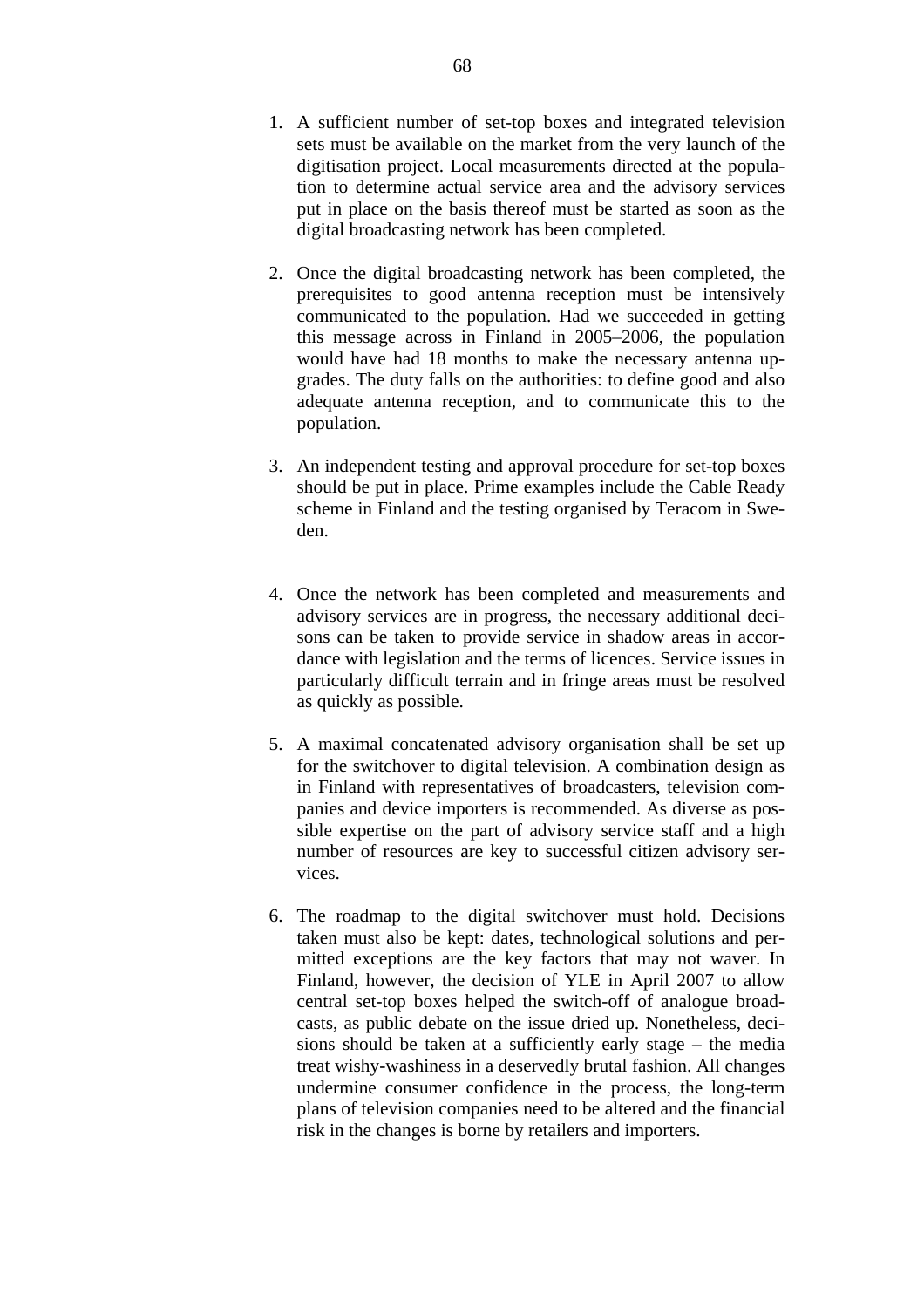- 7. Decisions on subsidies from society, if any, to the population as well as on taxation policies concerning devices and the requisite installation and deployment work must be taken already at the launch stage.
- 8. Seamless cooperation between all operators is vital to success. The standard of cooperation seen in Finland proved excellent.
- 9. Every effort should be made to enlist volunteer organisations in the advisory services to senior citizens. The cooperation with volunteer organisations in Finland was excellent, allowing us to put in place a social safety net for the elderly.
- 10. A knowledgeable and convincing person to give a face to the undertaking must be located. Our solution of this person having a professional background in television and being a senior citizen added credibility to the project.
- 11. The switchover to digital must be branded. The reasoned decision of the digital television communications group in Finland to enlist actor Sulevi Peltola to front the civic communications effort proved successful.
- 12. Civic communications should be based on only a few fundamental promises that are sure to hold. Instead of technology, communications should be spearheaded by content and the benefits of digitisation to the population. Digitisation must offer only carrots – no sticks!
- 13. In addition to the development of the penetration rate of digital reception, survey data must also be obtained at regular intervals on attitudes, device development and challenges pertaining to use. In Finland, this was accomplished superbly, not only through the cooperation between the Ministry of Transport and Communications and operators but also through the surveys conducted by the Consumer Agency and FICORA.
- 14. Angries are unavoidable. Critical voices must be allowed to speak, but media visibility and communication skills must be used to ensure that the voice of "the defence" is always heard as well.
- 15. The mood of the public at large must be established. The only way to accomplish this is for the operators to be in direct contact with the public to hear first-hand their opinions and concerns.
- 16. No contact from the public at large may go unanswered.
- 17. Special interest groups must be taken into account: the lone and the elderly, the disabled, persons on subsistence allowance, im-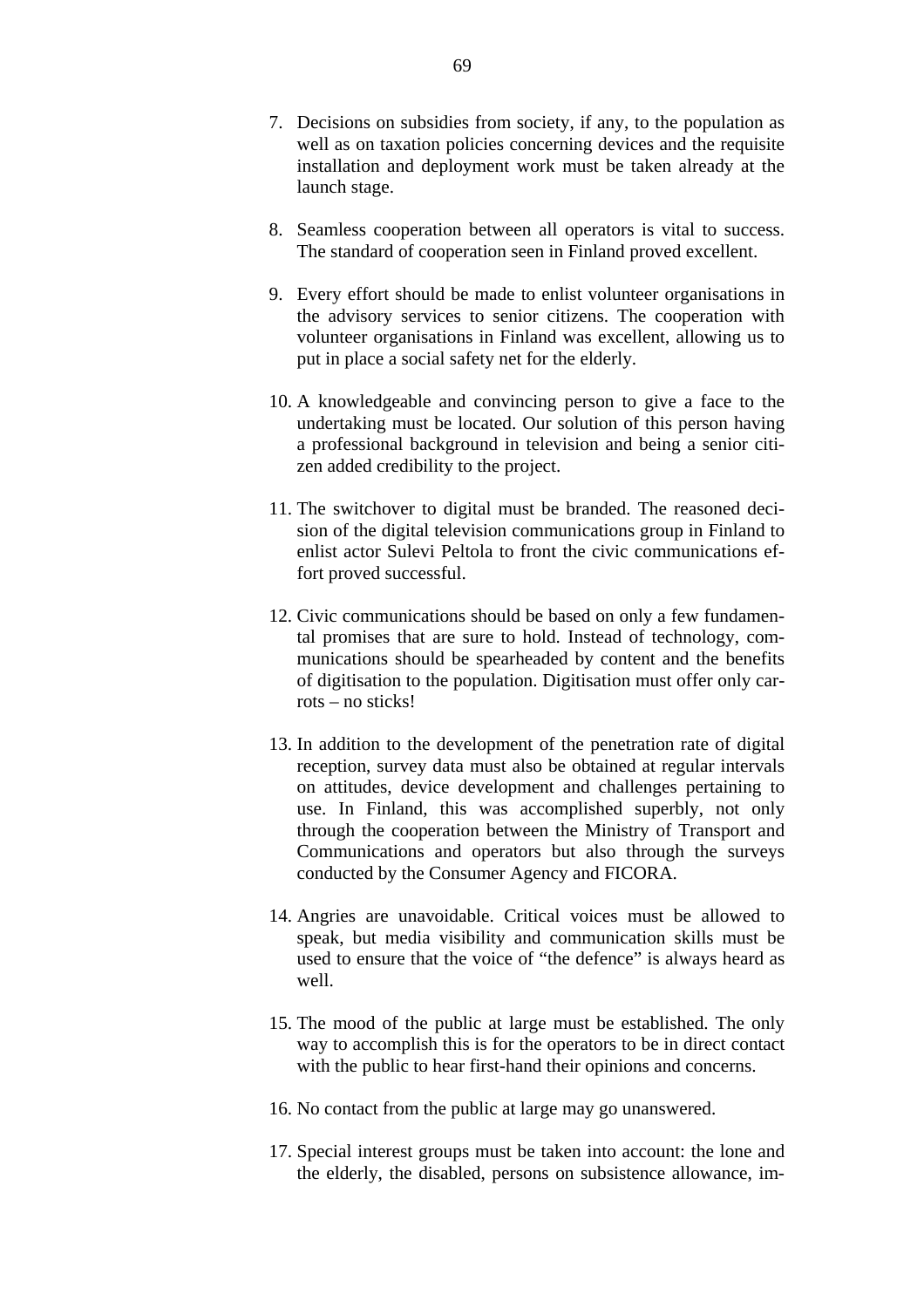migrants. Each group presents an individual set of challenges which must be met.

- 18. A "task force" needs to be established. A matrix organisation consting of operators' representatives, instead of a distinct office, guarantees the support of the operators. In the Finnish model, weekly meetings and clear-cut project responsibilities imparted efficiency to the group's activities.
- 19. Regular contact must be kept with all stakeholders. TV2007 achieved this through meetings and a widely distributed monthly bulletin recounting both recent events having to do with digitisation and the Group's future plans of action.
- 20. Every question that comes up must be answered an information bank to support the working group/office is well worth its while.
- 21. Companies involved in the switchover to digital must also commit to internal measures. The extensive activities of YLE to promote digitisation are a prime example of this in Finland.
- 22. The geographical coverage of the multiplexes must be equal at the very outset. This means that gapfillers must also transmit the programs in all the multiplexes in the main transmitter.
- 23. Antenna fitters and housing company managers require the details of the frequency solutions in new multiplexes well in advance so that any antenna solutions in housing companies can be coordinated and implemented in an economically sensible manner. The introduction of multiplex E showed that there were hundreds of housing companies where the antenna installations were not in order.
- 24. When the fundamentals are in order, the switchover to digital television can take place on a rapid schedule.
- 25. Project responsibility does not end with the switch-off of analogue broadcasts. People need advice and instruction also after the switchover.
- 26. Information shall be provided on a regular basis on the services for the disabled provided by the television companies and of the single-card system of pay-TV companies in the terrestrial network.
- 27. Although the first stage of the switchover to digital television is now over, the fast pace of technological advances requires all television operators also in future to have access to a shared forum which addresses the details of future solutions.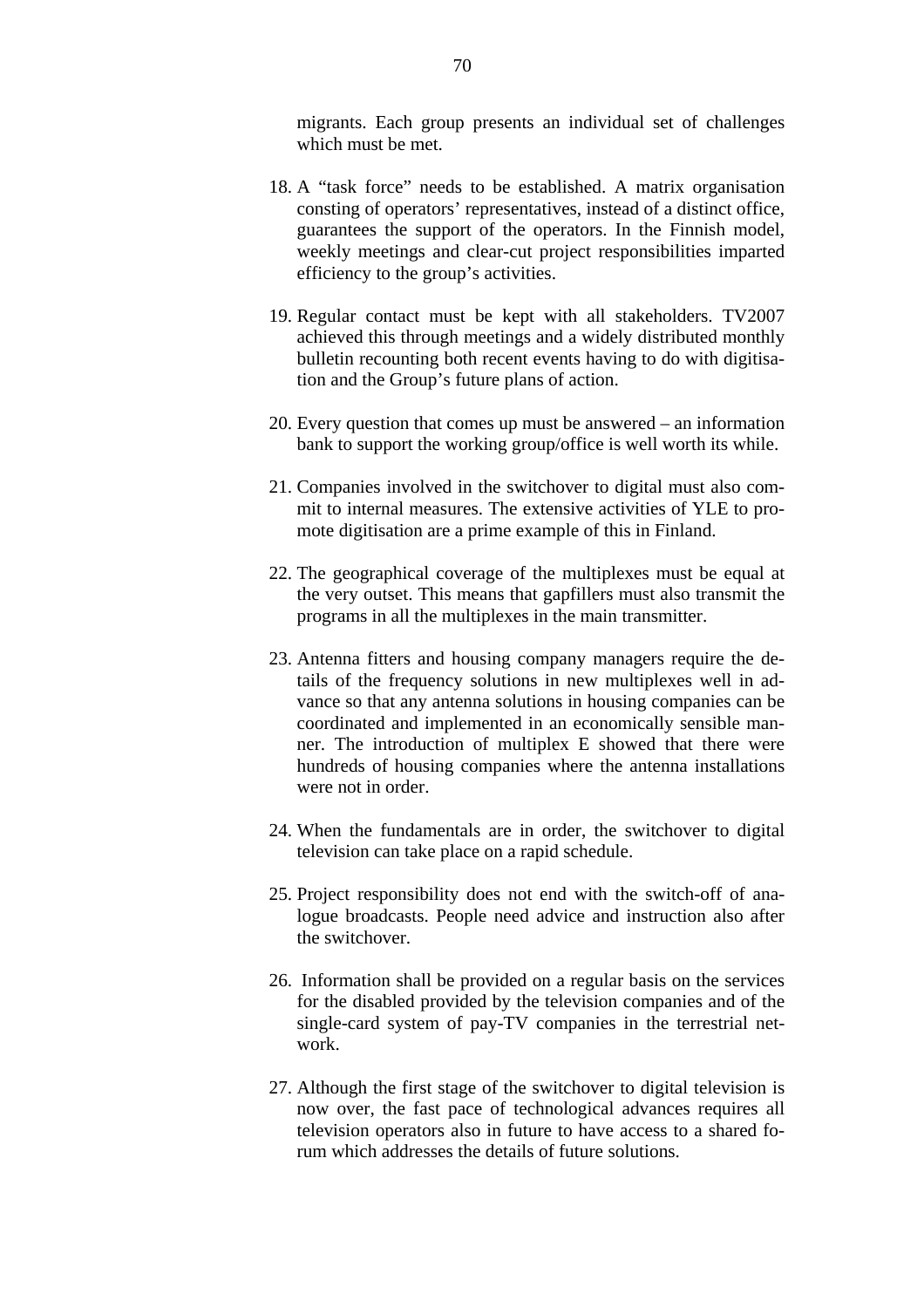*Appendix 1* 

# **GOVERNMENT RESOLUTION OF THE CABINET ON SWITCHOVER TO ALL-DIGITAL TELEVISION BROADCASTING AND RELATED MEAS-URES**

# **1. BACKGROUND AND AIMS OF GOVERNMENT RESOLUTION**

The Ministry of Transport and Communications appointed on 22 May 2003 a parliamentary working group whose task, at the first stage, was to determine potential means of accelerating the switchover to digital television as well as the timetable and principles to be observed in the switchover to all-digital television. The working group submitted its unanimous report to the Ministry of Transport and Communications on 8 December 2003, proposing 31 August 2007 as the date for the switch-off of terrestrial analogue television. However, the proposal of the working group was premised on all Finns, regardless of residence and income status, being able well in advance of the switch-off of analogue television broadcasting to have access to digital television services at a reasonable cost and little effort.

Comments on the matter were requested by more than one hundred parties, all of which bar one were in favour of the proposed switch-off date.

In its communication to the Ministry of Transport and Communications in February 2004, Yleisradio proposed that the Government resolve to issue a resolution on the switchover to all-digital television on 31 August 2007 and on related measures. In addition, Yleisradio states that its Board of Directors will put before the company's Administrative Council a proposal to the effect that the Council resolve during 2004 on the switch-off of analogue broadcasts and the switchover to digital television broadcasting on 31 August 2007.

The switch-off of analogue television broadcasts also entails considerations of constitutional law. The switch-off touches upon freedom of speech, public service, equality and protection of property at least.

The aim of the issue of this Government resolution is to set a clear date, 31 August 2007, on which the switchover to all-digital television broadcasts will be accomplished, and to make public the programme according to which that goal will be achieved.

# **2. GOVERNMENT RESOLUTION**

Finland intends to switch over to all-digital television broadcasts on 31 August 2007, on which date terrestrial analogue television networks are to be closed down. The premise is for the digital distribution network to cover the entire country by the end of 2005.

Besides decisions by the Government, preparation also calls for action on the part of other operators. The Government resolution therefore includes a list of measures con-